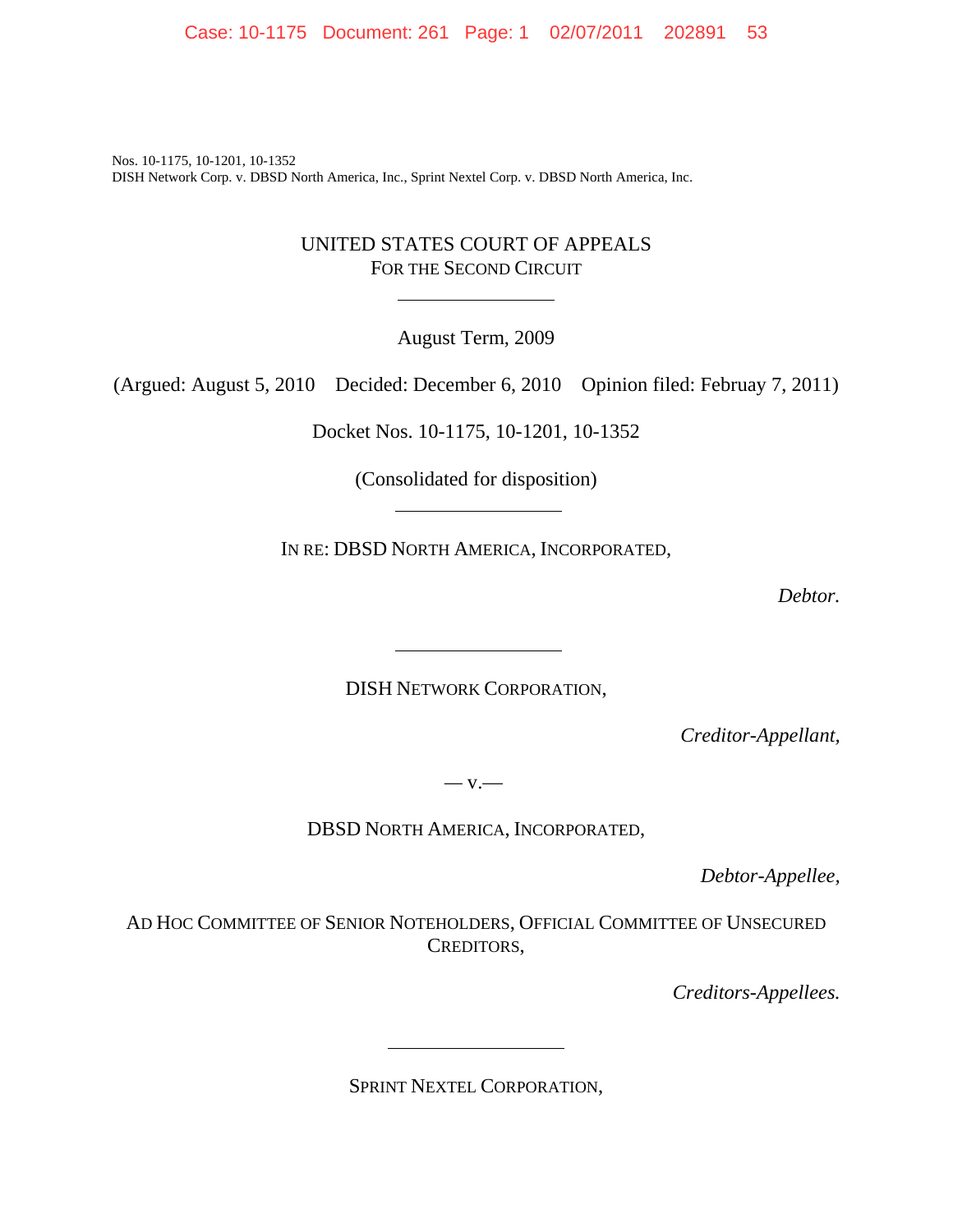Case: 10-1175 Document: 261 Page: 2 02/07/2011 202891 53

*Appellant,*

### DBSD NORTH AMERICA, INC., AD HOC COMMITTEE OF SENIOR NOTEHOLDERS, OFFICIAL COMMITTEE OF UNSECURED CREDITORS,

*—* v.—

*Appellees.*

B e f o r e:

 $\overline{\phantom{a}}$ 

POOLER, RAGGI, and LYNCH, *Circuit Judges*.

\_\_\_\_\_\_\_\_\_\_\_\_\_\_\_\_\_\_

| $\mathbf{1}$<br>$\overline{2}$ | Appeals from a memorandum decision and order of the United States District                                                                         |
|--------------------------------|----------------------------------------------------------------------------------------------------------------------------------------------------|
| 3                              | Court for the Southern District of New York (Lewis A. Kaplan, <i>Judge</i> ), affirming orders                                                     |
| $\overline{4}$                 | of the United States Bankruptcy Court for the Southern District of the United States                                                               |
| 5                              | (Robert E. Gerber, <i>Bankruptcy Judge</i> ), that confirmed a plan of reorganization under 11                                                     |
| 6                              | U.S.C. § 1129 and designated the votes of DISH Network Corporation as "not in good                                                                 |
| 7                              | faith" under 11 U.S.C. § 1126(e).                                                                                                                  |
| 8                              | AFFIRMED in part and REVERSED in part.                                                                                                             |
| 9                              | Judge Pooler concurs in part and dissents in part in a separate opinion.                                                                           |
| 10<br>11                       |                                                                                                                                                    |
| 12<br>13<br>14                 | LAWRENCE BYRNE (Martin N. Flics, Paul S. Hessler, on the brief), Linklaters<br>LLP, New York, NY, for Creditor-Appellant DISH Network Corporation. |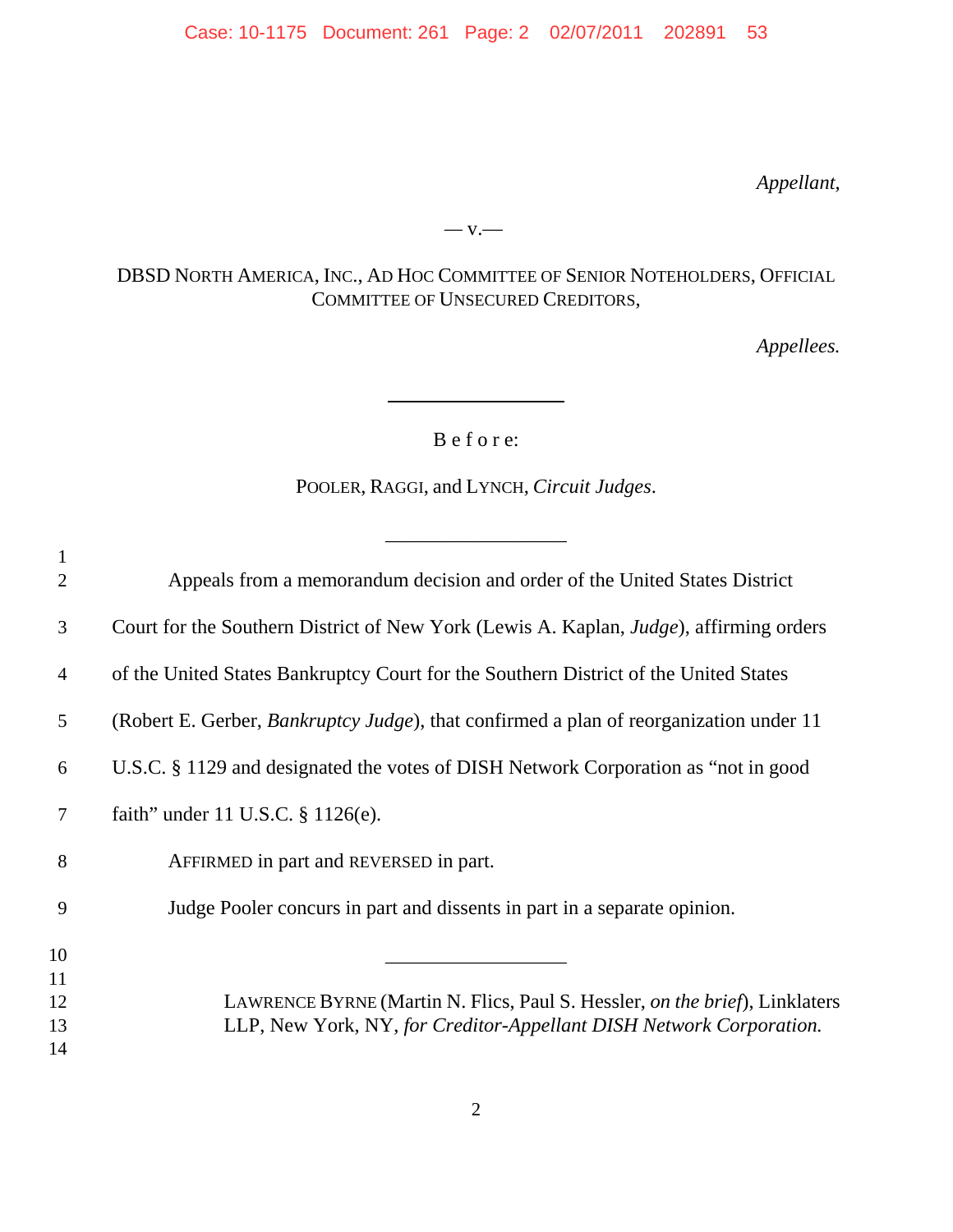| $\mathbf{1}$<br>$\mathbf{2}$<br>3 | JOHN H. CULVER III (Felton E. Parrish, on the brief), K&L Gates LLP,<br>Charlotte, North Carolina, Eric T. Moser, on the brief, K&L Gates LLP, New<br>York, NY, for Creditor-Appellant Sprint Nextel Corporation. |
|-----------------------------------|-------------------------------------------------------------------------------------------------------------------------------------------------------------------------------------------------------------------|
| $\overline{4}$                    |                                                                                                                                                                                                                   |
| 5                                 | YOSEF J. RIEMER (James H.M. Sprayregen, Lee Ann Stevenson, on the brief),                                                                                                                                         |
| 6                                 | Kirkland & Ellis LLP, New York, NY, Marc J. Carmel, Lauren M. Hawkins,                                                                                                                                            |
| 7                                 | on the brief, Kirkland & Ellis LLP, Chicago, IL, for Debtor-Appellee DBSD                                                                                                                                         |
| 8                                 | North America, Incorporated.                                                                                                                                                                                      |
| 9                                 |                                                                                                                                                                                                                   |
| 10                                | THERESA A. FOUDY (Steven J. Reisman, Maryann Gallagher, on the brief),                                                                                                                                            |
| 11<br>12                          | Curtis, Mallet-Prevost, Colt & Mosle LLP, for Creditor-Appellee Official<br>Committee of Unsecured Creditors.                                                                                                     |
| 13                                |                                                                                                                                                                                                                   |
| 14                                | DENNIS F. DUNNE (Risa M. Rosenberg, on the brief), Milbank, Tweed, Hadley                                                                                                                                         |
| 15                                | & McCloy LLP, New York, NY, Andrew M. LeBlanc, on the brief, Milbank,                                                                                                                                             |
| 16                                | Tweed, Hadley & McCloy LLP, Washington, DC, for Creditor-Appellee Ad                                                                                                                                              |
| 17                                | Hoc Committee of Senior Noteholders.                                                                                                                                                                              |
| 18                                |                                                                                                                                                                                                                   |
| 19                                | EVAN M. JONES, O'Melveny & Myers LLP, Los Angeles, CA, Jennifer M.                                                                                                                                                |
| 20                                | Taylor, on the brief, O'Melveny & Myers LLP, San Francisco, CA, Elliot                                                                                                                                            |
| 21                                | Ganz, on the brief, Loan Syndications and Trading Association, New York,                                                                                                                                          |
| 22                                | NY, for Amicus Curiae Loan Syndications and Trading Association.                                                                                                                                                  |
| 23                                |                                                                                                                                                                                                                   |
| 24                                | GERARD E. LYNCH, Circuit Judge:                                                                                                                                                                                   |
| 25                                | These consolidated appeals arise out of the bankruptcy of DBSD North America,                                                                                                                                     |
| 26                                | Incorporated and its various subsidiaries (together, "DBSD"). The bankruptcy court                                                                                                                                |
| 27                                | confirmed a plan of reorganization for DBSD over the objections of the two appellants                                                                                                                             |
| 28                                | here, Sprint Nextel Corporation ("Sprint") and DISH Network Corporation ("DISH").                                                                                                                                 |
| 29                                | Before us, Sprint argues that the plan improperly gave shares and warrants to                                                                                                                                     |
| 30                                | DBSD's owner – whose interest lies below Sprint's in priority – in violation of the                                                                                                                               |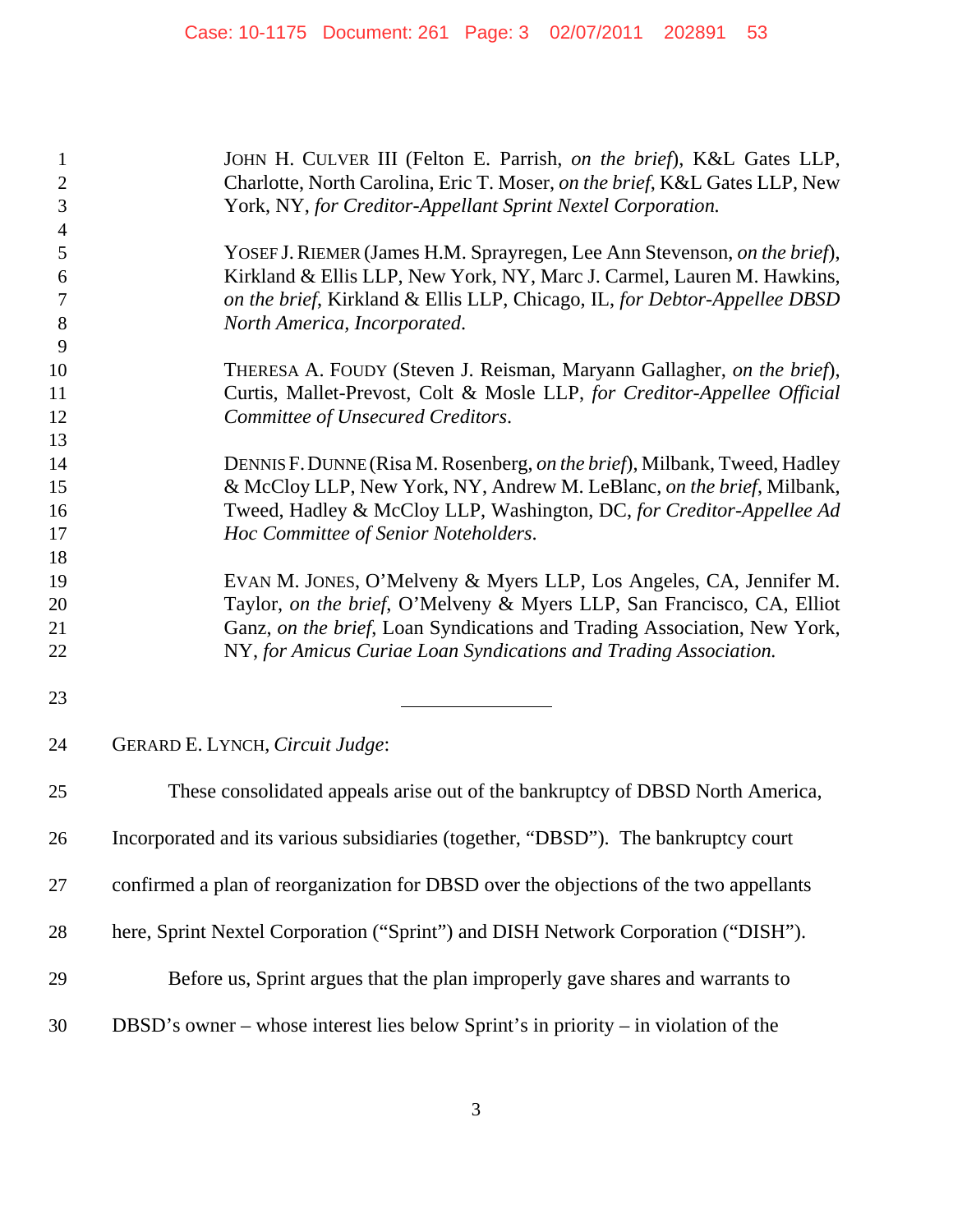| $\mathbf{1}$     | absolute priority rule of 11 U.S.C. $\S 1129(b)(2)(B)$ . DISH, meanwhile, argues that the |
|------------------|-------------------------------------------------------------------------------------------|
| $\overline{2}$   | bankruptcy court erred when it found DISH did not vote "in good faith" under 11 U.S.C.    |
| 3                | § 1126(e) and when, because of the § 1126(e) ruling, it disregarded DISH's class for the  |
| $\overline{4}$   | purposes of counting votes under 11 U.S.C. § 1129(a)(8). DISH also argues that the        |
| 5                | bankruptcy court should not have confirmed the plan because the plan was not feasible.    |
| 6                | See 11 U.S.C. $\S$ 1129(a)(11).                                                           |
| $\boldsymbol{7}$ | On Sprint's appeal, we conclude (1) that Sprint has standing to appeal and (2) that       |
| $8\,$            | the plan violated the absolute priority rule. On DISH's appeal we find no error, and      |
| 9                | conclude (1) that the bankruptcy court did not err in designating DISH's vote, (2) that,  |
| 10               | after designating DISH's vote, the bankruptcy court properly disregarded DISH's class     |
| 11               | for voting purposes, and (3) that the bankruptcy court did not err in finding the         |
| 12               | reorganization feasible. We therefore affirm in part, reverse in part, and remand for     |
| 13               | further proceedings.                                                                      |
| 14               | <b>BACKGROUND</b>                                                                         |
| 15               | The reader may find the full facts of this case in the decisions of both the              |
| 16               | bankruptcy court, In re DBSD North America, Inc. ("DBSD I"), 419 B.R. 179 (Bankr.         |
| 17               | S.D.N.Y. 2009); In re DBSD North America, Inc. ("DBSD II") 421 B.R. 133 (Bankr.           |
| 18               | S.D.N.Y. 2009), and the district court, In re DBSD North America, Inc. ("DBSD III"),      |
| 19               | Nos. 09-cv-10156 (LAK), 09-cv-10372 (LAK), 09-cv-10373 (LAK), 2010 WL 1223109             |
| 20               | (S.D.N.Y. Mar. 24, 2010); see also In re DBSD North America, Inc. ("DBSD IV"), 427        |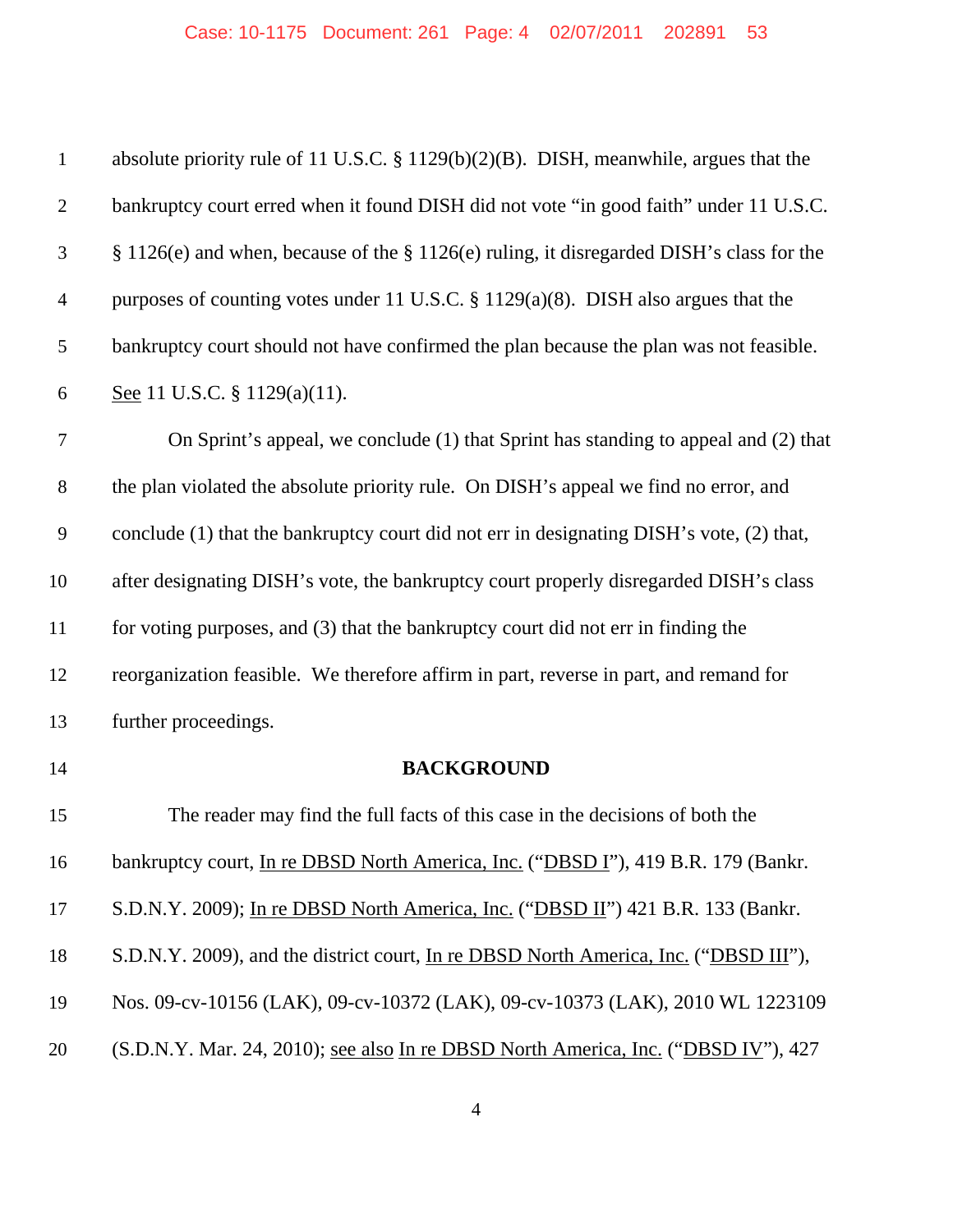| $\,1\,$        | B.R. 245 (S.D.N.Y. 2010) (affirming bankruptcy court's treatment of Sprint's claim). We |
|----------------|-----------------------------------------------------------------------------------------|
| $\overline{2}$ | therefore focus only on the facts most pertinent to these appeals.                      |
| 3              | ICO Global Communications founded DBSD in 2004 to develop a mobile                      |
| $\overline{4}$ | communications network that would use both satellites and land-based transmission       |
| 5              | towers. In its first five years, DBSD made progress toward this goal, successfully      |
| 6              | launching a satellite and obtaining certain spectrum licenses from the FCC, but it also |
| $\tau$         | accumulated a large amount of debt. Because its network remained in the developmental   |
| 8              | stage and had not become operational, DBSD had little if any revenue to offset its      |
| 9              | mounting obligations.                                                                   |
| 10             | On May 15, 2009, DBSD (but not its parent ICO Global), filed a voluntary petition       |
| 11             | in the United States Bankruptcy Court for the Southern District of New York, listing    |
| 12             | liabilities of \$813 million against assets with a book value of \$627 million. Of the  |
| 13             | various claims against DBSD, three have particular relevance here:                      |
| 14             | The First Lien Debt: a \$40 million revolving credit facility that<br>1.                |
| 15             | DBSD obtained in early 2008 to support its operations, with a first-                    |
| 16             | priority security interest in substantially all of DBSD's assets. It                    |
| 17             | bore an initial interest rate of 12.5%.                                                 |
| 18             | 2.<br><i>The Second Lien Debt:</i> \$650 million in 7.5% convertible senior             |
| 19             | secured notes that DISH issued in August 2005, due August 2009.                         |
| 20             | These notes hold a second-priority security interest in substantially                   |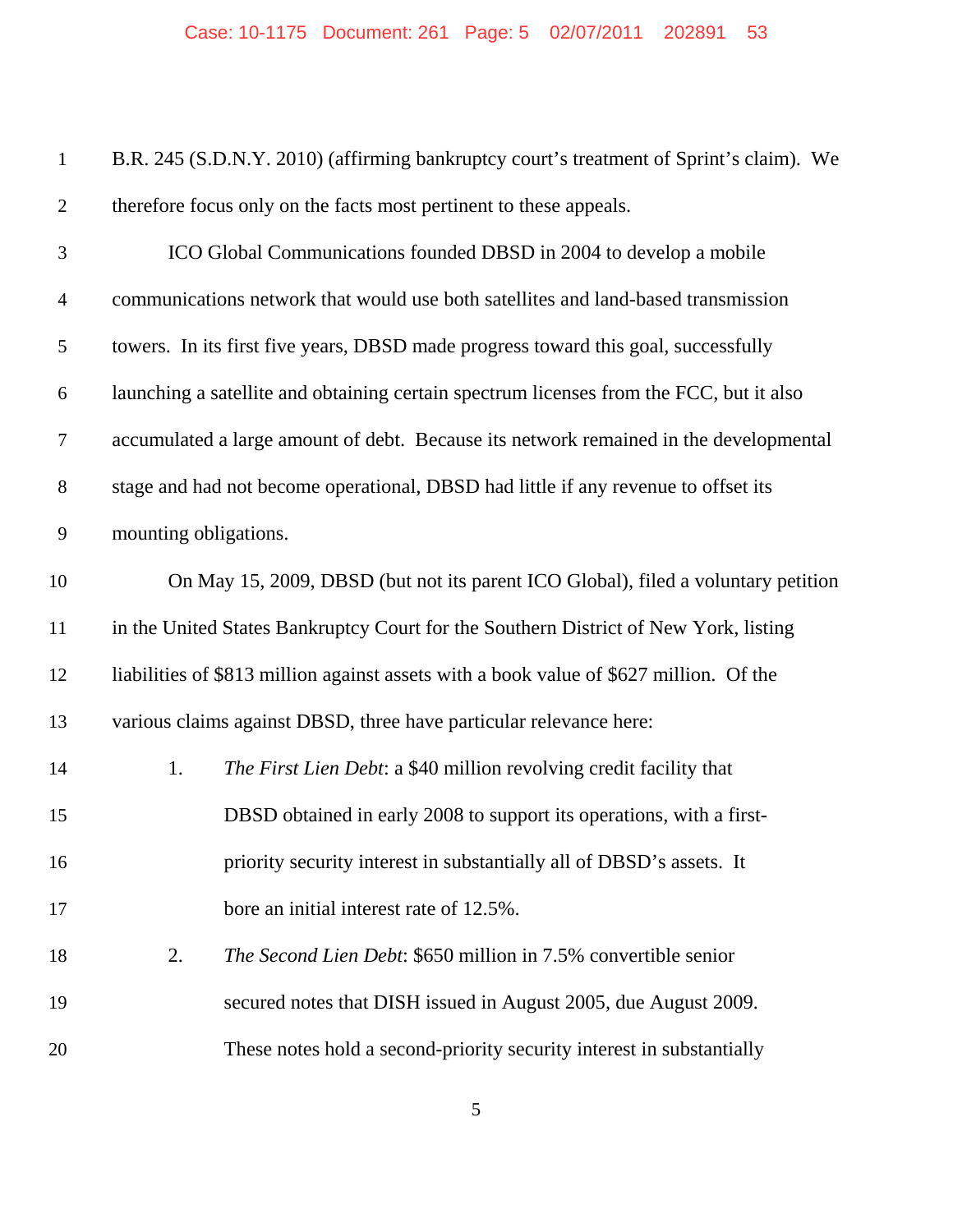all of DBSD's assets. At the time of filing, the Second Lien Debt 2 had grown to approximately \$740 million. It constitutes the bulk of DBSD's indebtedness.

| $\overline{4}$ | 3. | Sprint's Claim: an unliquidated, unsecured claim based on a lawsuit             |
|----------------|----|---------------------------------------------------------------------------------|
| 5              |    | against a DBSD subsidiary. Sprint had sued seeking reimbursement                |
| 6              |    | for DBSD's share of certain spectrum relocation expenses under an               |
| $\overline{7}$ |    | FCC order. At the time of DBSD's filing, that litigation was pending            |
| 8              |    | in the United States District Court for the Eastern District of Virginia        |
| 9              |    | and before the FCC. In the bankruptcy case, Sprint filed a claim                |
| 10             |    | against each of the DBSD entities jointly and severally, seeking \$211          |
| 11             |    | million. The bankruptcy court temporarily allowed Sprint's claim in             |
| 12             |    | the amount of \$2 million for voting purposes. $1$                              |
| 13             |    | After negotiations with various parties, DBSD proposed a plan of reorganization |
|                |    |                                                                                 |

 which, as amended, provided for "substantial de-leveraging," a renewed focus on "core operations," and a "continued path as a development-stage enterprise." The plan

provided that the holders of the First Lien Debt would receive new obligations with a

four-year maturity date and the same 12.5% interest rate, but with interest to be paid in

<sup>&</sup>lt;sup>1</sup> The bankruptcy court allowed Sprint's claim against only one of the several DBSD entities. See DBSD IV, 427 B.R. at 249-50. The court did not decide whether it mattered that Sprint's claim was allowed against only one subsidiary among several, see DBSD I, 419 B.R. at 210, and no party argues here that it makes any difference. We therefore do not reach the issue.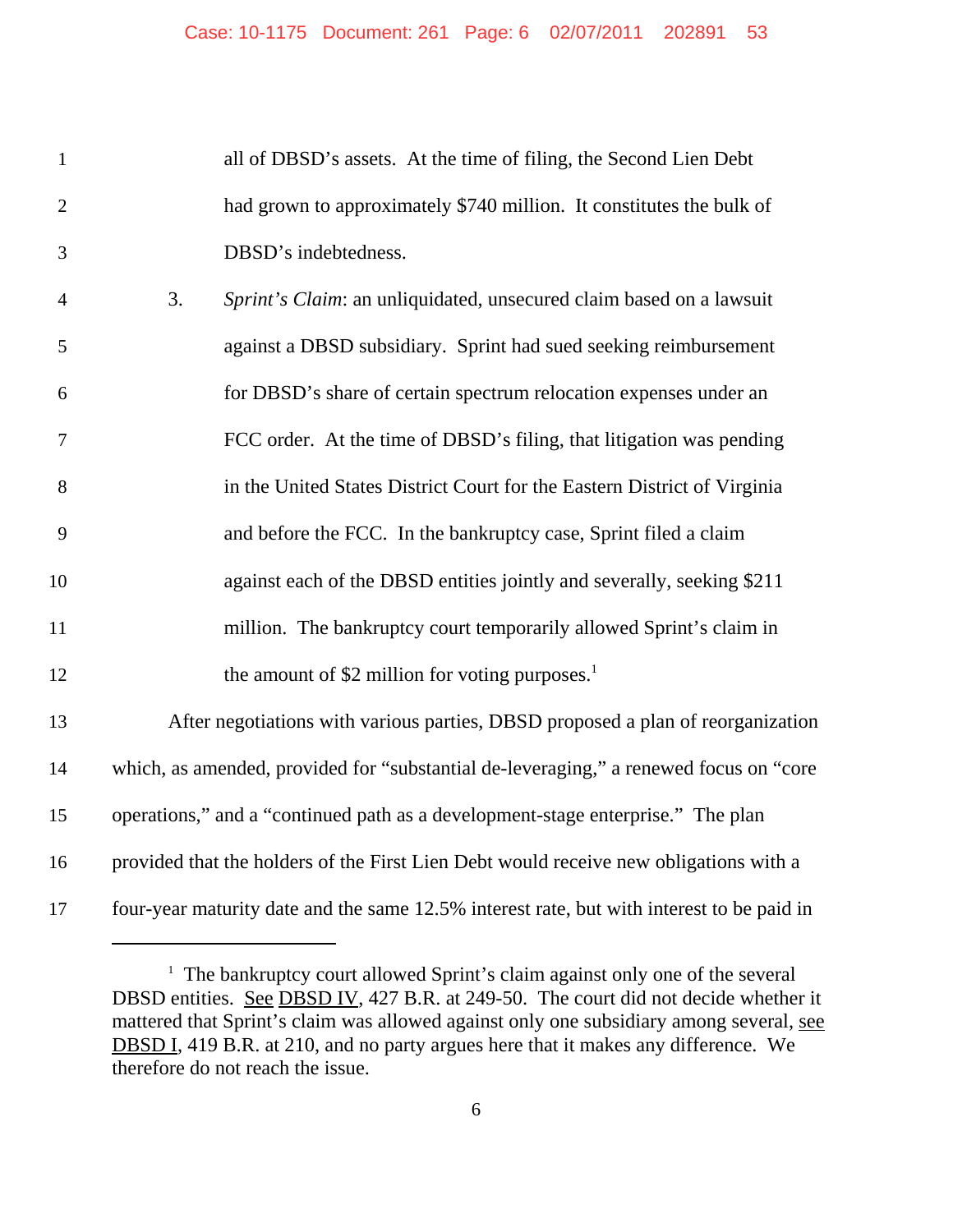| $\mathbf{1}$   | kind ("PIK"), meaning that for the first four years the owners of the new obligations           |
|----------------|-------------------------------------------------------------------------------------------------|
| $\mathfrak{2}$ | would receive as interest more debt from DBSD rather than cash. The holders of the              |
| $\mathfrak{Z}$ | Second Lien Debt would receive the bulk of the shares of the reorganized entity, which          |
| $\overline{4}$ | the bankruptcy court estimated would be worth between 51% and 73% of their original             |
| 5              | claims. The holders of unsecured claims, such as Sprint, would receive shares estimated         |
| 6              | as worth between 4% and 46% of their original claims. Finally, the existing shareholder         |
| $\overline{7}$ | (effectively just ICO Global, which owned 99.8% of DBSD) would receive shares and               |
| $8\,$          | warrants in the reorganized entity.                                                             |
| 9              | Sprint objected to the plan, arguing among other things that the plan violates the              |
| 10             | absolute priority rule of 11 U.S.C. $\S 1129(b)(2)(B)$ . That rule requires that, if a class of |
| 11             | senior claim-holders will not receive the full value of their claims under the plan and the     |
| 12             | class does not accept the plan, no junior claim- or interest-holder may receive "any            |
| 13             | property" "under the plan on account of such junior claim or interest." Id. In making its       |
| 14             | objection, Sprint noted that the plan provided for the existing shareholder, whose interest     |
| 15             | is junior to Sprint's class of general unsecured claims, to receive substantial quantities of   |
| 16             | shares and warrants under the plan $-$ in fact, much more than all the unsecured creditors      |
| 17             | received together. Sprint argued that "[b]ecause the Plan fails to satisfy" the absolute        |
| 18             | priority rule, "it cannot be confirmed."                                                        |
| 19             | The bankruptcy court disagreed. It characterized the existing shareholder's receipt             |
|                |                                                                                                 |

of shares and warrants as a "gift" from the holders of the Second Lien Debt, who are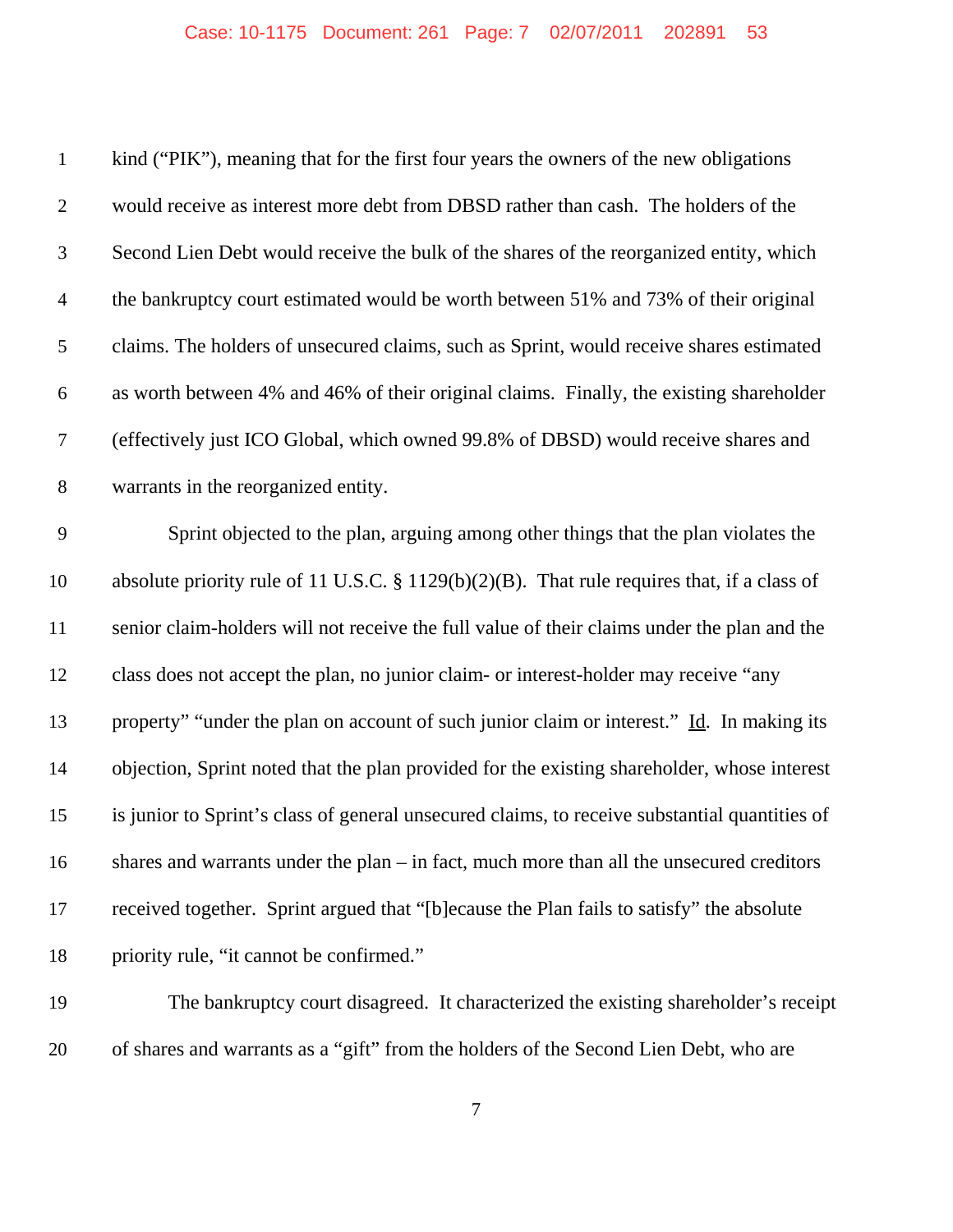## Case: 10-1175 Document: 261 Page: 8 02/07/2011 202891 53

| $\mathbf{1}$   | senior to Sprint in priority yet who were themselves not receiving the full value of their   |
|----------------|----------------------------------------------------------------------------------------------|
| $\mathfrak{2}$ | claims, and who may therefore "voluntarily offer a portion of their recovered property to    |
| 3              | junior stakeholders" without violating the absolute priority rule. DBSD I, 419 B.R. at       |
| $\overline{4}$ | 210. It held that it would permit such gifting "at least where, as here, the gift comes from |
| 5              | secured creditors, there is no doubt as to their secured creditor status, where there are    |
| 6              | understandable reasons for the gift, where there are no ulterior, improper ends and          |
| 7              | where the complaining creditor would get no more if the gift had not been made." Id. at      |
| 8              | 212 (footnotes and quotation marks omitted).                                                 |
| 9              | Meanwhile, DISH, although not a creditor of DBSD before its filing, had                      |
| 10             | purchased the claims of various creditors with an eye toward DBSD's spectrum rights.         |
| 11             | As a provider of satellite television, DISH has launched a number of its own satellites,     |
| 12             | and it also has a significant investment in TerreStar Corporation, a direct competitor of    |
| 13             | DSDB's in the developing field of hybrid satellite/terrestrial mobile communications.        |
| 14             | DISH desired to "reach some sort of transaction with [DBSD] in the future if [DBSD's]        |
| 15             | spectrum could be useful in our business."                                                   |
| 16             | Shortly after DBSD filed its plan disclosure, DISH purchased all of the First Lien           |
| 17             | Debt at its full face value of \$40 million, with an agreement that the sellers would make   |
| 18             | objections to the plan that DISH could adopt after the sale. As DISH admitted, it bought     |
| 19             | the First Lien Debt not just to acquire a "market piece of paper" but also to "be in a       |
| 20             | position to take advantage of [its claim] if things didn't go well in a restructuring."      |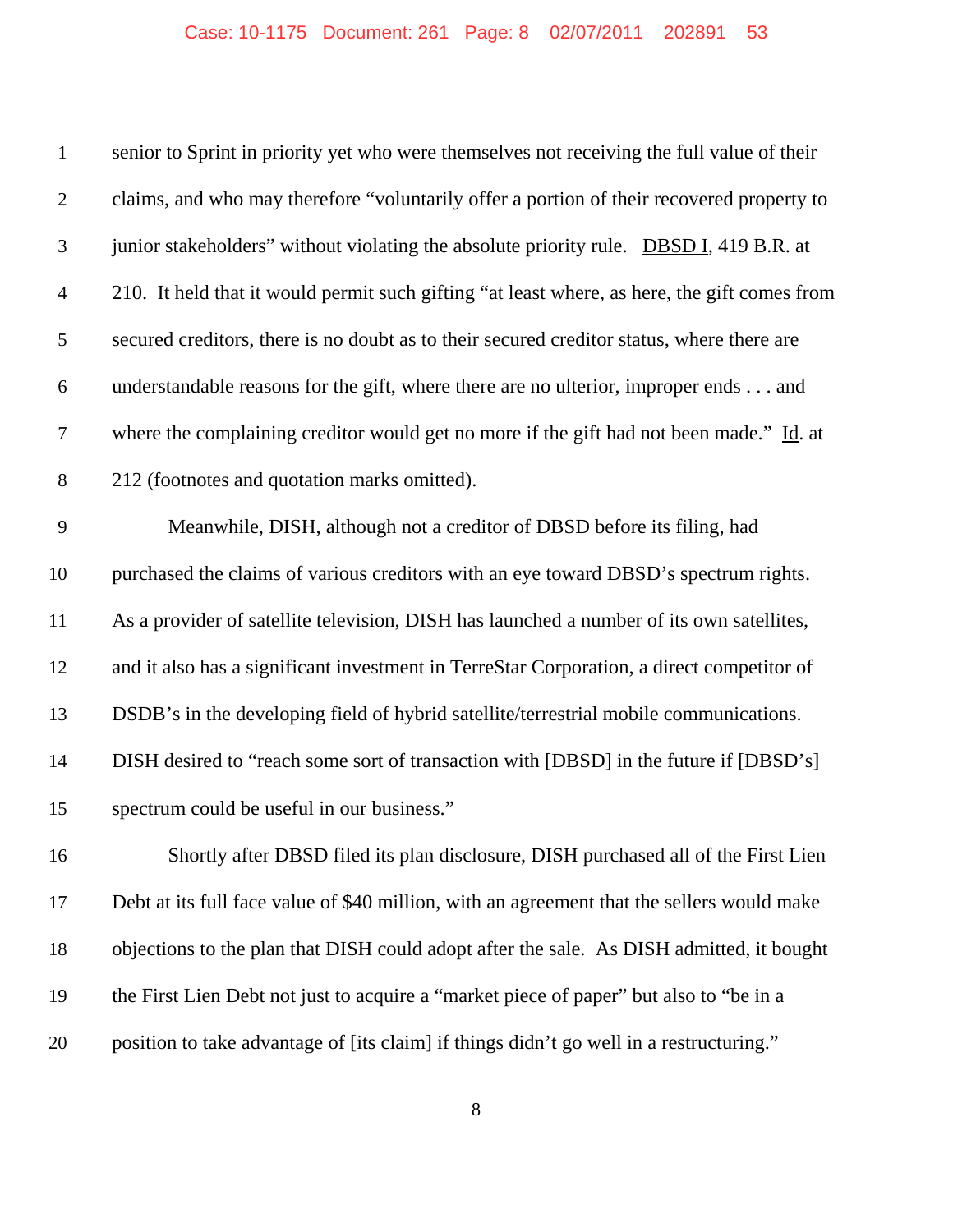## Case: 10-1175 Document: 261 Page: 9 02/07/2011 202891 53

| $\mathbf{1}$   | Internal DISH communications also promoted an "opportunity to obtain a blocking                |
|----------------|------------------------------------------------------------------------------------------------|
| $\overline{2}$ | position in the [Second Lien Debt] and control the bankruptcy process for this potentially     |
| 3              | strategic asset." In the end, DISH (through a subsidiary) purchased only \$111 million of      |
| $\overline{4}$ | the Second Lien Debt – not nearly enough to control that class – with the small size of its    |
| 5              | stake due in part to DISH's unwillingness to buy any claims whose prior owners had             |
| 6              | already entered into an agreement to support the plan.                                         |
| $\tau$         | In addition to voting its claims against confirmation, DISH reasserted the                     |
| $8\,$          | objections that the sellers of those claims had made pursuant to the transfer agreement,       |
| $\mathbf{9}$   | arguing, among other things, that the plan was not feasible under 11 U.S.C. $\S 1129(a)(11)$   |
| 10             | and that the plan did not give DISH the "indubitable equivalent" of its First Lien Debt as     |
| 11             | required to cram down a dissenting class of secured creditors under 11 U.S.C.                  |
| 12             | § 1129(b)(2)(A). Separately, DISH proposed to enter into a strategic transaction with          |
| 13             | DBSD, and requested permission to propose its own competing plan (a request it later           |
| 14             | withdrew).                                                                                     |
| 15             | DBSD responded by moving for the court to designate that DISH's "rejection of                  |
| 16             | [the] plan was not in good faith." 11 U.S.C.§ 1126(e). The bankruptcy court agreed,            |
| 17             | finding that DISH, a competitor to DBSD, was voting against the plan "not as a                 |
| 18             | traditional creditor seeking to maximize its return on the debt it holds, but 'to              |
| 19             | establish control over this strategic asset." <b>DBSD II</b> , 421 B.R. at 137 (quoting DISH's |
| 20             | own internal presentation slides). The bankruptcy court therefore designated DISH's vote       |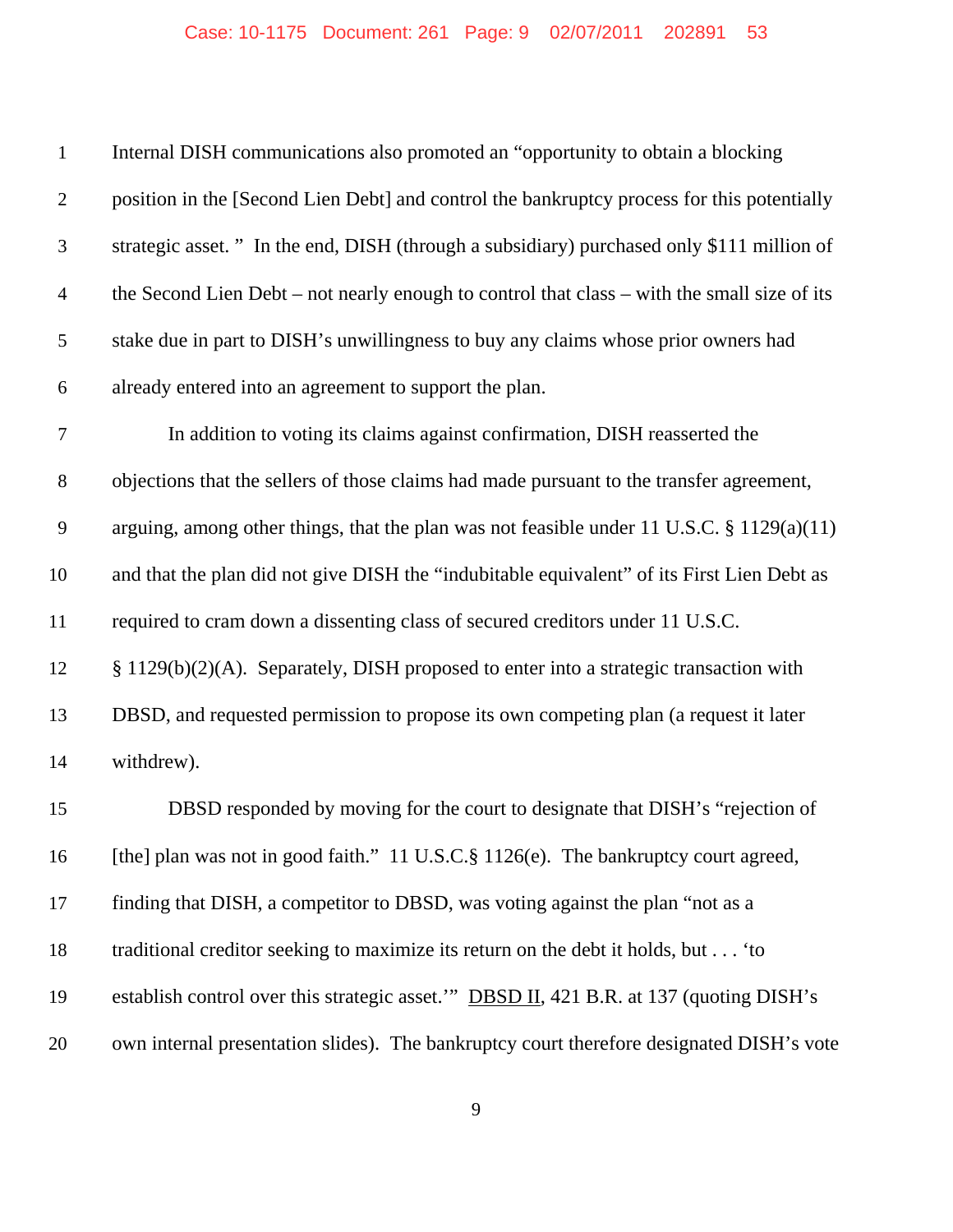| $\mathbf{1}$   | and disregarded DISH's wholly-owned class of First Lien Debt for the purposes of                      |
|----------------|-------------------------------------------------------------------------------------------------------|
| $\overline{2}$ | determining plan acceptance under 11 U.S.C. § 1129(a)(8). Id. at 143; DBSD I, 419 B.R.                |
| 3              | at 206. <sup>2</sup> The court also rejected DISH's objections to the plan, finding that the plan was |
| $\overline{4}$ | feasible and that, even assuming that DISH's vote counted, the plan gave DISH the                     |
| 5              | "indubitable equivalent" of its First Lien Debt claim and could thus be crammed down                  |
| 6              | over DISH's dissent. DBSD I, 419 B.R. at 203, 208-09.                                                 |
| $\tau$         | After designating DISH's vote and rejecting all objections, the bankruptcy court                      |
| 8              | confirmed the plan. See id. at 221. The district court affirmed, see DBSD III, 2010 WL                |
| 9              | 1223109, and DISH and Sprint appealed to this Court. After oral argument, DBSD                        |
| 10             | received approval from the FCC to transfer its spectrum rights to the reorganized entity –            |
| 11             | the last hurdle before consummation of the reorganization. We subsequently stayed                     |
| 12             | consummation of the plan and then, on December 6, 2010, issued an order disposing of                  |
| 13             | the case and vacating our stay so that the proceedings could continue below without                   |
| 14             | further delay, indicating that an opinion would follow. See In re DBSD North America,                 |
| 15             | Inc., 627 F.3d 496 (2d Cir. 2010). This is that opinion.                                              |
| 16             | <b>DISCUSSION</b>                                                                                     |
| 17             | I.<br><b>Sprint's Appeal</b>                                                                          |

<sup>18</sup> Sprint raises only one issue on appeal: it asserts that the plan improperly gives

<sup>&</sup>lt;sup>2</sup> The court did not designate DISH's vote on its Second Lien Debt claims, because DISH's stake in that class was too small to make any difference. See DBSD II, 421 B.R. at 137 n.12.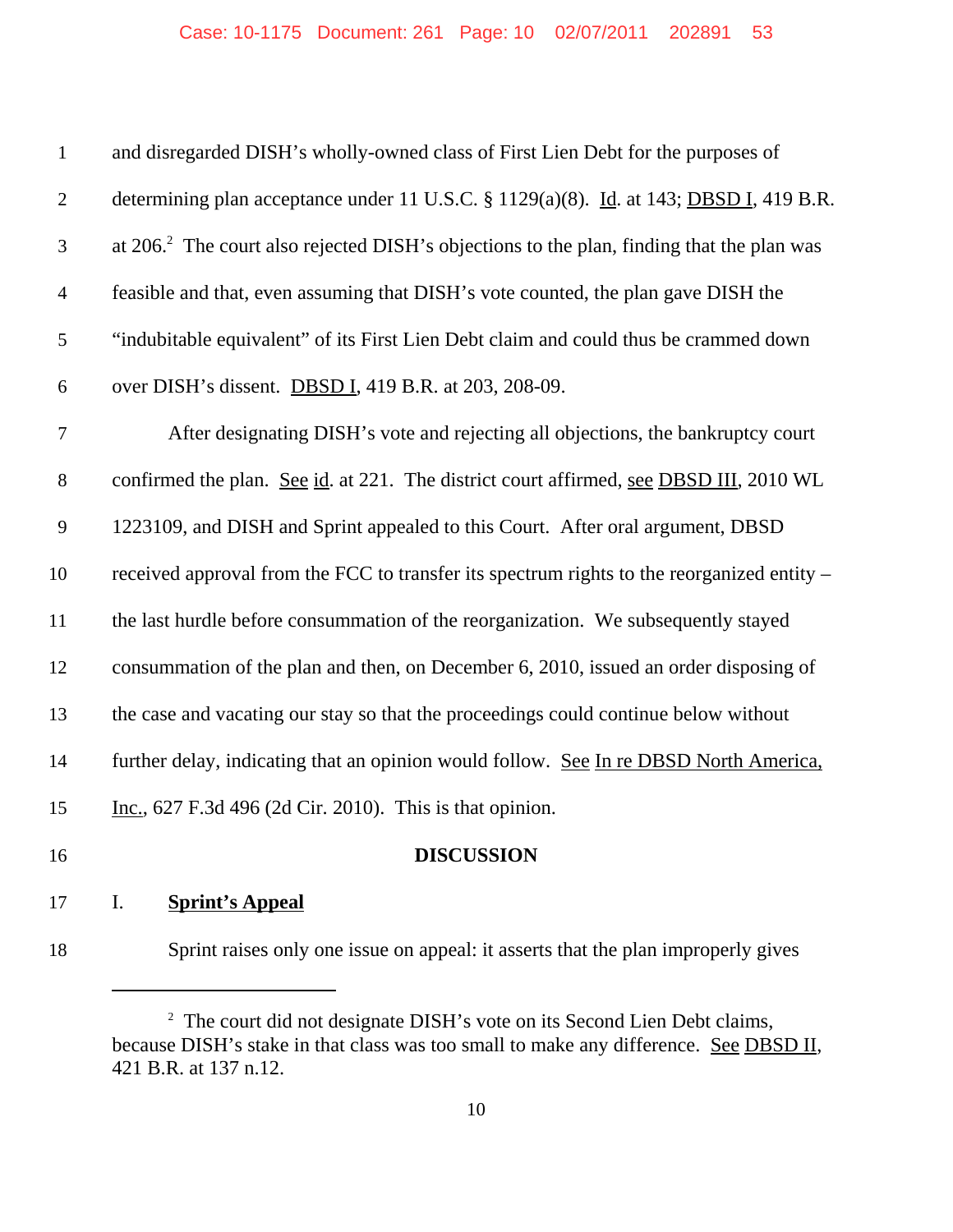property to DBSD's shareholder without fully satisfying Sprint's senior claim, in violation of the absolute priority rule. See 11 U.S.C. § 1129(b)(2)(B). That rule provides that a reorganization plan may not give "property" to the holders of any junior claims or interests "on account of" those claims or interests, unless all classes of senior claims either receive the full value of their claims or give their consent. Id.; see In re Coltex Loop Cent. Three Partners, L.P., 138 F.3d 39, 42 (2d Cir. 1998); see also In re Armstrong World Indus., Inc., 432 F.3d 507, 512 (3d Cir. 2005). Because the existing shareholder received shares and warrants on account of its junior interest, Sprint argues, Sprint's class of general unsecured creditors had a right to receive "full satisfaction of their claims" or at least "an amount sufficient to obtain approval from the class." But the plan provided neither, and so Sprint asks us to vacate the order confirming it or to provide other relief 12 that would satisfy Sprint's claim.

#### **A. Sprint's Standing to Appeal**

 Before we can address the merits of Sprint's appeal, we must decide whether Sprint has standing to bring it. The current Bankruptcy Code prescribes no limits on standing beyond those implicit in Article III of the United States Constitution. See In re Gucci, 126 F.3d 380, 388 (2d Cir. 1997). Congress has given us jurisdiction over "all final decisions, judgments, orders, and decrees" of the district courts in bankruptcy cases, 28 U.S.C. § 158(d)(1), which courts in turn have jurisdiction to review all "final 20 judgments, orders, and decrees" of the bankruptcy courts, id. § 158(a)(1). Nevertheless,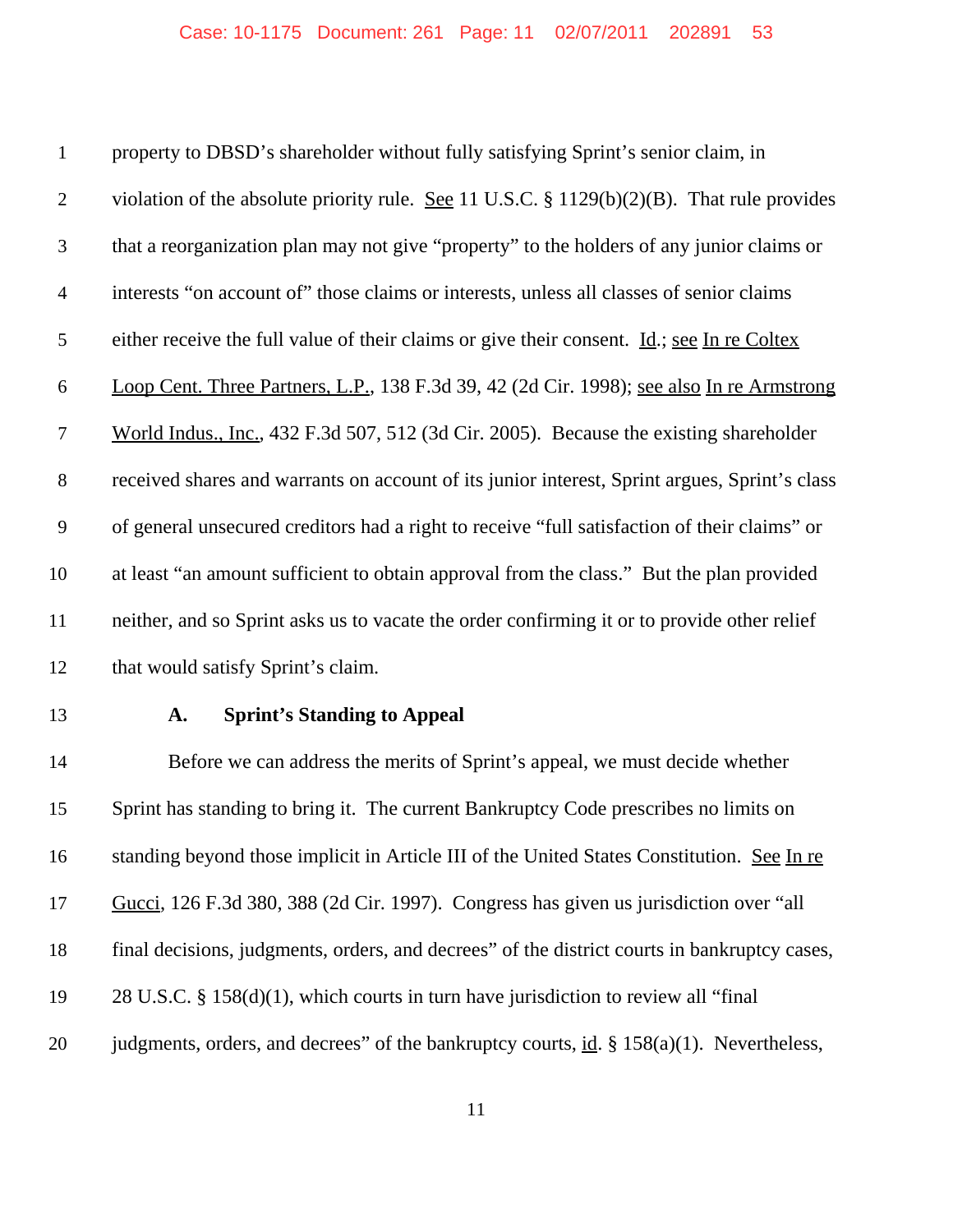| $\mathbf{1}$   | for practical reasons this Court and others have "adopted the general rule, loosely                |
|----------------|----------------------------------------------------------------------------------------------------|
| $\mathfrak{2}$ | modeled on the former Bankruptcy Act, that in order to have standing to appeal from a              |
| $\mathfrak{Z}$ | bankruptcy court ruling, an appellant must be 'a person aggrieved' – a person 'directly            |
| $\overline{4}$ | and adversely affected pecuniarily' by the challenged order of the bankruptcy court." <sup>3</sup> |
| 5              | Int'l Trade Admin. v. Rensselaer Polytechnic Inst., 936 F.2d 744, 747 (2d Cir. 1991)               |
| 6              | (citation omitted). An appellant like Sprint, therefore, must show not only "injury in fact"       |
| $\tau$         | under Article III but also that the injury is "direct[]" and "financial." Kane v. Johns-           |
| $8\,$          | Manville Corp., 843 F.2d 636, 642 & n.2 (2d Cir. 1988).                                            |
| 9              | "As a general rule," we grant standing to "creditors appeal[ing] orders of the                     |
| 10             | bankruptcy court disposing of property of the estate because such orders directly affect           |
| 11             | the creditors' ability to receive payment of their claims." Id. at 642; see In re Gucci, 126       |
| 12             | F.3d at 388. In <u>Kane</u> , for instance, we did not hesitate to grant standing to an asbestos-  |
| 13             | injury claimant who appealed the confirmation of a plan of reorganization. The plan in             |
| 14             | that case was even more generous to the appellant than the plan in this case, since it             |
| 15             | promised him "the full amount of whatever compensatory damages he is awarded."                     |

<sup>&</sup>lt;sup>3</sup> "While the 'pecuniary interest' formulation is an often used and often useful test of standing in the bankruptcy context, it 'is not the only test.'" In re Zarnel, 619 F.3d 156, 162 (2d Cir. 2010), quoting In re Revco D.S., Inc., 898 F.2d 498, 499 (6th Cir. 1990). The "*public* interest" may also provide standing to appeal, as in the case of a United States Trustee, id. (emphasis in original), or the Securities and Exchange Commission, see SEC v. U.S. Realty & Improvement Co., 310 U.S. 434, 459-60 (1940). The parties here do not argue that the public interest test, or any other test besides the pecuniary interest test, is relevant to this case, so we address standing under that test alone.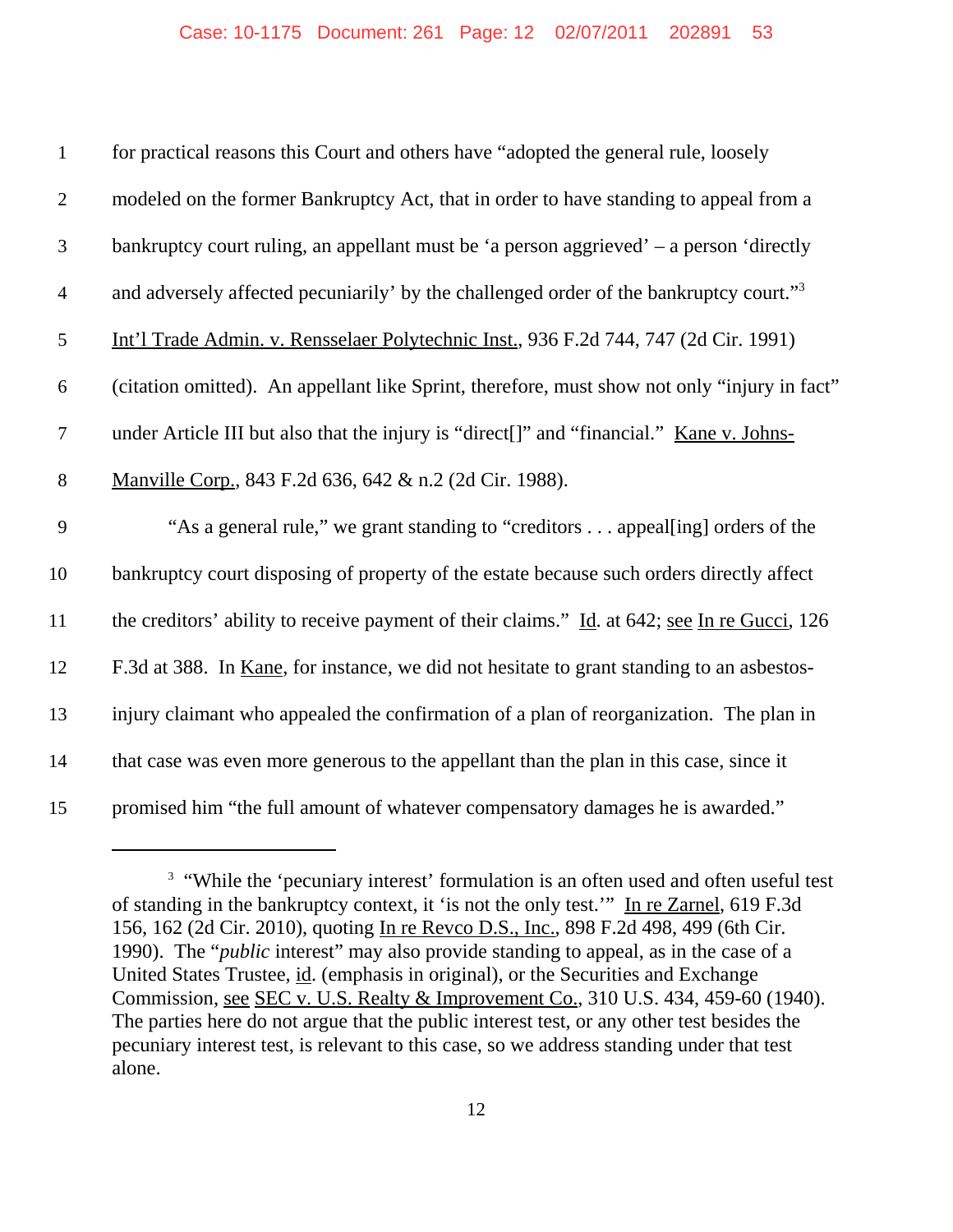| $\mathbf{1}$   | Kane, 843 F.2d at 640. The Court, however, held that Kane was an aggrieved party                  |
|----------------|---------------------------------------------------------------------------------------------------|
| $\overline{2}$ | entitled to appeal: as "a creditor, [he had] economic interests directly impaired by the          |
| 3              | Plan" because the plan limited his recourse to the courts, eliminated the possibility of          |
| $\overline{4}$ | punitive damages, and made his recovery "subject to the Trust's being fully funded." Id.          |
| 5              | at 642. Other courts have generally found standing for impaired creditors <sup>4</sup> when their |
| 6              | "interests are directly and pecuniarily affected by the order of the Bankruptcy Court." In        |
| $\tau$         | re Combustion Eng'g, Inc., 391 F.3d 190, 223-24 (3d Cir. 2004); see also In re P.R.T.C.,          |
| $8\,$          | Inc., 177 F.3d 774, 778 (9th Cir. 1999) (noting that creditors "have a direct pecuniary           |
| 9              | interest in a bankruptcy court's order transferring the assets of the estate").                   |
| 10             | We likewise hold that Sprint has standing to appeal the confirmation of the plan in               |
| 11             | this case. Before confirmation, Sprint had a claim that the bankruptcy court valued at \$2        |
| 12             | million for voting purposes. <sup>5</sup> After confirmation, however, Sprint stood to receive    |
| 13             | property worth less than half (between 4% and 46%) of that amount. Therefore,                     |
| 14             | confirmation of the plan affected Sprint "directly" and "financially."                            |
| 15             | The appellees challenge the above analysis from two different perspectives,                       |
| 16             | looking both at the confirmation of the plan as a whole and at the gifting provision that         |

<sup>&</sup>lt;sup>4</sup> The Code treats a claim as impaired unless the plan leaves in place all rights to which the claim entitles its holder, except for certain rights to accelerate payments after default. See 11 U.S.C. § 1124.

<sup>&</sup>lt;sup>5</sup> Sprint's lawsuit against a DBSD entity has not yet been resolved. The claim therefore could turn out to be worth as much as \$211 million or as little as nothing, but we follow the bankruptcy court's tentative valuation for the purposes of this appeal.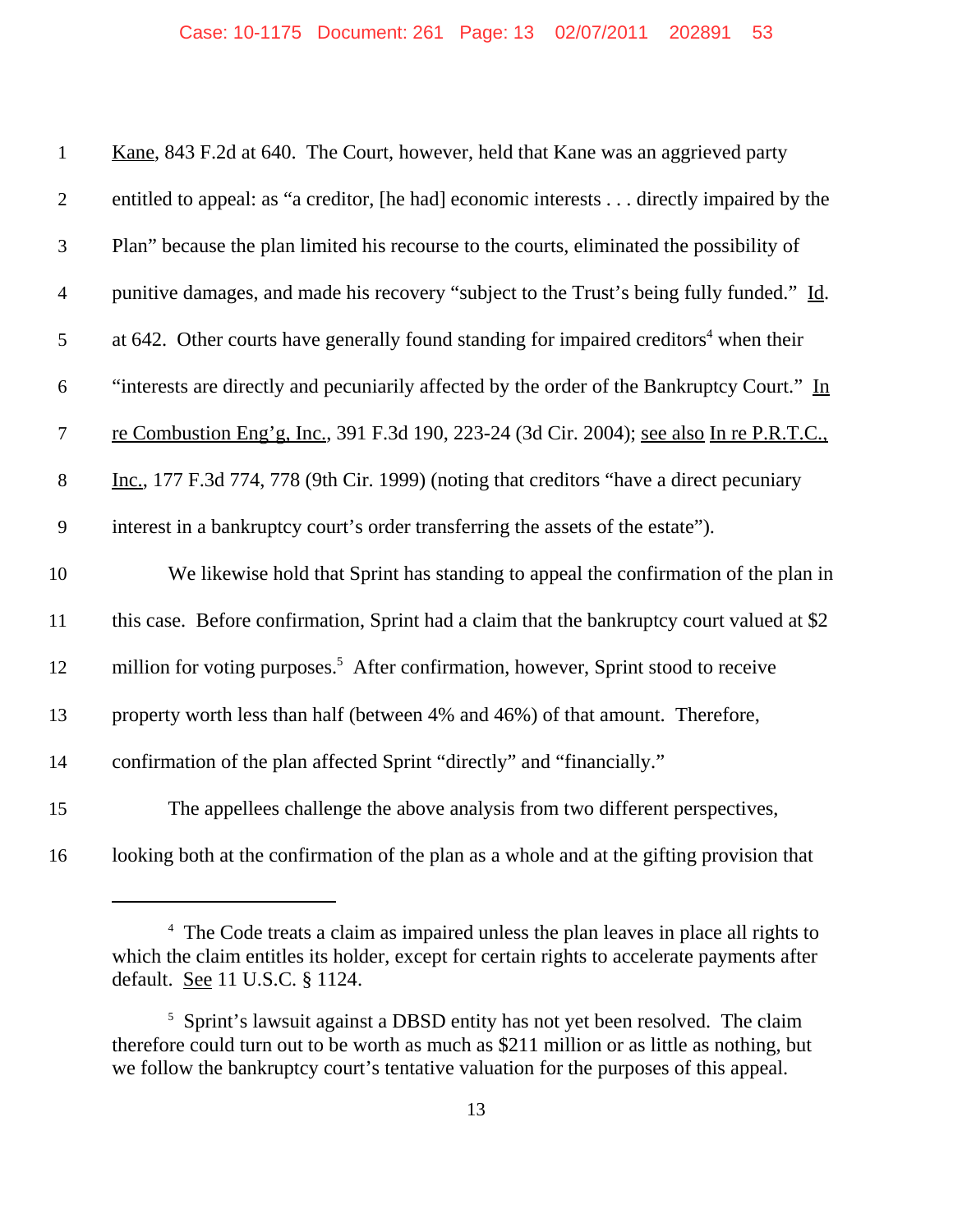Sprint protests. First, and more broadly, they argue that confirmation could not have harmed Sprint's interests because those interests were already worthless: with insufficient value in DBSD to pay off the secured creditors, Sprint's unsecured claim entitled it to nothing. Second, and more narrowly, they argue that the gift to the existing shareholder did not harm Sprint's interests because the absolute priority rule requires *either* that the objecting class receive the full value of its claim (which would more than double Sprint's recovery) *or* that junior classes receive nothing (which could lead to a reduced recovery for Sprint), so even a strict interpretation of that rule would not guarantee any benefit for Sprint. None of our cases directly address the level of generality at which we should consider standing; because we reject the appellees' analysis at both levels, however, we need not decide whether either perspective is generally preferable. Taking the broader perspective first, we decline to withhold standing merely because the bankruptcy court's valuation of DBSD put Sprint's claim under water. By 14 the bankruptcy court's estimate – which we accept for purposes of this appeal – DBSD is

 not worth enough to cover even the Second Lien Debt, much less the claims of unsecured creditors like Sprint who stand several rungs lower on the ladder of priority. But none of our prior appellate standing decisions – at least none involving creditors – have turned on estimations of valuation, or on whether a creditor was in the money or out of the money. We have never demanded more to accord a creditor standing than that it has a valid and impaired claim.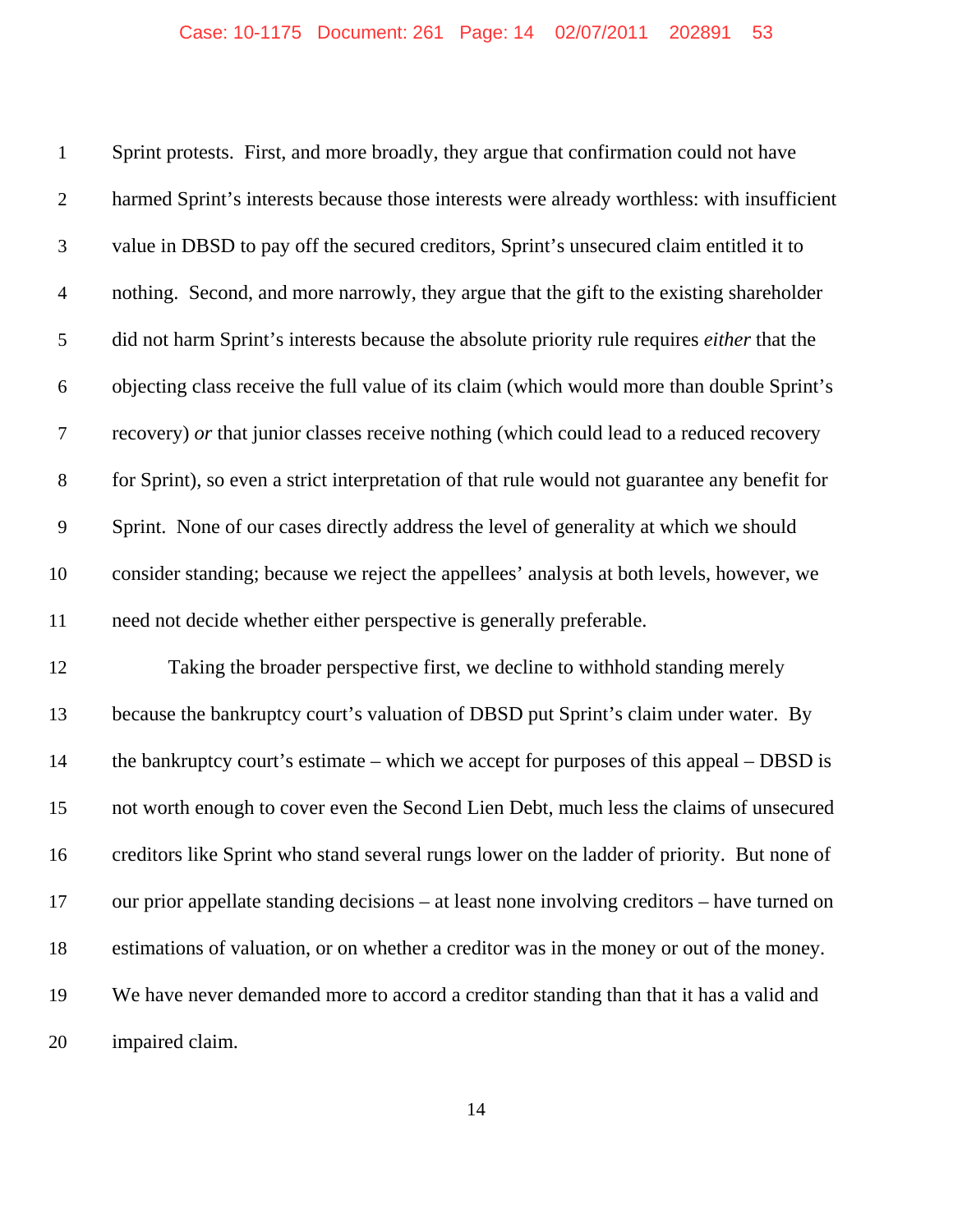## Case: 10-1175 Document: 261 Page: 15 02/07/2011 202891 53

| $\mathbf{1}$   | Cosmopolitan Aviation, the primary decision on which the appellees rely for their               |
|----------------|-------------------------------------------------------------------------------------------------|
| $\overline{2}$ | broader argument, is easily distinguishable. See In re Cosmopolitan Aviation Corp., 763         |
| 3              | F.2d 507, 513 (2d Cir. 1985), abrogated on other grounds by Pioneer Inv. Servs. Co. v.          |
| $\overline{4}$ | Brunswick Assocs. Ltd. P'ship, 507 U.S. 380 (1993). In that case, a state court had held        |
| 5              | that a debtor's lease had expired before it filed for bankruptcy. Id. at 511. The               |
| 6              | bankruptcy court found that the debtor was hopelessly insolvent, with or without the            |
| $\tau$         | lease, and ordered the debtor's liquidation. Id. The debtor did not then appeal. It             |
| $8\,$          | appealed only a later order to turn over the land – apparently solely for purposes of delay.    |
| 9              | Id. at 512-13. We held that, because the debtor could no longer contest the first two           |
| 10             | rulings, it no longer had any interest in the land or even any right to "continued              |
| 11             | existence," and therefore would suffer no injury from the turn-over. Id. at 513.                |
| 12             | Cosmopolitan Aviation is thus a far cry from this case, where the bankruptcy court              |
| 13             | provisionally allowed Sprint's claim against the debtor, where the plan already gives           |
| 14             | Sprint some recovery, and where Sprint has appealed the adverse order directly.                 |
| 15             | The only case the appellees cite that comes close to denying a creditor standing is             |
| 16             | In re Ashford Hotels, Ltd., 235 B.R. 734 (S.D.N.Y. 1999). But in that case the district         |
| 17             | court never accepted the appellants' attempts to characterize themselves as creditors. Id.      |
| 18             | at 738. The so-called creditors had sued the debtor in state court, not to win any damages      |
| 19             | but to rescind a contract under which <i>they</i> were liable to the debtor. Id. at 736. In the |
| 20             | bankruptcy proceeding, they sought to stop funding the defense against their lawsuit and,       |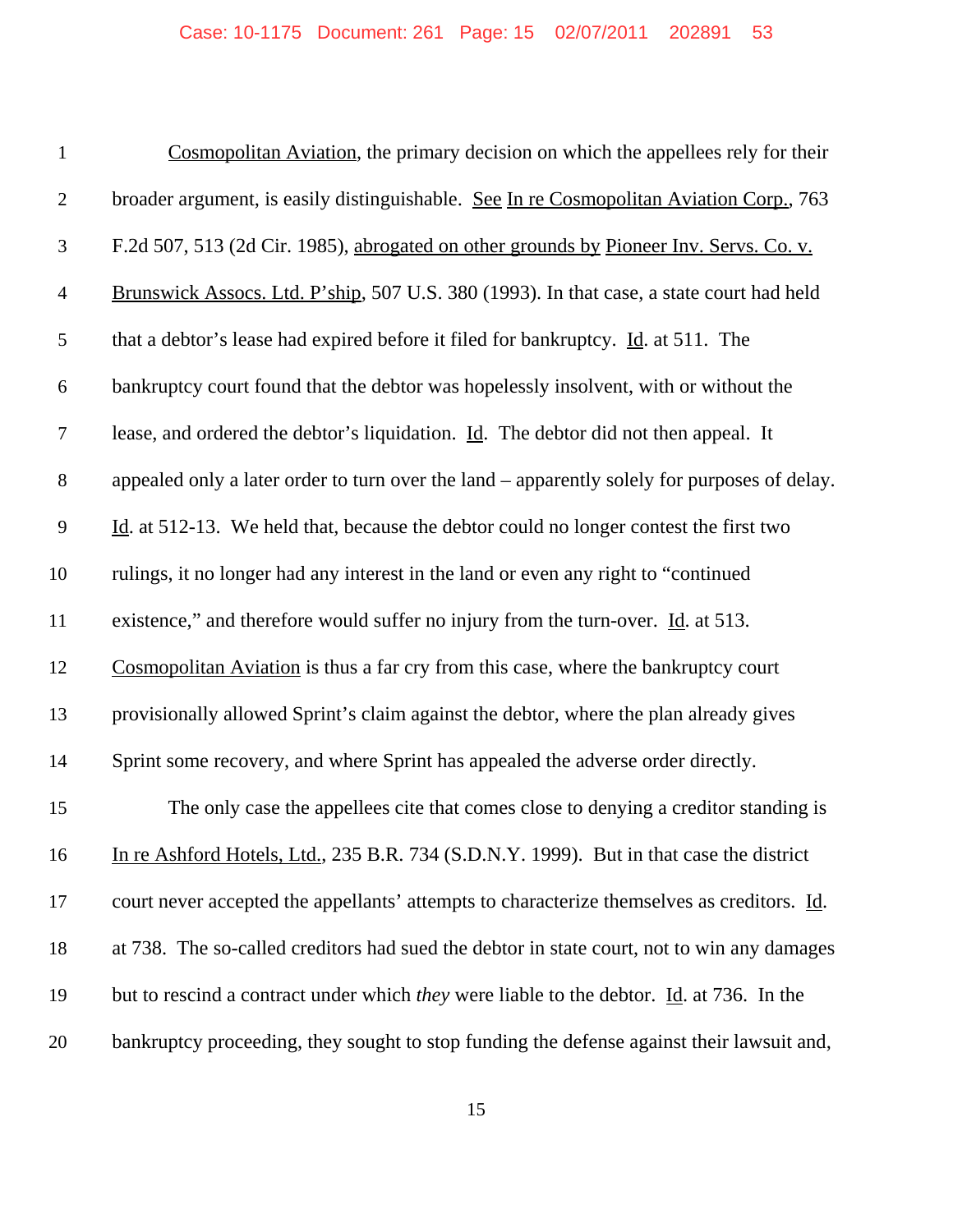| $\mathbf{1}$   | after losing that attempt, they appealed. $\underline{Id}$ . at 737-38. The district court found that the    |
|----------------|--------------------------------------------------------------------------------------------------------------|
| $\overline{2}$ | appellants had no interest in the debtor besides their desire to stop the defense of the                     |
| 3              | rescission lawsuit and thereby thwart the debtor from collecting against them. Id. at 738.                   |
| $\overline{4}$ | Noting that other courts had found no standing where "a party's interest in a Bankruptcy                     |
| 5              | Court appeal is (only) that of a potential defendant to another lawsuit," the district court                 |
| 6              | likewise denied standing to the appellants in that case, because they were not "directly                     |
| 7              | and adversely affected pecuniarily' by the Bankruptcy Court's order except as adversaries                    |
| $8\,$          | to the Debtor's estate in other litigations." $\underline{Id}$ . at 739. That case is therefore nothing like |
| 9              | this one, where Sprint is clearly a creditor (albeit one with an unliquidated claim) and                     |
| 10             | where Sprint appeals seeking to enlarge its recovery, not to head off the collection of                      |
| 11             | debts against it.                                                                                            |
| 12             | The three additional district court decisions cited by the dissent are equally                               |
| 13             | distinguishable. The first two do not involve creditors. In one, In re Taylor, the appellant                 |
| 14             | was a chapter 7 debtor, see No. 00 Civ. 5021 (VM), 2000 WL 1634371, at *1-2                                  |
| 15             | (S.D.N.Y. Oct. 30, 2000), a member of a class that often lacks standing in the bankruptcy                    |
| 16             | court as well as on appeal, see In re 60 E. 80th St. Equities, Inc., 218 F.3d 109, 115-16                    |
| 17             | (2d Cir. 2000). In the other, Freeman v. Journal Register Co., it was a shareholder of the                   |
| 18             | debtor who appealed. See No. 09 Civ. 7296 (JGK), 2010 WL 768942, at *3 (S.D.N.Y.                             |
| 19             | Mar. 8, 2010). Although this case does not require us to address shareholder standing in                     |
| 20             | bankruptcy cases, we note that some courts have been more cautious in granting standing                      |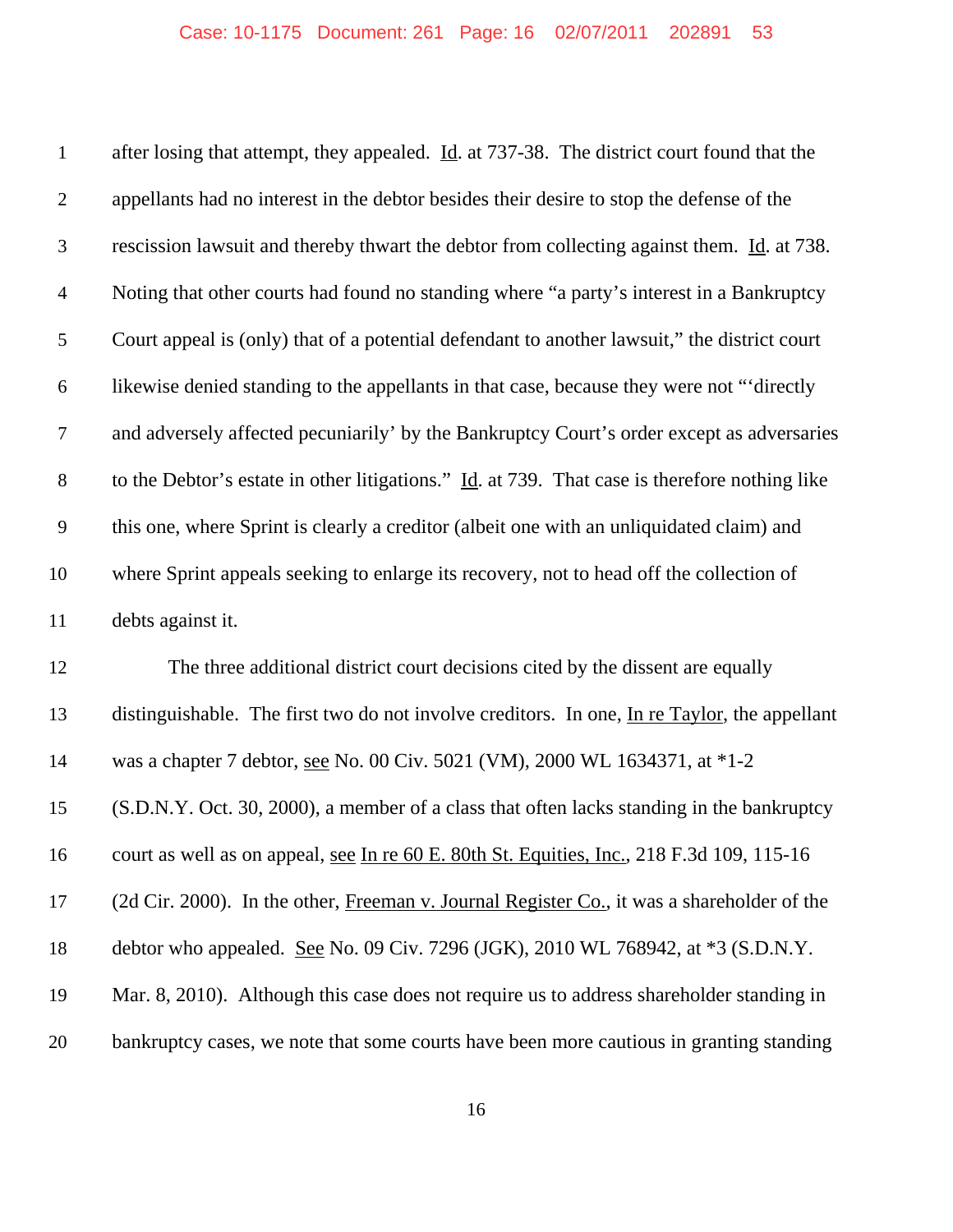| $\mathbf{1}$   | to shareholders than to creditors. See In re Troutman Enters., Inc., 286 F.3d 359, 364-65 |
|----------------|-------------------------------------------------------------------------------------------|
| $\overline{2}$ | (6th Cir. 2002). Finally, in the third case, Bartel v. Bar Harbor Airways, Inc., the      |
| 3              | appellant was a creditor, but a creditor whose claim the bankruptcy court disallowed      |
| $\overline{4}$ | because the debtor had already settled it. See 196 B.R. 268, 271-72 (S.D.N.Y. 1996).      |
| 5              | There is all the difference in the world between a claim that has already been disallowed |
| 6              | by the bankruptcy court, as in Bartel, and one like Sprint's that remains allowed and     |
| 7              | pending, whatever appellate judges might guess about its chances of success. None of      |
| $8\,$          | these decisions have any bearing on the case before us.                                   |
| 9              | We think it plain that we should not forbid all appeals by out-of-the-money               |
| 10             | creditors. Such a rule would bar a large percentage of creditors in bankruptcy court,     |
| 11             | perhaps a majority of them, from ever reaching the district court or this Court, however  |
| 12             | erroneous the orders of the bankruptcy court might be. In this case, for instance,        |
| 13             | members of only two classes could appeal under the appellees' proposed rule – the         |
| 14             | holders of the First Lien Debt and Second Lien Debt – even though the plan involved       |
| 15             | twenty-six classes of claims and interests in ten different levels. The other twenty-four |
| 16             | classes would have to be satisfied with whatever the plan awarded them. This would        |
| 17             | remain true, under the appellees' theory, even if the bankruptcy court had committed a    |
| 18             | fundamental error such as not allowing the out-of-the-money creditors to vote or not      |
| 19             | following another of the numerous requirements of $\S 1129$ . Such a result might benefit |
| 20             | this Court's docket, but would disserve the protection of the parties' rights and the     |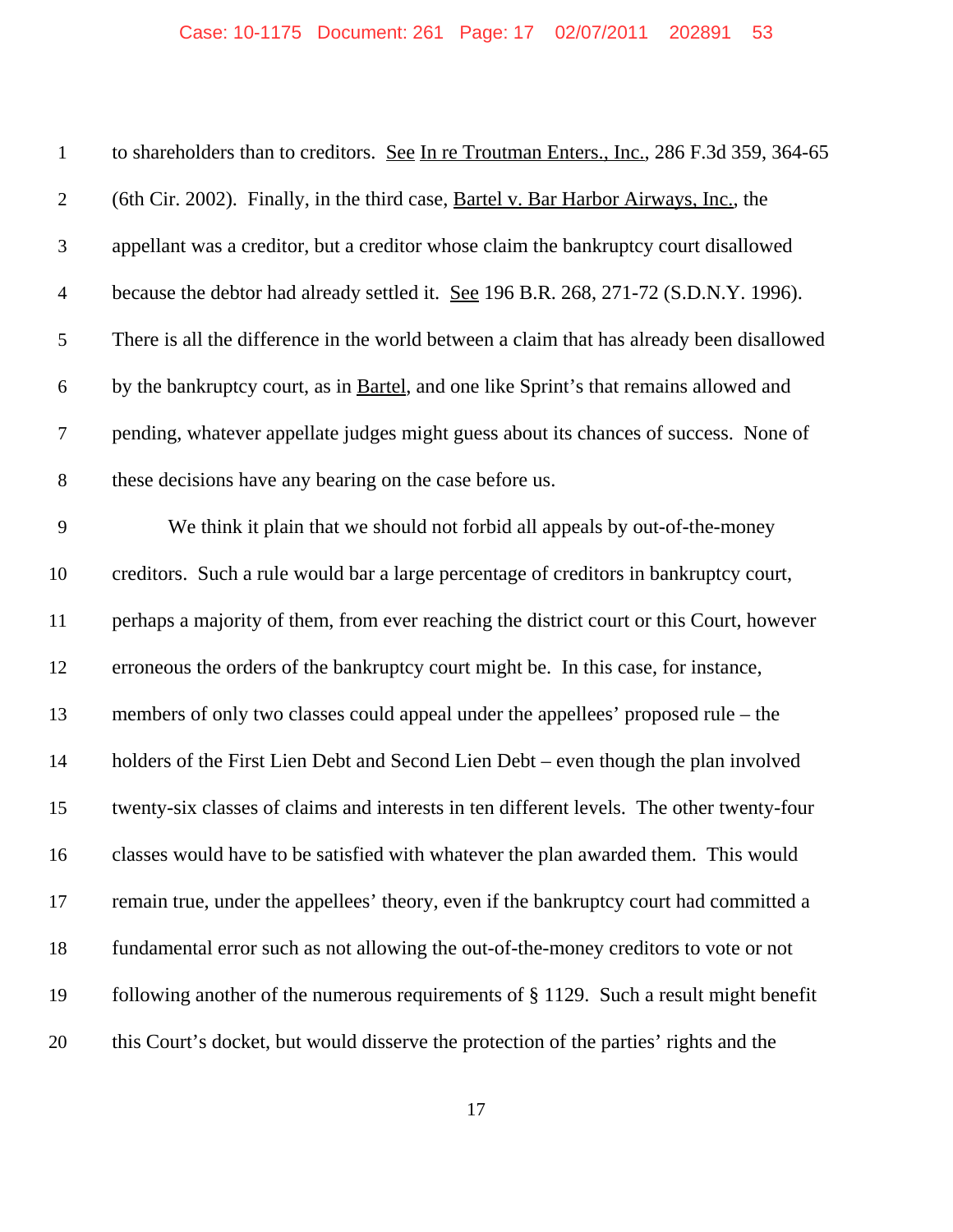# Case: 10-1175 Document: 261 Page: 18 02/07/2011 202891 53

| $\mathbf{1}$     | development of the law. We should not raise the standing bar so high, especially when it       |
|------------------|------------------------------------------------------------------------------------------------|
| $\sqrt{2}$       | is a bar of our own creation and not one required by the language of the Code, which           |
| $\mathfrak{Z}$   | "does not contain any express restrictions on appellate standing." Kane, 843 F.2d at 642.      |
| $\overline{4}$   | The appellees try to soften the negative consequences of their proposed rule by                |
| $\sqrt{5}$       | positing that a creditor in Sprint's position may appeal if it at least argues - as Sprint did |
| $\boldsymbol{6}$ | in the district court but does not in this Court – that the bankruptcy court undervalued the   |
| $\boldsymbol{7}$ | estate and that, under a true valuation, there was enough to cover its claim. But that rule    |
| $8\,$            | would not separate appropriate from inappropriate appeals by creditors; it would only          |
| $\overline{9}$   | increase the number of appeals involving frivolous valuation arguments. It would turn an       |
| 10               | extremely harsh rule into an easily-evaded one. We decline either variation of the             |
| 11               | proposed rule.                                                                                 |
| 12               | Even taking the narrower perspective, focusing not on the plan's confirmation                  |
| 13               | overall but only on the "gift" to the existing shareholder that Sprint challenges under the    |
| 14               | absolute priority rule, we still find standing. Sprint argues that the absolute priority rule  |
| 15               | entitled it to the full value of its claim before the plan could give any equity to the        |
| 16               | existing shareholder. A plan like this one that gives property to a junior interest-holder     |
| 17               | (the existing shareholder) must provide the senior claim-holder (Sprint) with "property of     |
| 18               | a value equal to the amount of [its] claim." 11 U.S.C. $\S 1129(b)(2)(B)$ . When the law       |
| 19               | requires full payment, getting less than full payment surely constitutes "direct" and          |
| 20               | "financial" injury.                                                                            |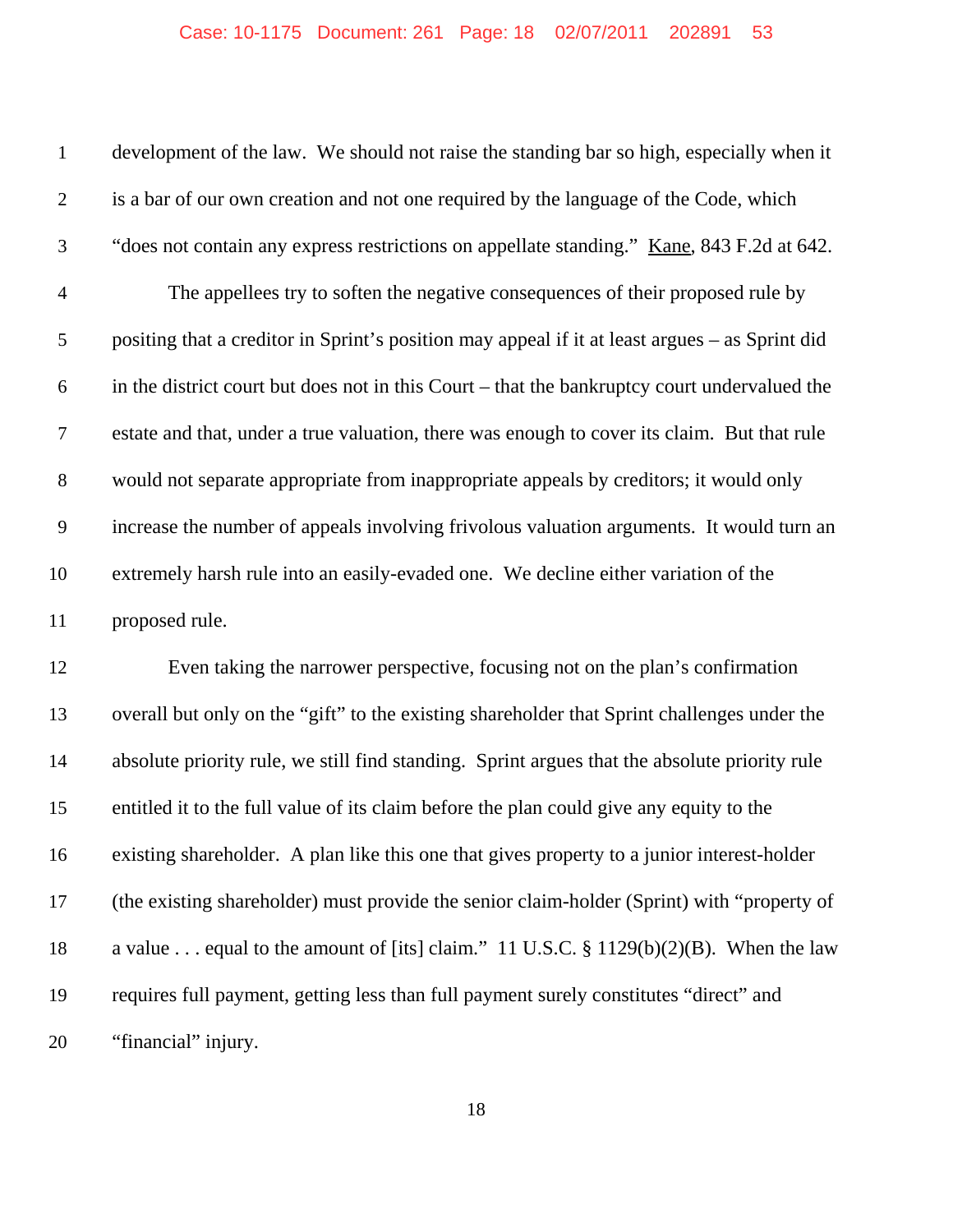| $\mathbf{1}$                           | The appellees respond that Sprint is entitled to nothing under the priority rules and                                                                                                                                                                                                                                                       |
|----------------------------------------|---------------------------------------------------------------------------------------------------------------------------------------------------------------------------------------------------------------------------------------------------------------------------------------------------------------------------------------------|
| $\overline{2}$                         | only receives anything because it itself is the beneficiary of a gift under the plan.                                                                                                                                                                                                                                                       |
| 3                                      | Rejecting this plan would not give anything to Sprint, they argue: although an alternative                                                                                                                                                                                                                                                  |
| $\overline{4}$                         | plan might give Sprint the full value of its claim in order to maintain the gift to the                                                                                                                                                                                                                                                     |
| 5                                      | existing shareholder, an alternative plan might well cut out both Sprint and the                                                                                                                                                                                                                                                            |
| 6                                      | shareholder entirely. But we rejected just such an argument in <u>Kane</u> . In that case, we                                                                                                                                                                                                                                               |
| $\overline{7}$                         | accepted the possibility that the appellant, Kane, actually benefitted from the plan he was                                                                                                                                                                                                                                                 |
| $8\,$                                  | challenging and could have fared worse under alternative plans. 843 F.2d at 642. We                                                                                                                                                                                                                                                         |
| 9                                      | refused, however, to allow this possibility to defeat Kane's appellate standing:                                                                                                                                                                                                                                                            |
| 10<br>11<br>12<br>13<br>14<br>15<br>16 | Kane might receive more under this Plan than he would<br>receive in liquidation. However, he might do better still under<br>alternative plans. Since the  Plan gives Kane less than<br>what he might have received, he is directly and adversely<br>affected pecuniarily by it, and he therefore has standing to<br>challenge it on appeal. |
| 17                                     | Id. at 642. We did not investigate any particular alternative plan or estimate the                                                                                                                                                                                                                                                          |
| 18                                     | likelihood that a plan more advantageous to Kane would actually be adopted if the                                                                                                                                                                                                                                                           |
| 19                                     | existing plan were rejected; rather, we found it sufficient for appellate standing that Kane                                                                                                                                                                                                                                                |
| 20                                     | "might" receive more under a different plan.                                                                                                                                                                                                                                                                                                |
| 21                                     | Here, too, Sprint "might do better still under alternative plans." Id. As the                                                                                                                                                                                                                                                               |
| 22                                     | bankruptcy court found, "there were good business reasons for the gifts" to the                                                                                                                                                                                                                                                             |
| 23                                     | existing shareholder, <b>DBSD I</b> , 419 B.R. at 212 n.140, and those reasons might well lead                                                                                                                                                                                                                                              |
| 24                                     | the secured creditors to support the gift even at the price of sufficiently favorable                                                                                                                                                                                                                                                       |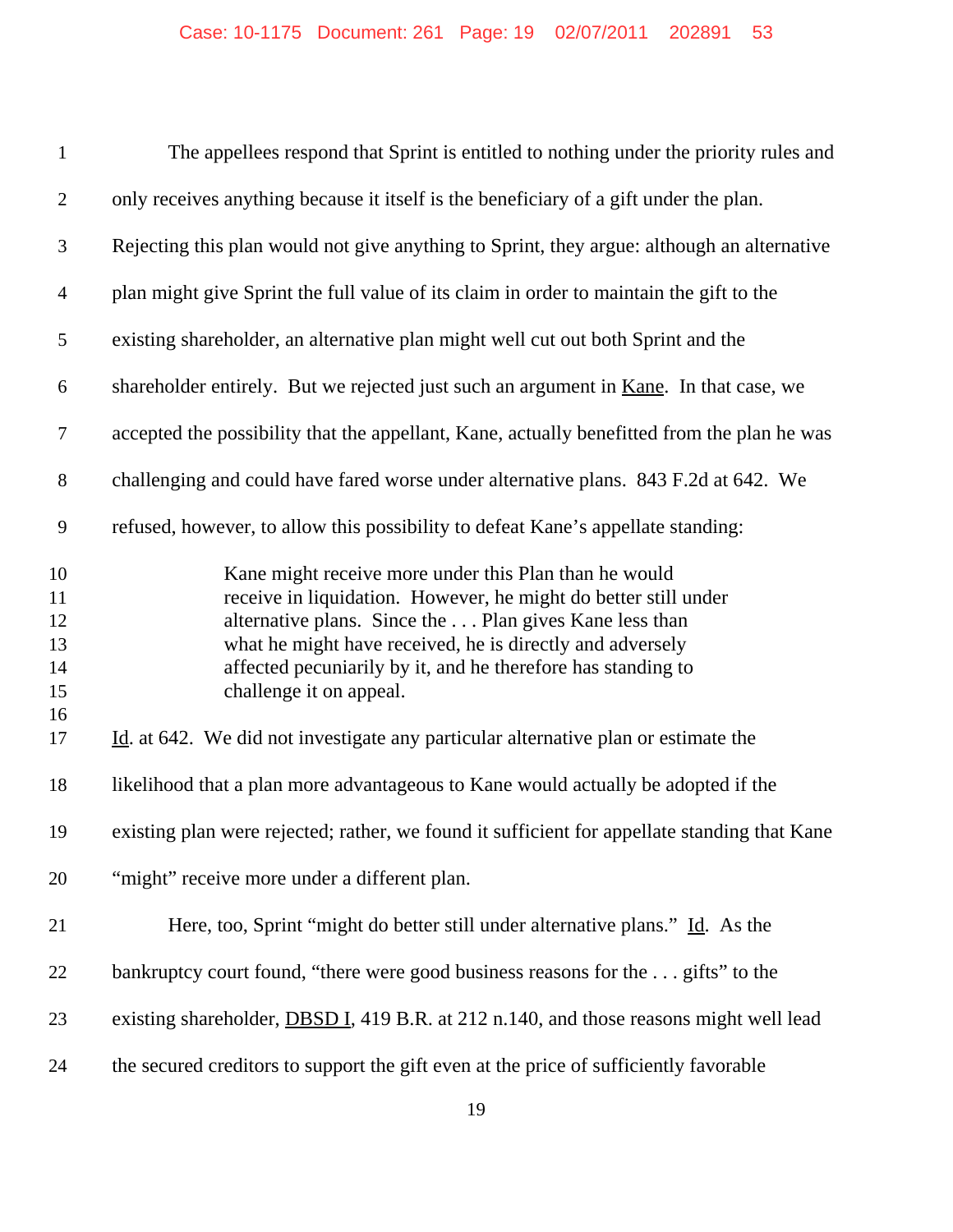treatment for Sprint to secure its support. Put another way, if the absolute priority rule applies, Sprint may use its unsecured claim as leverage to increase its share in the reorganized entity if the "good business reasons" for the gift to the existing shareholder are still worth the cost. By rejecting the absolute priority rule, however, the bankruptcy court eliminated Sprint's leverage and reduced its potential financial recovery. To be sure, enforcing the absolute priority rule in this case would make the gift to the existing shareholder more costly to the plan proponents, who would have to pay more to Sprint in order to maintain that gift. Sprint therefore risks receiving nothing by enforcing the absolute priority rule because, if its demands outweigh the gift's perceived benefits to the senior creditors, the latter may cut out the junior classes entirely and leave nothing for Sprint. Whether such a risk is in Sprint's best interests, however, is not the issue here. See Norwest Bank Worthington v. Ahlers, 485 U.S. 197, 207 (1989) ("[I]t is up to the creditors – and not the courts – to accept or reject a reorganization plan which fails . . . to honor the absolute priority rule.") For Sprint to have standing, we need only determine that, whatever the exact odds may be, Sprint at very least stands a reasonable chance of improving its position below. From whatever angle we look at the issue, therefore, we reject the appellees' challenge to Sprint's standing.

 Like the appellees, our dissenting colleague does not argue that all out-of-the- money creditors lack standing to challenge a plan for violating the absolute priority rule. 20 See Dissent. Op. at 60. Rather, adopting an approach not argued by appellees, Judge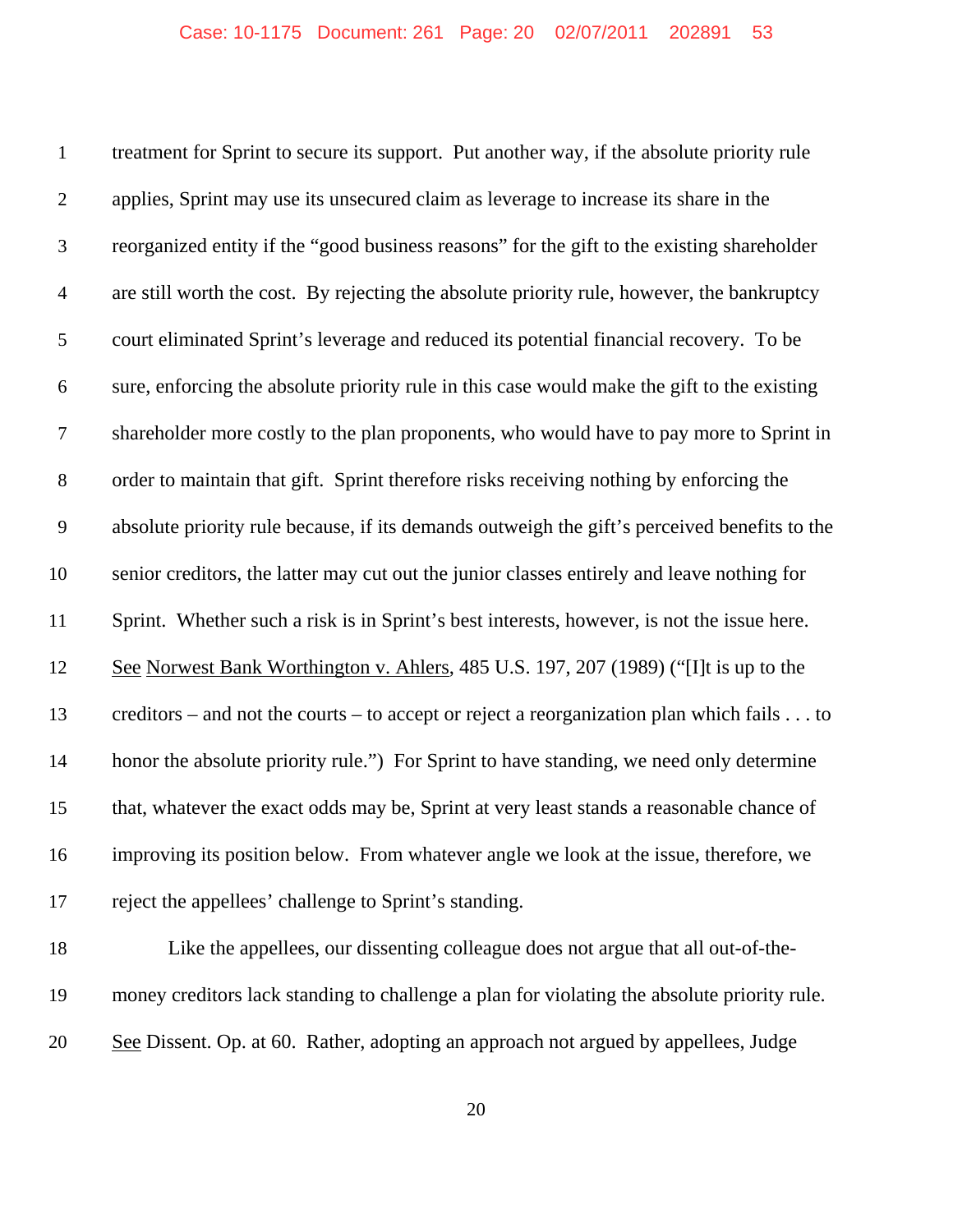Pooler finds that Sprint lacks standing because it is not only out of the money but has an unliquidated claim that might turn out to be valueless on its own merits. We do not find the ultimate merits of Sprint's claim against DBSD relevant. Standing to appeal "in no way depends on the merits" of the issue appealed, Warth v. Seldin, 422 U.S. 490, 500 (1975), and certainly cannot depend on the merits of an issue that is not before us at all. Here, the bankruptcy court allowed Sprint's claim against a DBSD entity for voting purposes, see Fed. R. Bankr. P. 3018(a), which are the only purposes that matter at this stage. The plan's supporters did not object to this ruling, did not appeal it, and do not argue that any uncertainty about the merits of Sprint's underlying claim against the debtor should deny Sprint standing. They have good reason for their silence before us, as the dissent cites no decision where standing turned on the unliquidated status of a creditor's claim, or on an appellate court's assessment of the likely merits of such a claim. Even if it were appropriate for us to consider the merits or ultimate worth of Sprint's claim, we would have no way to make that determination, lacking any briefing from the parties or much information in the record on appeal regarding the merits of that claim, which will turn not only on the potential offset of its obligations to the government (as the dissent recognizes) but also on the date that the relevant DBSD subsidiary 18 occupied a specific band of the transmission spectrum. See DBSD IV, 427 B.R. at 249 n.4. Because the parties do not brief the issue and did not raise it below, moreover, our evaluation of Sprint's claim would require piecing together the evidence without a guide.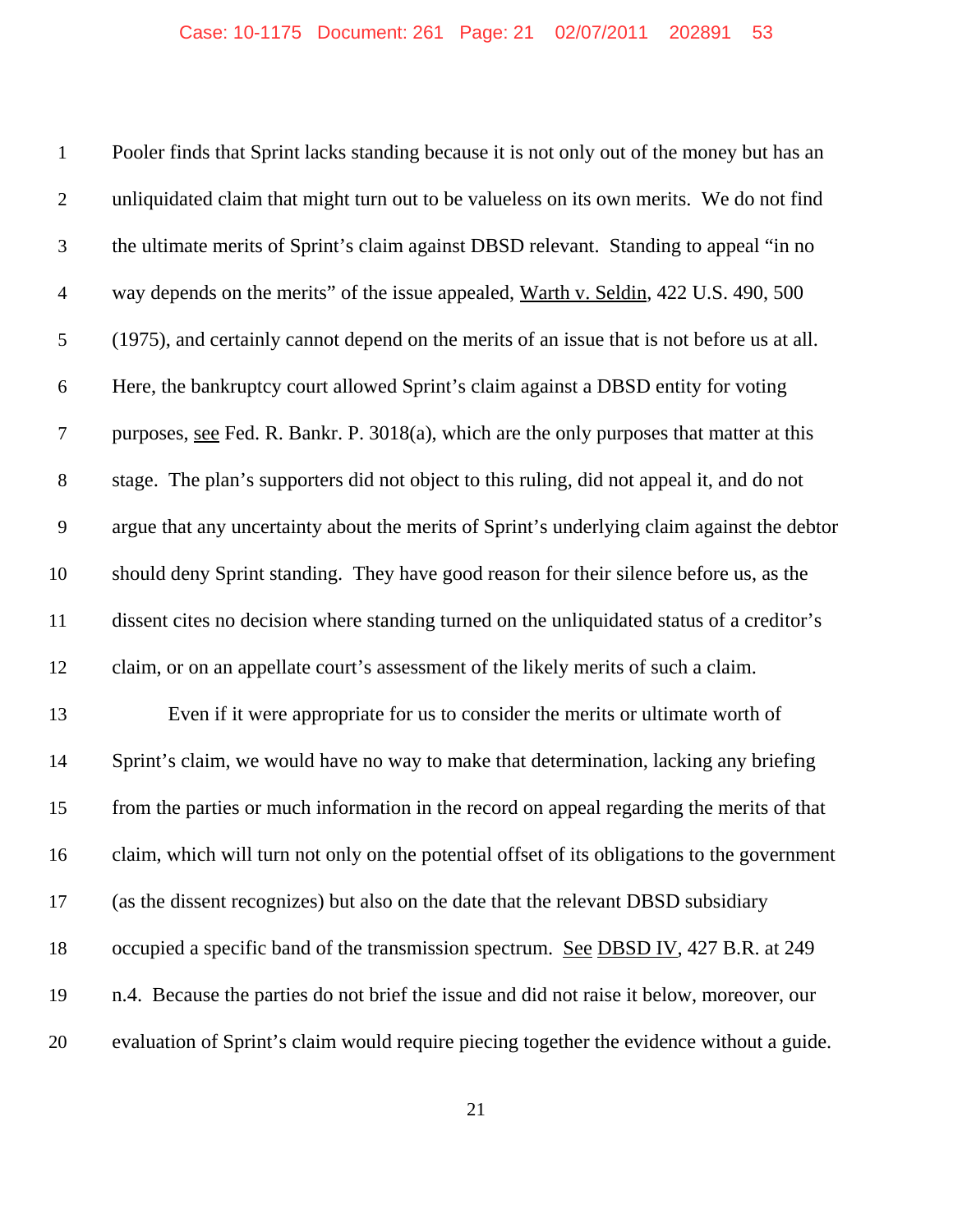| $\mathbf{1}$   | A rule that would turn a claimant's standing to appeal a bankruptcy court's ruling             |
|----------------|------------------------------------------------------------------------------------------------|
| $\overline{2}$ | on the as-yet-undetermined merits of the claimant's underlying claim would unduly              |
| 3              | complicate the standing determination, and require district and circuit courts prematurely     |
| $\overline{4}$ | to address the merits of issues the bankruptcy court has not yet addressed. We see no          |
| 5              | need for such an inquiry. The bankruptcy court's temporary allowance of Sprint's claim         |
| 6              | for voting purposes was enough to allow it to object below, where no one argues that           |
| 7              | Sprint lacked standing. The ultimate merits of that claim should not determine standing        |
| $8\,$          | here, where we have less ability than the bankruptcy court to decide those merits.             |
| 9              | Accordingly, we conclude that Sprint has standing to appeal the denial of its                  |
| 10             | objection to the confirmation of the reorganization plan. We therefore turn to the merits      |
| 11             | of that objection.                                                                             |
| 12             | <b>Gifting and the Absolute Priority Rule</b><br><b>B.</b>                                     |
| 13             | Sprint argues that the plan violated the absolute priority rule by giving shares and           |
| 14             | warrants to a junior class (the existing shareholder) although a more senior class (Sprint's   |
| 15             | class) neither approved the plan nor received the full value of its claims. See 11 U.S.C.      |
| 16             | $\S 1129(b)(2)(B)$ . The appellees respond, and the courts below held, that the holders of the |
| 17             | Second Lien Debt, who are senior to Sprint and whom the bankruptcy court found to be           |
| 18             | undersecured, were entitled to the full residual value of the debtor and were therefore free   |
| 19             | to "gift" some of that value to the existing shareholder if they chose to. <b>DBSD I</b> , 419 |
| 20             | B.R. at 210; <b>DBSD III</b> , 2010 WL 1223109, at *4. We recently avoided deciding the        |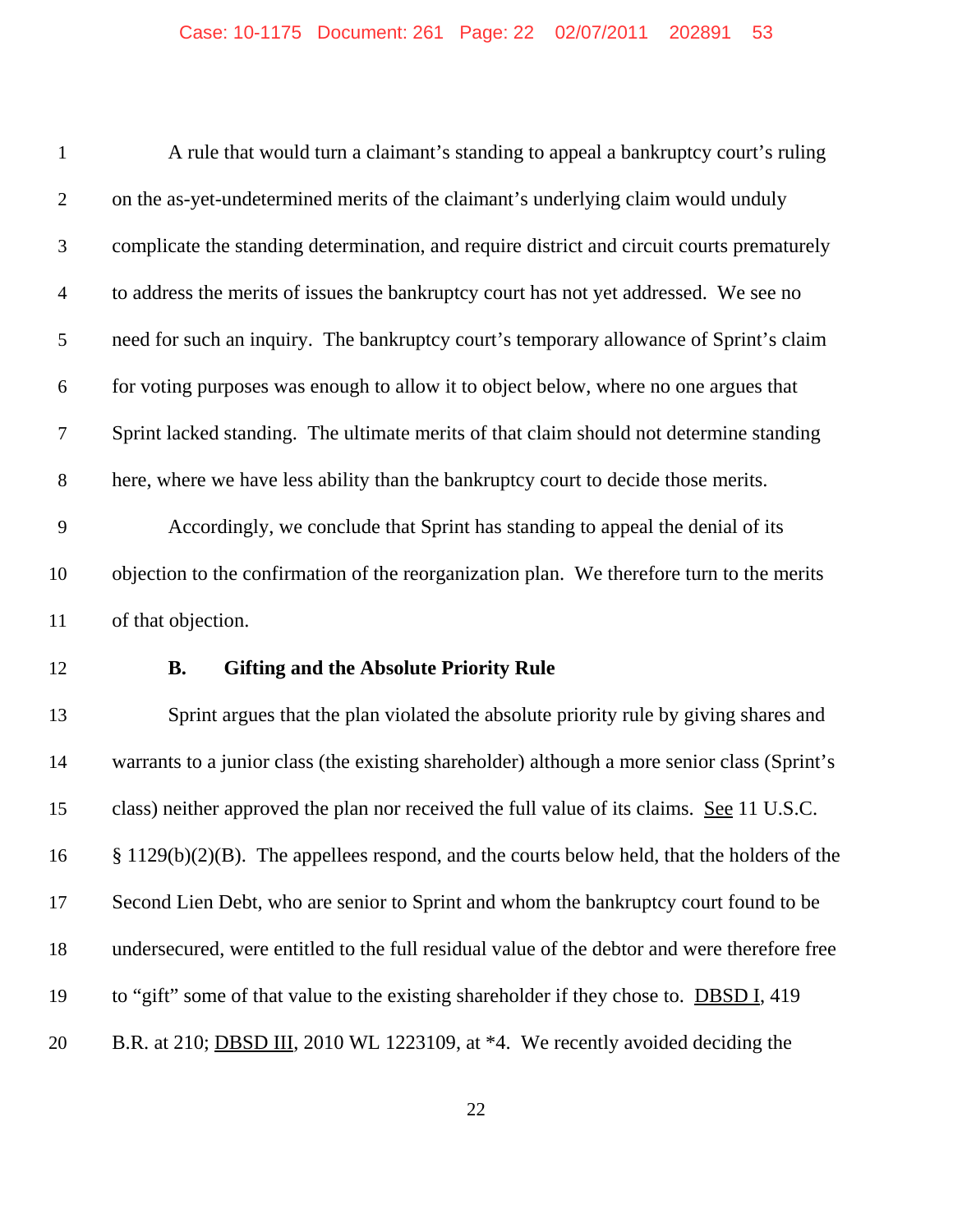| $\mathbf{1}$   | viability of this "gifting doctrine" in a similar context, see In re Iridium Operating LLC,    |
|----------------|------------------------------------------------------------------------------------------------|
| $\overline{2}$ | 478 F.3d 452, 460-61 (2d Cir. 2007), but we now face the question squarely. We look            |
| 3              | through the district court to the bankruptcy court's decision, and review its analysis of      |
| $\overline{4}$ | law de novo. See In re Baker, 604 F.3d 727, 729 (2d Cir. 2010).                                |
| 5              | Long before anyone had imagined such a thing as Chapter 11 bankruptcy, it was                  |
| 6              | already "well settled that stockholders are not entitled to any share of the capital stock nor |
| $\tau$         | to any dividend of the profits until all the debts of the corporation are paid." Chi., Rock    |
| $8\,$          | Island & Pac. R.R. v. Howard, 74 U.S. (7 Wall) 392, 409-10 (1868). In the days of the          |
| $\mathbf{9}$   | railroad barons, however, parties observed this rule in the breach. Senior creditors and       |
| 10             | original shareholders often cooperated to control the reorganization of a failed company,      |
| 11             | sometimes to make the process go smoothly – to encourage the old shareholders to               |
| 12             | provide new capital for the reorganization or to keep them from engaging in costly and         |
| 13             | delaying litigation - or sometimes simply because the senior creditors and the old             |
| 14             | shareholders were the same parties. For their cooperation, the old owners would often          |
| 15             | receive or retain some stake in whatever entity arose from the reorganization. Junior          |
| 16             | creditors, however, often received little or nothing even though they technically stood        |
| 17             | above the old shareholders in priority. See John D. Ayer, Rethinking Absolute Priority         |
| 18             | After Ahlers, 87 Mich. L. Rev. 963, 970-71 (1989).                                             |
| 19             | In response to this practice, the Supreme Court developed a "fixed principle" for              |

reorganizations: that all "creditors were entitled to be paid before the stockholders could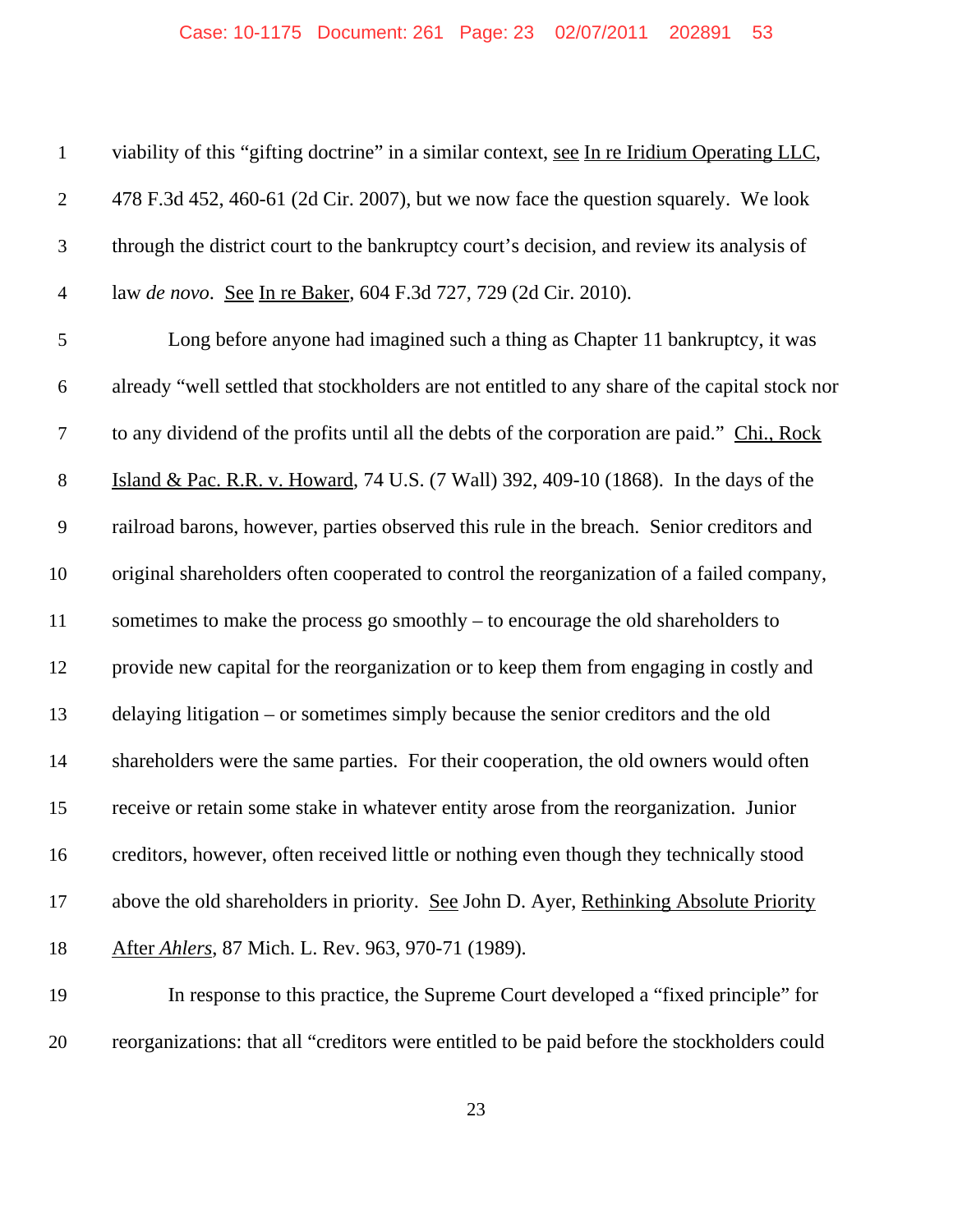| $\mathbf{1}$     | retain [shares] for any purpose whatever." N. Pac. Ry. Co. v. Boyd, 228 U.S. 482, 507-08       |
|------------------|------------------------------------------------------------------------------------------------|
| $\mathbf{2}$     | (1913). "[A] plan of reorganization," the Court later stated, "would not be fair and           |
| $\mathfrak{Z}$   | equitable which admitted the stockholders to participation, unless" at very least "the         |
| $\overline{4}$   | stockholders made a fresh contribution in money or in money's worth in return for 'a           |
| $\mathfrak s$    | participation reasonably equivalent to their contribution." Marine Harbor Props., Inc. v.      |
| 6                | Mfrs. Trust Co., 317 U.S. 78, 85 (1942), quoting Case v. L.A. Lumber Prods. Co., 308           |
| $\boldsymbol{7}$ | U.S. 106, 121 (1939). Courts came to call this the "absolute priority rule." Ecker v. W.       |
| $8\,$            | Pac. R.R. Corp., 318 U.S. 448, 484 (1943).                                                     |
| 9                | The Bankruptcy Code incorporates a form of the absolute priority rule in its                   |
| 10               | provisions for confirming a Chapter 11 plan of reorganization. For a district court to         |
| 11               | confirm a plan over the vote of a dissenting class of claims, the Code demands that the        |
| 12               | plan be "fair and equitable, with respect to each class of claims that is impaired under,      |
| 13               | and has not accepted, the plan." 11 U.S.C. $\S 1129(b)(1)$ . The Code does not define the      |
| 14               | full extent of "fair and equitable," but it includes a form of the absolute priority rule as a |
| 15               | prerequisite. According to the Code, a plan is not "fair and equitable" unless:                |
| 16               | With respect to a class of unsecured claims –                                                  |
| 17               |                                                                                                |
| 18               | (i) the plan provides that each holder of a claim of such                                      |
| 19               | class receive or retain on account of such claim                                               |
| 20               | property of a value, as of the effective date of the plan,                                     |
| 21               | equal to the allowed amount of such claim; or                                                  |
| 22<br>23         | (ii) the holder of any claim or interest that is junior to                                     |
| 24               | the claims of such class will not receive or retain under                                      |
| 25               | the plan on account of such junior claim or interest any                                       |
|                  |                                                                                                |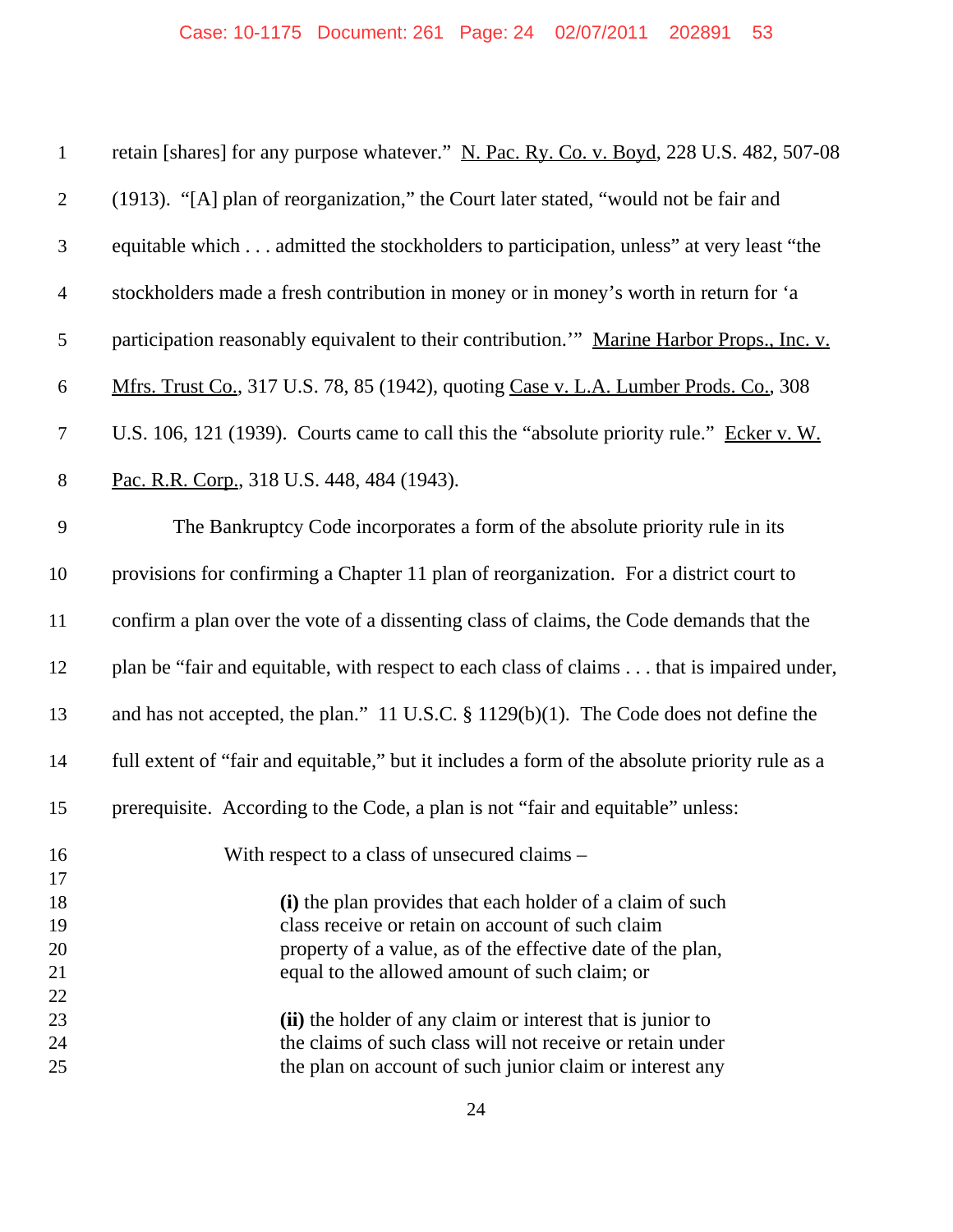| $\mathbf{1}$<br>$\overline{c}$ | property $\ldots$ .                                                                              |
|--------------------------------|--------------------------------------------------------------------------------------------------|
| 3                              | Id. $\S$ 1129(b)(2)(B). Absent the consent of all impaired classes of unsecured claimants,       |
| $\overline{4}$                 | therefore, a confirmable plan must ensure either (i) that the dissenting class receives the      |
| 5                              | full value of its claim, or (ii) that no classes junior to that class receive any property under |
| 6                              | the plan on account of their junior claims or interests.                                         |
| 7                              | Under the plan in this case, Sprint does not receive "property of a value equal                  |
| $8\,$                          | to the allowed amount" of its claim. Rather, Sprint gets less than half the value of its         |
| 9                              | claim. The plan may be confirmed, therefore, only if the existing shareholder, whose             |
| 10                             | interest is junior to Sprint's, does "not receive or retain" "any property" "under the plan      |
| 11                             | on account of such junior interest." We hold that the existing shareholder did receive           |
| 12                             | property under the plan on account of its interest, and that the bankruptcy court therefore      |
| 13                             | should not have confirmed the plan.                                                              |
| 14                             | First, under the challenged plan, the existing shareholder receives "property" in the            |
| 15                             | form of shares and warrants in the reorganized entity. The term "property" in                    |
| 16                             | § 1129(b)(2)(B) is meant to be interpreted broadly. See Ahlers, 485 U.S. at 208. But             |
| 17                             | even if it were not, there is no doubt that "any property" includes shares and warrants like     |
| 18                             | these.                                                                                           |
| 19                             | Second, the existing shareholder receives that property "under the plan." The                    |
| 20                             | disclosure statement for the second amended plan, under the heading "ARTICLE IV:                 |
| 21                             | THE JOINT PLAN," states:                                                                         |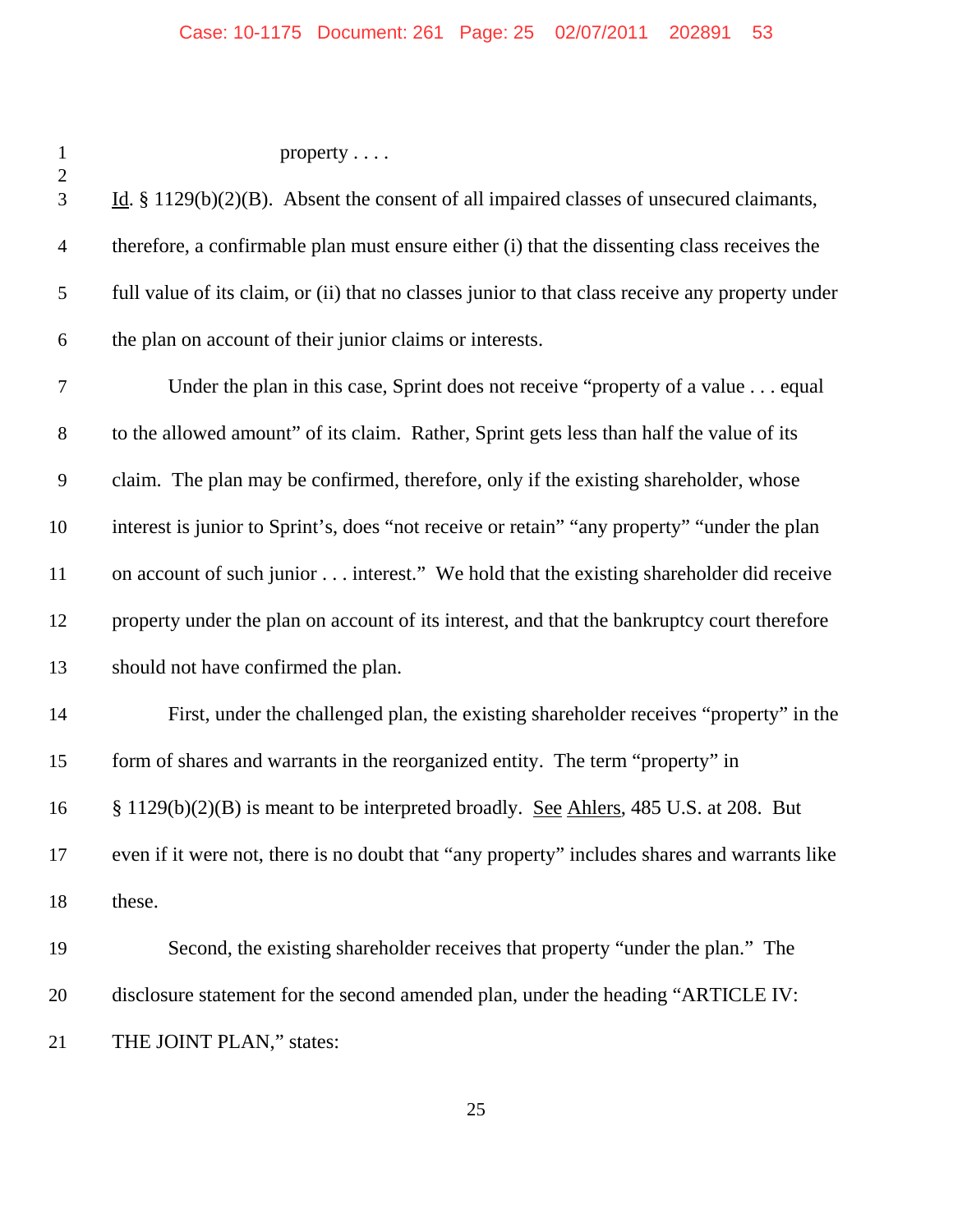| $\mathbf{1}$<br>$\mathbf{2}$<br>3<br>$\overline{4}$<br>5<br>$\boldsymbol{6}$ | <b>Class 9 - Existing Stockholder Interests</b><br>In full and final satisfaction, settlement, release, and<br>discharge of each Existing Stockholder Interest, and on<br>account of all valuable consideration provided by the Existing<br>Stockholder, including, without limitation, certain<br>consideration provided in the Support Agreement, the |
|------------------------------------------------------------------------------|---------------------------------------------------------------------------------------------------------------------------------------------------------------------------------------------------------------------------------------------------------------------------------------------------------------------------------------------------------|
| $\tau$<br>$8\,$<br>9                                                         | Holder of such Class 9 Existing Stockholder Interest shall<br>receive the Existing Stockholder Shares and the Warrants.                                                                                                                                                                                                                                 |
| 10                                                                           | (emphasis added). We need not decide whether the Code would allow the existing                                                                                                                                                                                                                                                                          |
| 11                                                                           | shareholder and Senior Noteholders to agree to transfer shares outside of the plan, for, on                                                                                                                                                                                                                                                             |
| 12                                                                           | the present record, the existing shareholder clearly receives these shares and warrants                                                                                                                                                                                                                                                                 |
| 13                                                                           | "under the plan."                                                                                                                                                                                                                                                                                                                                       |
| 14                                                                           | Finally, the existing shareholder receives its shares and warrants "on account of"                                                                                                                                                                                                                                                                      |
| 15                                                                           | its junior interest. The Supreme Court has noted that "on account of" could take one of                                                                                                                                                                                                                                                                 |
| 16                                                                           | several interpretations. See Bank of Am. Nat'l Trust & Sav. Ass'n v. 203 N. LaSalle St.                                                                                                                                                                                                                                                                 |
| 17                                                                           | $P'ship$ , 526 U.S. 434, 449 (1999). The interpretation most friendly to old equity – which                                                                                                                                                                                                                                                             |
| 18                                                                           | the Supreme Court rejected as "beset with troubles exceedingly odd [and ]                                                                                                                                                                                                                                                                               |
| 19                                                                           | unlikely" – reads "on account of" as "in exchange for." $\underline{Id}$ . at 449-50. Even under this                                                                                                                                                                                                                                                   |
| 20                                                                           | generous test, the existing shareholder here receives property "on account of" its prior                                                                                                                                                                                                                                                                |
| 21                                                                           | junior interest because it receives new shares and warrants at least partially "in exchange                                                                                                                                                                                                                                                             |
| 22                                                                           | for" its old ones. The passage from the plan quoted above states as much: the existing                                                                                                                                                                                                                                                                  |
| 23                                                                           | shareholder receives shares and warrants "[i]n full and final satisfaction, settlement,                                                                                                                                                                                                                                                                 |
| 24                                                                           | release, and discharge of each Existing Stockholder Interest."                                                                                                                                                                                                                                                                                          |
| 25                                                                           | The gift here even more easily satisfies the two less restrictive tests the Supreme                                                                                                                                                                                                                                                                     |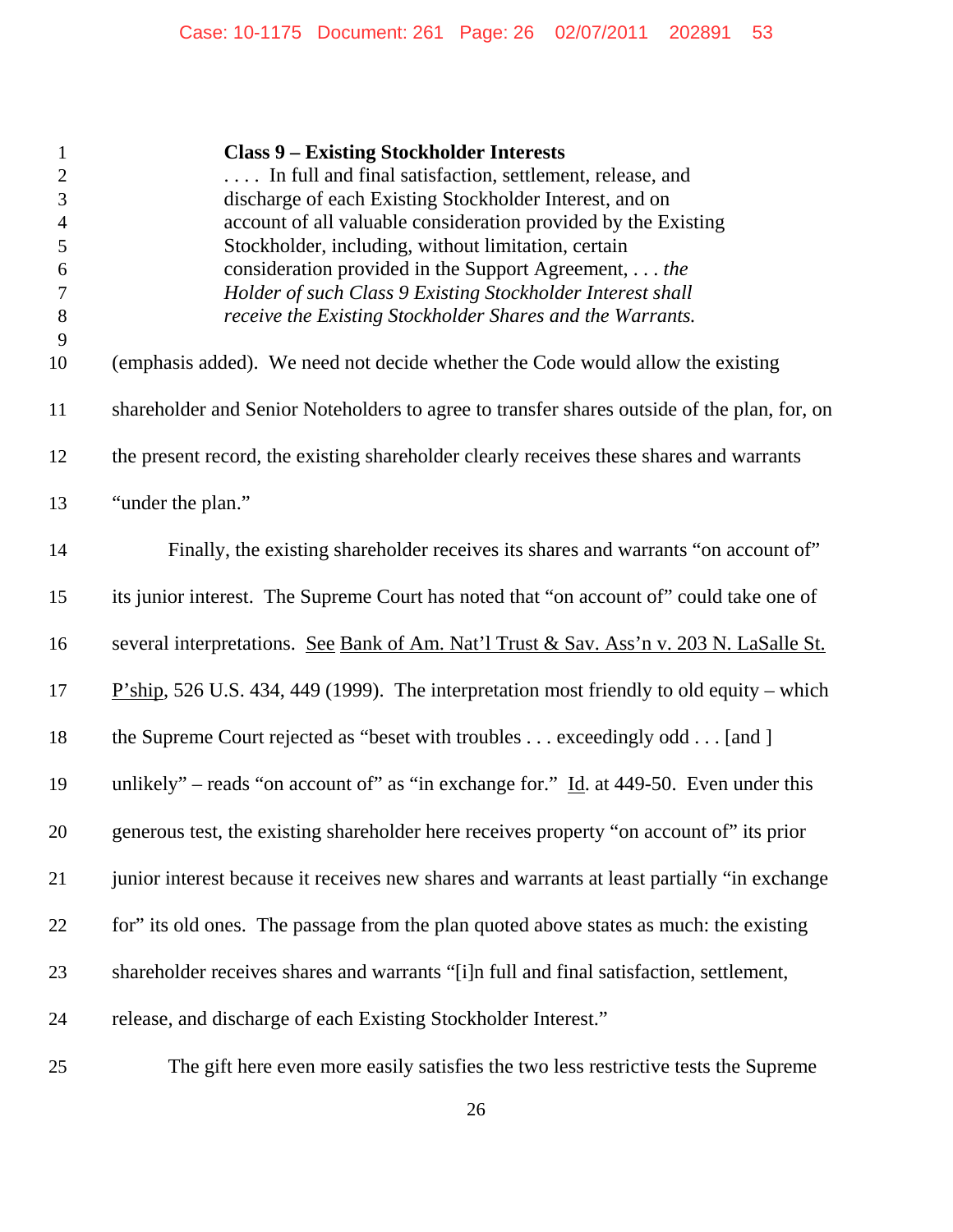| $\mathbf{1}$   | Court examined (and viewed more favorably) in 203 North LaSalle, both of which read                 |
|----------------|-----------------------------------------------------------------------------------------------------|
| $\overline{2}$ | "on account of" to mean some form of "because of." Id. at 450. The existing shareholder             |
| 3              | received its property "because of," and thus "on account of," its prior interest, for the           |
| $\overline{4}$ | same reasons set forth above. <sup>6</sup>                                                          |
| 5              | This conclusion is not undermined by the fact that the disclosure statement recites,                |
| 6              | and the district court found, additional reasons why the existing shareholder merited               |
| $\tau$         | receiving the shares and warrants. First, a transfer <i>partly</i> on account of factors other than |
| $8\,$          | the prior interest is still partly "on account of" that interest. "If Congress had intended to      |
| 9              | modify ['on account of'] with the addition of the words 'only,' 'solely,' or even                   |
| 10             | 'primarily,' it would have done so." In re Coltex Loop, 138 F.3d at 43. Upholding this              |
| 11             | principle in 203 North LaSalle, the Supreme Court refused to characterize a benefit given           |
| 12             | to existing shareholders "merely as a detail of the broader transaction" in which those             |
| 13             | shareholders also contributed new capital. 526 U.S. at 456. Instead, receipt of property            |
| 14             | partly on account of the existing interest was enough for the absolute priority rule to bar         |

<sup>&</sup>lt;sup>6</sup> We note that not all distributions of property to a junior class are necessarily "on account of" the junior claims or interests. For example, the Supreme Court has left open the possibility that old equity could take under a plan if it invests new value in the reorganized entity, at least as long as a "market valuation" tests the adequacy of its contribution. 203 North LaSalle, 526 U.S. at 458. In such a situation, the party receiving the property may argue – though we do not now decide the correctness of such an argument – that it does not receive anything "on account of" its interest but only on account of its new investment. For another example, our decision does not stop a senior claim-holder from receiving property on account of its senior claim just because the claim-holder also happens to hold a junior claim on account of which it receives nothing. See id. at 452 n.24. There may well be other examples.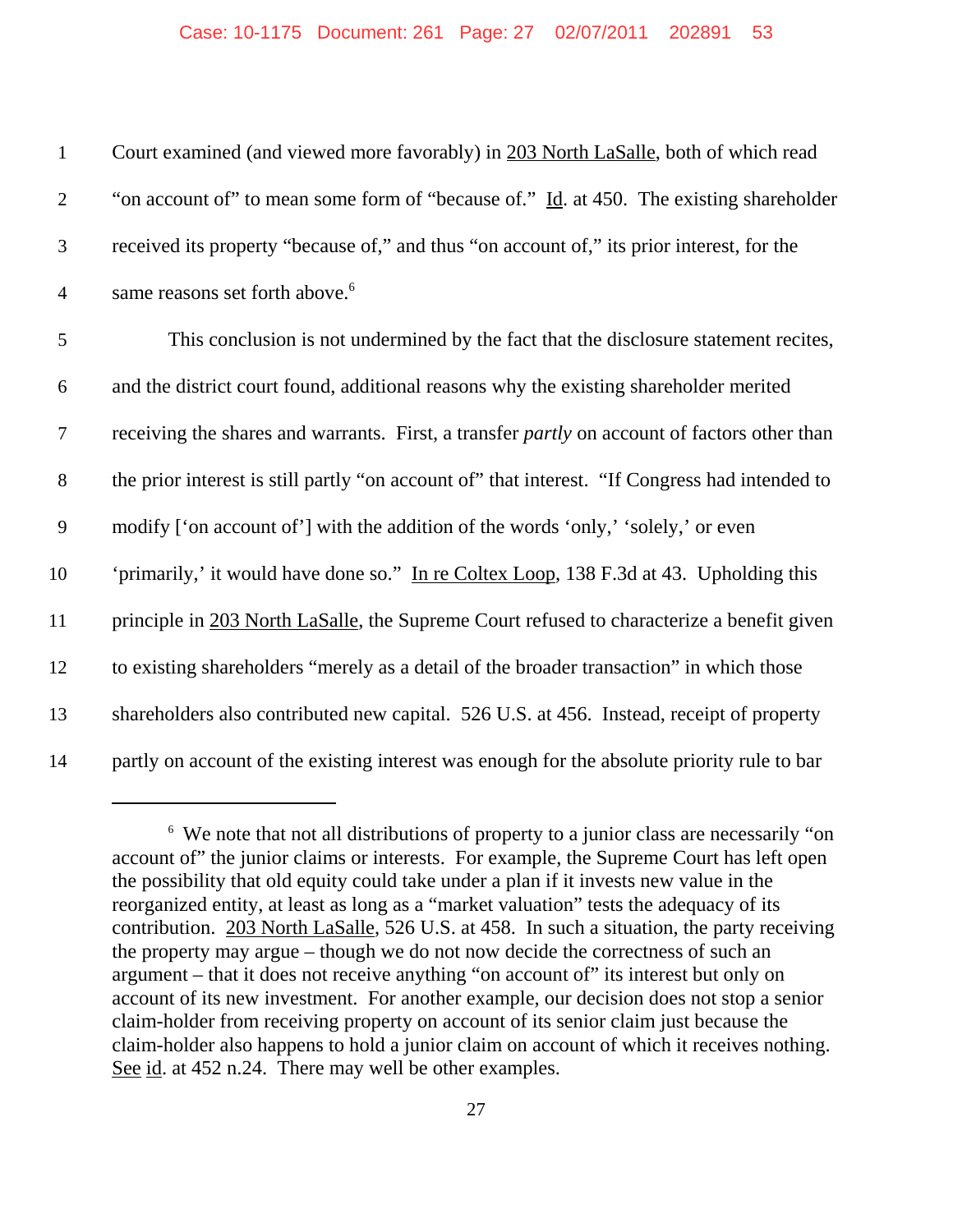1 confirmation of the plan. <u>See id</u>. at 456-58.

| $\overline{2}$   | Second, the other reasons that the appellees assert drove the award of warrants and              |
|------------------|--------------------------------------------------------------------------------------------------|
| 3                | shares to old equity here are themselves "on account of" the existing shareholder's prior        |
| $\overline{4}$   | interest. The existing shareholder did not contribute additional capital to the reorganized      |
| 5                | entity, <u>see, e.g., id</u> . at 443 (suggesting uncertainty about whether even new capital may |
| $\boldsymbol{6}$ | suffice); rather, as the bankruptcy court explained, the gift aimed to ensure the existing       |
| $\tau$           | shareholder's "continued cooperation and assistance" in the reorganization, DBSD I, 419          |
| $8\,$            | B.R. at 212 n.140. The "continued cooperation" of the existing shareholder was useful            |
| 9                | only because of the shareholder's position as equity holder and "the rights emanating            |
| 10               | from that position," In re Coltex Loop, 138 F.3d at 43; an unrelated third party's               |
| 11               | cooperation would not have been useful. And "assistance" sounds like the sort of "future         |
| 12               | labor, management, or expertise" that the Supreme Court has held insufficient to avoid           |
| 13               | falling under the prohibition of the absolute priority rule. Ahlers, 485 U.S. at 204. Thus,      |
| 14               | notwithstanding the various economic reasons that may have contributed to the decision           |
| 15               | to award property to old equity here, it is clear that the existing shareholder "could not       |
| 16               | have gained [its] new position but for [its] prior equity position." In re Coltex Loop, 138      |
| 17               | F.3d at 44.                                                                                      |
|                  |                                                                                                  |

- In sum, we conclude that the existing shareholder received "property," that it did so "under the plan," and that it did so "on account of" its prior, junior interest.
- 20 The Supreme Court's interpretations of § 1129(b)(2)(B) give us confidence in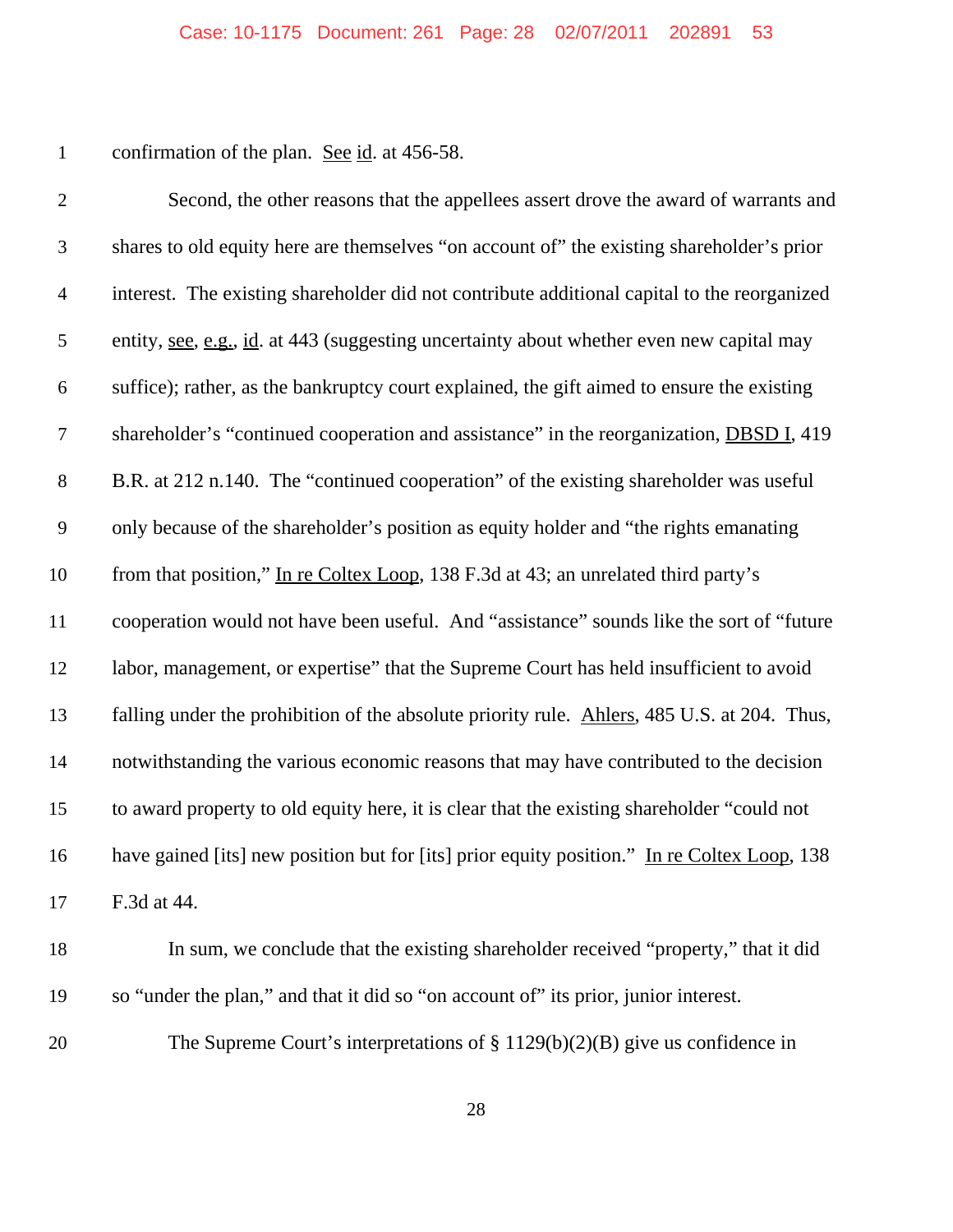| $\mathbf{1}$   | ours. Although that Court has not addressed the exact scenario presented here under the       |
|----------------|-----------------------------------------------------------------------------------------------|
| $\overline{2}$ | codified absolute priority rule, its two post-Code cases on the rule are instructive. In both |
| 3              | cases, the prior owners tried to avoid the absolute priority rule by arguing that they        |
| $\overline{4}$ | received distributions not on account of their prior interests but rather on account of the   |
| 5              | new value that they would contribute to the entity. See 203 N. LaSalle, 526 U.S. at 437;      |
| 6              | Ahlers, 485 U.S. at 199. In both cases, the Supreme Court rejected those arguments.           |
| $\tau$         | Although dictum in an earlier case had suggested that contributing new value could allow      |
| $8\,$          | prior shareholders to participate in the reorganized entity, see Case, 308 U.S. at 121, the   |
| 9              | Court refused to decide whether $\S 1129(b)(2)(B)$ permitted such new-value exchanges.        |
| 10             | Instead, the Court held that neither "future labor, experience and expertise," Ahlers, 485    |
| 11             | U.S. at 199 (quotation marks omitted), nor capital contributions "without benefit of          |
| 12             | market valuation," 203 N. LaSalle, 526 U.S. at 458, could suffice to escape the absolute      |
| 13             | priority rule, even assuming the ongoing validity of the Case dictum.                         |
| 14             | 203 North LaSalle and Ahlers indicate a preference for reading the rule strictly.             |
| 15             | Given that the Supreme Court has hesitated to allow old owners to receive new ownership       |
| 16             | interests even when contributing new value, it is doubtful the Court would allow old          |
| 17             | owners to receive new ownership without contributing any new value, as in this case. As       |
| 18             | the Court explained in Ahlers, "the statutory language and the legislative history of         |
| 19             | § 1129(b) clearly bar any expansion of any exception to the absolute priority rule beyond     |
| 20             | that recognized in our cases at the time Congress enacted the 1978 Bankruptcy Code."          |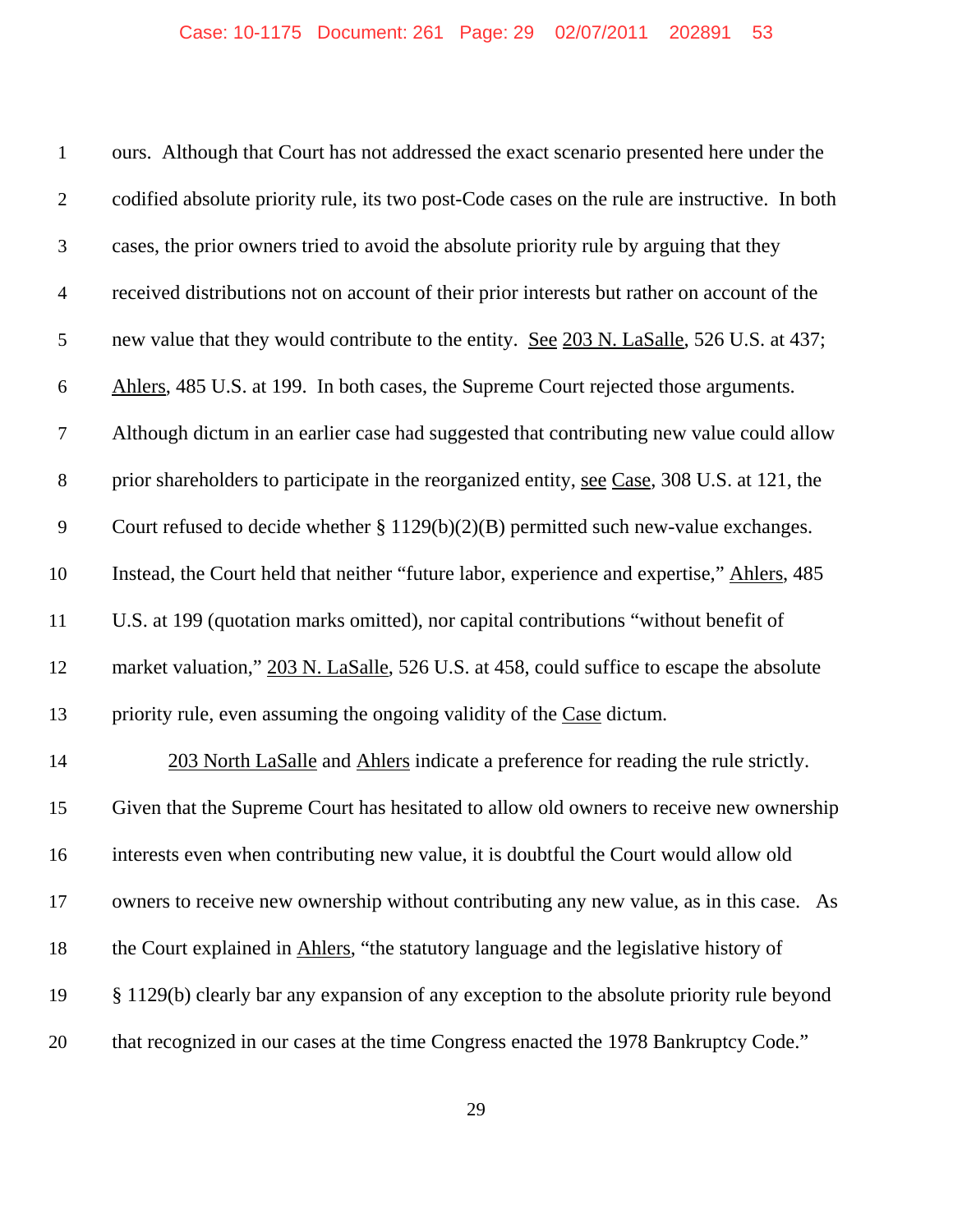| $\mathbf{1}$   | Ahlers, 485 U.S. at 206. The Supreme Court has never suggested any exception that             |
|----------------|-----------------------------------------------------------------------------------------------|
| $\mathbf{2}$   | would cover a case like this one.                                                             |
| $\mathfrak{Z}$ | The appellees, unsurprisingly, see the case in a different light. They contend that,          |
| $\overline{4}$ | under the "gifting doctrine," the shares and warrants rightfully belonged to the secured      |
| 5              | creditors, who were entitled to share them with the existing shareholder as they saw fit.     |
| 6              | Citing In re SPM Manufacturing Corp., 984 F.2d 1305 (1st Cir. 1993), the appellees            |
| $\tau$         | argue that, until the debts of the secured creditors "are paid in full, the Bankruptcy Code's |
| $8\,$          | distributional priority scheme, as embodied in the absolute priority rule, is not             |
| 9              | implicated." DBSD was not worth enough, according to the bankruptcy court's                   |
| 10             | valuation, to cover even the secured lenders' claims, much less those of unsecured            |
| 11             | creditors like Sprint. Therefore, as the bankruptcy court stated in ruling for the appellees, |
| 12             | "the 'Gifting' Doctrine – under which senior secured creditors voluntarily offer a portion    |
| 13             | of their recovered property to junior stakeholders (as the Senior Noteholders did here) –     |
| 14             | defeats Sprint's Absolute Priority Rule objection." DBSD I, 419 B.R. at 210. We               |
| 15             | disagree.                                                                                     |
| 16             | Most fatally, this interpretation does not square with the text of the Bankruptcy             |
| 17             | Code. The Code extends the absolute priority rule to "any property," 11 U.S.C.                |
| 18             | $\S 1129(b)(2)(B)(ii)$ , not "any property not covered by a senior creditor's lien." The Code |
| 19             | focuses entirely on who "receive[s]" or "retain[s]" the property "under the plan," id., not   |
| 20             | on who would receive it under a liquidation plan. And it applies the rule to any              |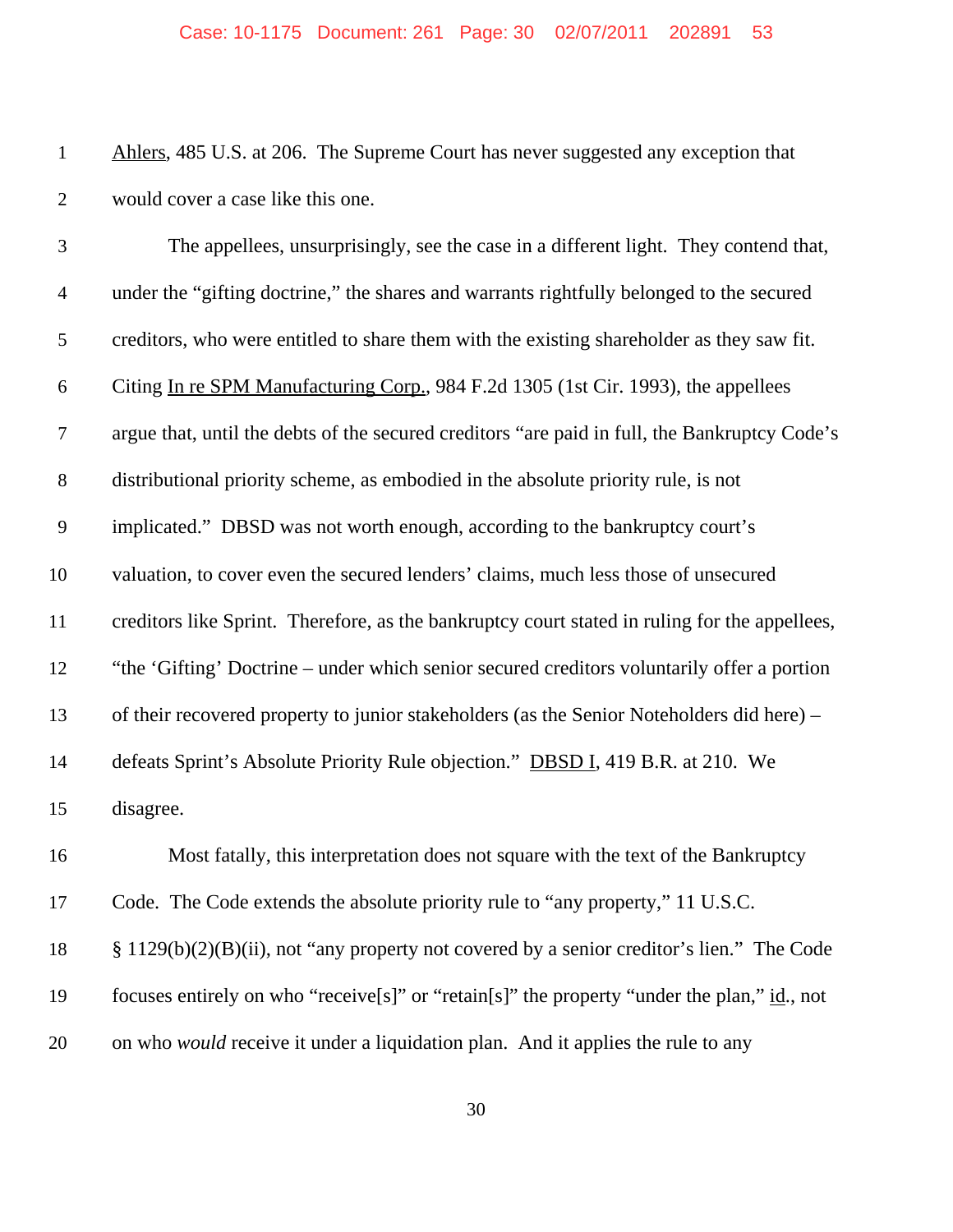| $\mathbf{1}$   | distribution "under the plan on account of" a junior interest, id., regardless of whether the           |
|----------------|---------------------------------------------------------------------------------------------------------|
| $\overline{2}$ | distribution could have been made outside the plan, and regardless of whether other                     |
| 3              | reasons might support the distribution in addition to the junior interest.                              |
| $\overline{4}$ | We distinguish this case from In re SPM on several grounds. In that case, a                             |
| 5              | secured creditor and the general unsecured creditors agreed to seek liquidation of the                  |
| 6              | debtor and to share the proceeds from the liquidation. 984 F.2d at 1307-08. The                         |
| 7              | bankruptcy court granted relief from the automatic stay and converted the case from                     |
| $8\,$          | Chapter 11 to a Chapter 7 liquidation. Id. at 1309. The bankruptcy court refused,                       |
| 9              | however, to allow the unsecured creditors to receive their share under the agreement with               |
| 10             | the secured creditor, ordering instead that the unsecured creditors' share go to a priority             |
| 11             | creditor in between those two classes. $\underline{Id}$ . at 1310. The district court affirmed, but the |
| 12             | First Circuit reversed, holding that nothing in the Code barred the secured creditors from              |
| 13             | sharing their proceeds in a Chapter 7 liquidation with unsecured creditors, even at the                 |
| 14             | expense of a creditor who would otherwise take priority over those unsecured creditors.                 |
| 15             | Id. at 1312-19.                                                                                         |
| 16             | The first and most important distinction is that In re SPM involved Chapter 7, not                      |
| 17             | Chapter 11, and thus involved a liquidation of the debtor, not a reorganization. Id. at                 |
| 18             | 1309. Chapter 7 does not include the rigid absolute priority rule of $\S 1129(b)(2)(B)$ . See           |
| 19             | In re Armstrong, 432 F.3d at 514. As the First Circuit noted, "the distribution scheme" of              |
| 20             | Chapter 7 "does not come into play until all valid liens on the property are satisfied." In             |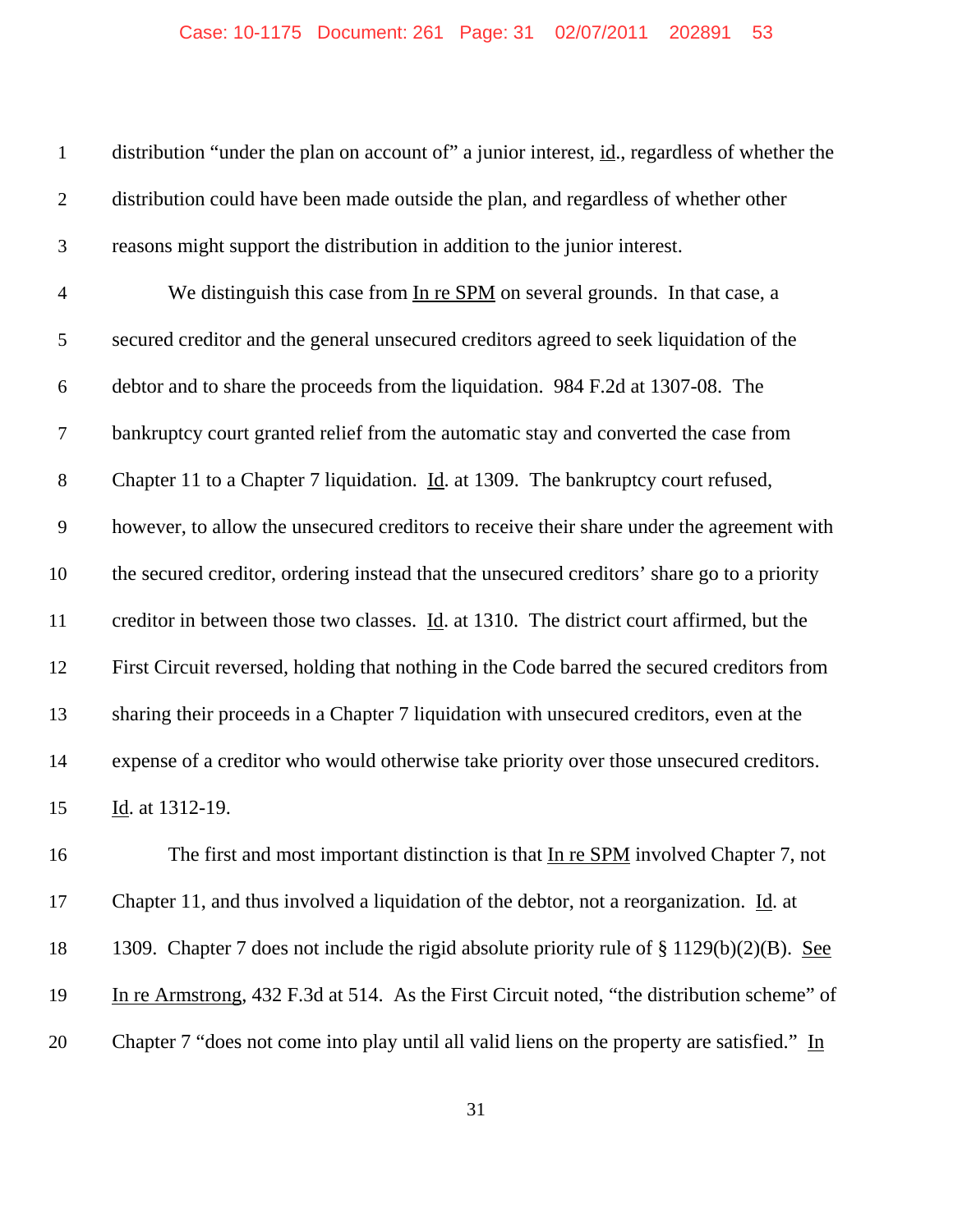| $\mathbf{1}$     | re SPM, 984 F.2d at 1312; see 11 U.S.C. § 726(a); Hartford Underwriters Ins. Co. v.           |
|------------------|-----------------------------------------------------------------------------------------------|
| $\overline{2}$   | Union Planters Bank, N.A., 530 U.S. 1, 5 (2000). In re SPM repeatedly emphasized the          |
| $\mathfrak{Z}$   | "lack[]" of "statutory support" for the argument against gifting in the Chapter 7 context.    |
| $\overline{4}$   | 984 F.2d at 1313; see id. at 1313-14 (finding "no support in the Code for" rejecting          |
| $\mathfrak s$    | gifting). Under Chapter 11, in contrast, $\S 1129(b)(2)(B)$ provides clear "statutory         |
| 6                | support" to reject gifting in this case, and the distribution scheme of Chapter 11 ordinarily |
| $\boldsymbol{7}$ | distributes all property in the estate (as it does here), including property subject to       |
| $8\,$            | security interests, see 11 U.S.C. $\S 1129(b)(2)(A)$ .                                        |
| 9                | Furthermore, the bankruptcy court in In re SPM had granted the secured creditor               |
| 10               | relief from the automatic stay, 984 F.2d at 1309, and treated the property in question as     |
| 11               | no longer part of the estate, id. at 1313. In a very real sense, the property belonged to the |
| 12               | secured creditor alone, and the secured creditor could do what it pleased with it. Here,      |
| 13               | however, the relevant property has remained in the estate throughout, and has never           |
| 14               | belonged to the secured creditors outright. See United States v. Whiting Pools, Inc., 462     |
| 15               | U.S. 198, 203-04 (1983). For these reasons, therefore, assuming without deciding that the     |
| 16               | First Circuit's approach was correct in the context of Chapter $7 - a$ question not before us |
| 17               | - we do not find it relevant to this case. See In re Armstrong, 432 F.3d at 514 (similarly    |
| 18               | distinguishing In re SPM).                                                                    |
| 19               | Even if the text of $\S 1129(b)(2)(B)$ left any room for the appellees' view of the           |

case, we would hesitate to accept it in light of the Supreme Court's long history of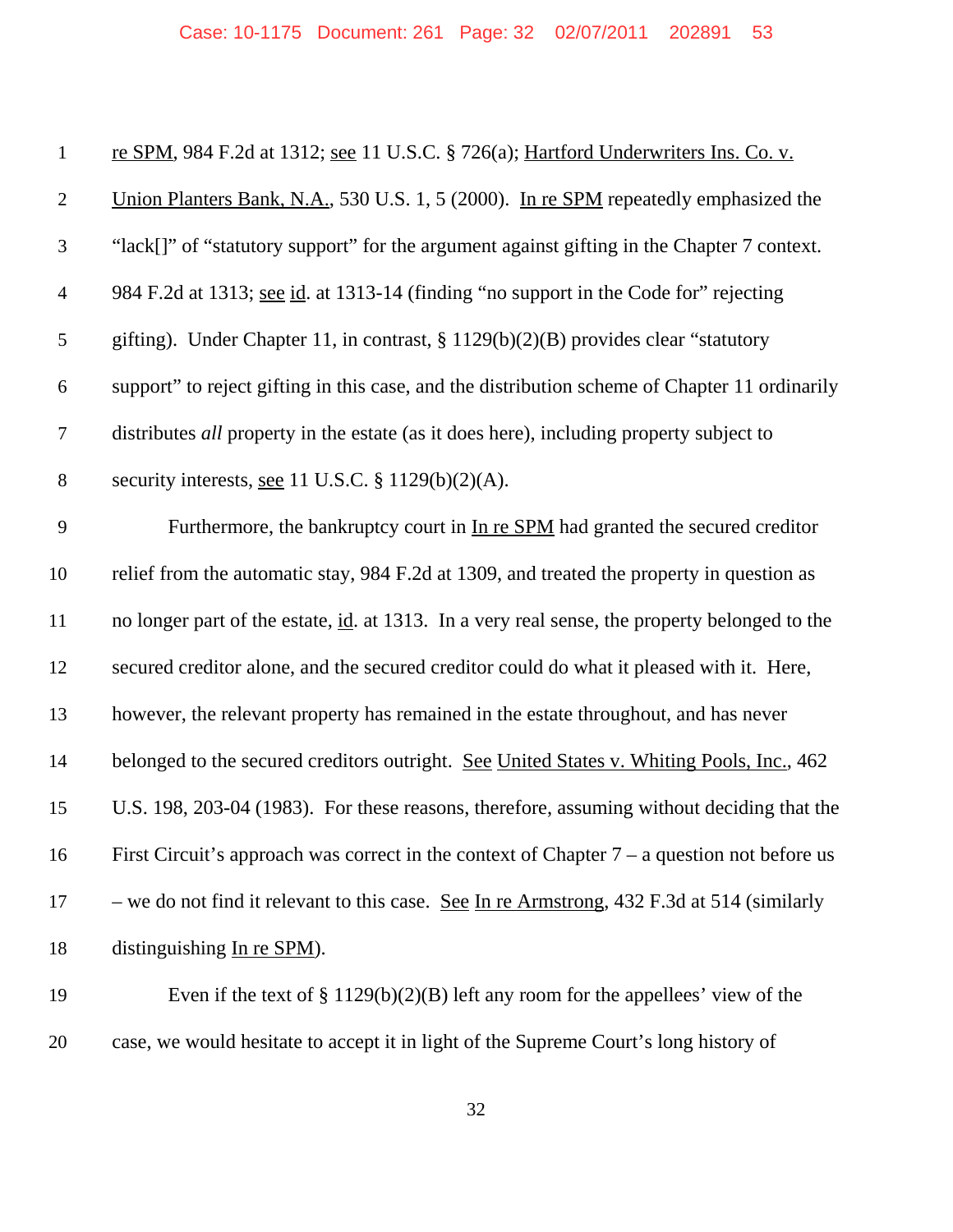| $\mathbf{1}$                                                                     | rejecting such views. That history begins at least as early as 1868, in Howard, 74 U.S. (7                                                                                                                                                                                                                                                                                                                                                                                                                                                                                                                                                                                                                                 |
|----------------------------------------------------------------------------------|----------------------------------------------------------------------------------------------------------------------------------------------------------------------------------------------------------------------------------------------------------------------------------------------------------------------------------------------------------------------------------------------------------------------------------------------------------------------------------------------------------------------------------------------------------------------------------------------------------------------------------------------------------------------------------------------------------------------------|
| $\overline{2}$                                                                   | Wall) 392. In that case, the stockholders and mortgagees of a failing railroad agreed to                                                                                                                                                                                                                                                                                                                                                                                                                                                                                                                                                                                                                                   |
| 3                                                                                | foreclose on the railroad and convey its property to a new corporation, with the old                                                                                                                                                                                                                                                                                                                                                                                                                                                                                                                                                                                                                                       |
| $\overline{4}$                                                                   | stockholders receiving some of the new shares. Id. at 408-09. The agreement gave                                                                                                                                                                                                                                                                                                                                                                                                                                                                                                                                                                                                                                           |
| 5                                                                                | nothing, however, to certain intermediate creditors, who sought a share of the distribution                                                                                                                                                                                                                                                                                                                                                                                                                                                                                                                                                                                                                                |
| 6                                                                                | in the courts. $\underline{Id}$ . at 408.                                                                                                                                                                                                                                                                                                                                                                                                                                                                                                                                                                                                                                                                                  |
| $\boldsymbol{7}$                                                                 | The stockholders defended their agreement with nearly the exact logic the                                                                                                                                                                                                                                                                                                                                                                                                                                                                                                                                                                                                                                                  |
| $8\,$                                                                            | appellees employ here:                                                                                                                                                                                                                                                                                                                                                                                                                                                                                                                                                                                                                                                                                                     |
| $\overline{9}$<br>10<br>11<br>12<br>13<br>14<br>15<br>16<br>17<br>18<br>19<br>20 | The road was mortgaged for near three times its value $\dots$ . If,<br>then, these stockholders have got anything, it must be because<br>the bondholders have surrendered a part of their fund to<br>them. If the fund belonged to the bondholders, they had a<br>right so to surrender a part or a whole of it. And if the<br>bondholders did so surrender their own property to the<br>stockholders, it became the private property of these last; a<br>gift, or, if you please, a transfer for consideration from the<br>bondholders What right have these complainants to<br>such property in the hands of the stockholders?<br>Id. at 400. Even in 1868, however, the Supreme Court found that "[e]xtended discussion |
| 21                                                                               | of that proposition is not necessary." Id. at 414. "Holders of bonds secured by mortgages                                                                                                                                                                                                                                                                                                                                                                                                                                                                                                                                                                                                                                  |
| 22                                                                               | as in this case," the Court noted, "may exact the whole amount of the bonds, principal and                                                                                                                                                                                                                                                                                                                                                                                                                                                                                                                                                                                                                                 |
| 23                                                                               | interest, or they may, if they see fit, accept a percentage as a compromise in full discharge                                                                                                                                                                                                                                                                                                                                                                                                                                                                                                                                                                                                                              |
| 24                                                                               | of their respective claims, but whenever their lien is legally discharged, the property                                                                                                                                                                                                                                                                                                                                                                                                                                                                                                                                                                                                                                    |
| 25                                                                               | embraced in the mortgage, or whatever remains of it, belongs to the corporation" for                                                                                                                                                                                                                                                                                                                                                                                                                                                                                                                                                                                                                                       |
| 26                                                                               | distribution to other creditors. $\underline{Id}$ . Similarly, in this case, the secured creditors could have                                                                                                                                                                                                                                                                                                                                                                                                                                                                                                                                                                                                              |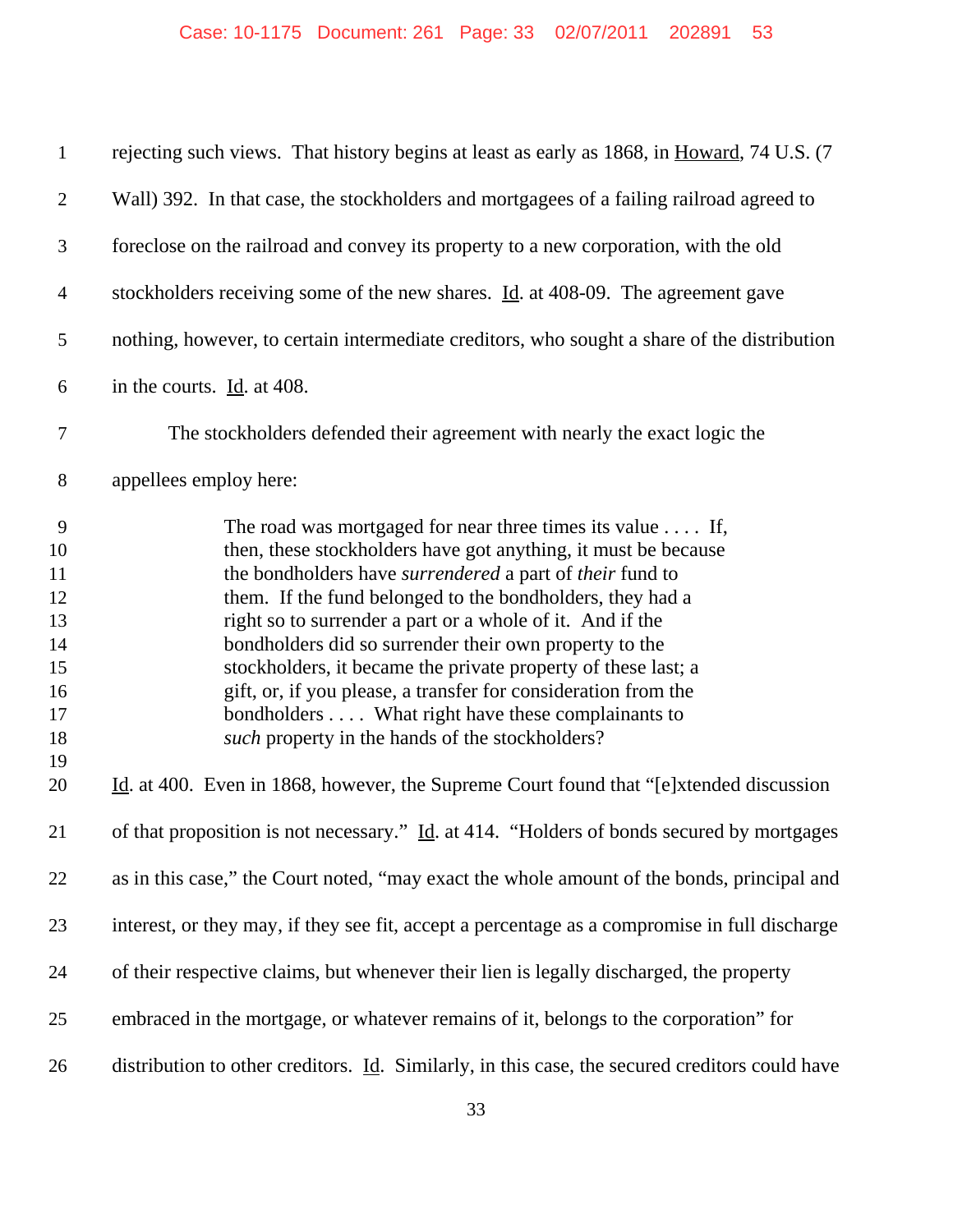#### Case: 10-1175 Document: 261 Page: 34 02/07/2011 202891 53

| $\mathbf{1}$     | demanded a plan in which they received all of the reorganized corporation, but, having                  |
|------------------|---------------------------------------------------------------------------------------------------------|
| $\overline{2}$   | chosen not to, they may not "surrender" part of the value of the estate for distribution "to            |
| $\mathfrak{Z}$   | the stockholder[]," as "a gift." $\underline{Id}$ . at 400. Whatever the secured creditors here did not |
| $\overline{4}$   | take remains in the estate for the benefit of other claim-holders.                                      |
| 5                | As the Court built upon Howard to develop the absolute priority rule, it continued                      |
| 6                | to reject arguments similar to the ones the appellees make before us. For example, in                   |
| $\boldsymbol{7}$ | Louisville Trust Co. v. Louisville, New Albany & Chicago Railway Co., the Court noted                   |
| $8\,$            | that "if the bondholder wishes to foreclose and exclude inferior lienholders or general                 |
| $\mathbf{9}$     | unsecured creditors and stockholders, he may do so; but a foreclosure which attempts to                 |
| 10               | preserve any interest or right of the mortgagor in the property after the sale must                     |
| 11               | necessarily secure and preserve the prior rights of general creditors thereof." 174 U.S.                |
| 12               | 674, 683-84 (1899). The Court rejected another similar argument in 1913 in Boyd, where                  |
| 13               | it finally set down the "fixed principle" that we now call the absolute priority rule. 228              |
| 14               | U.S. at 507.                                                                                            |
| 15               | Those cases dealt with facts much like the facts of this one: an over-leveraged                         |
| 16               | corporation whose undersecured senior lenders agree to give shares to prior shareholders                |
| 17               | while intermediate lenders receive less than the value of their claim. See Douglas G.                   |
| 18               | Baird & Thomas H. Jackson, Bargaining After the Fall and the Contours of the Absolute                   |
| 19               | Priority Rule, 55 U. Chi. L. Rev. 738, 739-44 (1988). And it was on the basis of those                  |
| 20               | facts that the Supreme Court developed the absolute priority rule, with the aim of                      |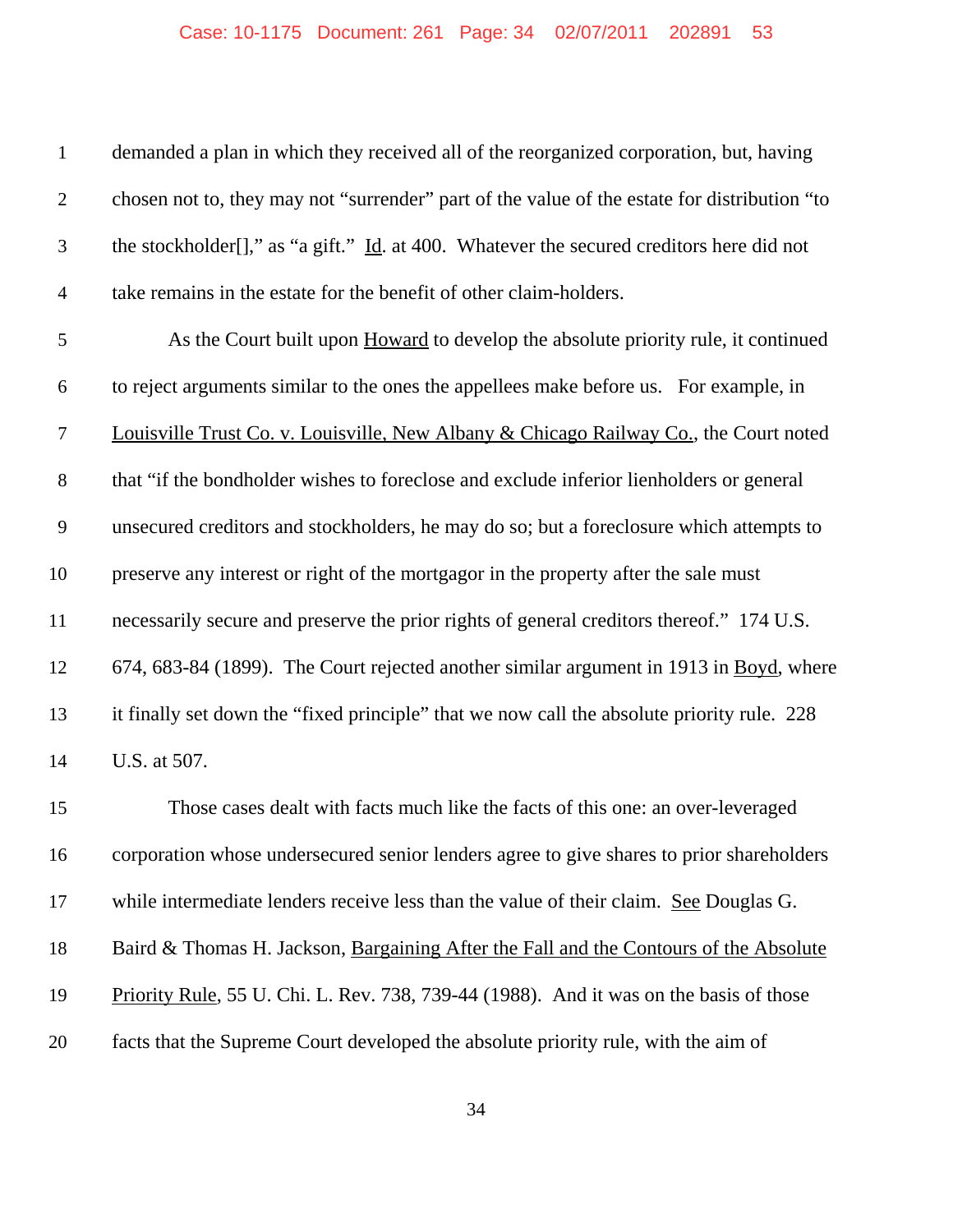| $\mathbf{1}$   | stopping the very sort of transaction that the appellees propose here. See In re Iridium,     |
|----------------|-----------------------------------------------------------------------------------------------|
| $\mathbf{2}$   | 478 F.3d at 463 n.17. These old cases do not bind us directly, given that Congress has        |
| $\mathfrak{Z}$ | now codified the absolute priority rule. But if courts will not infer statutory abrogation of |
| $\overline{4}$ | the common law without evidence that Congress intended such abrogation, see United            |
| $\sqrt{5}$     | States v. Texas, 507 U.S. 529, 534 (1993), it would be even less appropriate to conclude      |
| 6              | that Congress abrogated the more-than-a-century-old core of the absolute priority rule by     |
| $\tau$         | passing a statute whose language explicitly adopts it.                                        |
| $8\,$          | We recognize the policy arguments against the absolute priority rule. Gifting may             |
| 9              | be a "powerful tool in accelerating an efficient and non-adversarial chapter 11               |
| 10             | proceeding," Leah M. Eisenberg, Gifting and Asset Reallocation in Chapter 11                  |
| 11             | Proceedings: A Synthesized Approach, 29 Am. Bankr. Inst. J. 50, 50 (2010), and no             |
| 12             | doubt the parties intended the gift to have such an effect here. See DBSD I, 419 B.R. at      |
| 13             | 214. As one witness testified below, "where  the equity sponsor is out of the money,          |
| 14             | a tip is common to [e]nsure a consensual bankruptcy rather than a contested one."             |
| 15             | Enforcing the absolute priority rule, by contrast, "may encourage hold-out behavior by        |
| 16             | objecting creditors even though the transfer has no direct effect on the value to be          |
| 17             | received by the objecting creditors." Harvey R. Miller & Ronit J. Berkovich, The              |
| 18             | <b>Implications of the Third Circuit's Armstrong Decision on Creative Corporate</b>           |
| 19             | Restructuring: Will Strict Construction of the Absolute Priority Rule Make Chapter 11         |
| 20             | Consensus Less Likely?, 55 Am. U. L. Rev. 1345, 1349 (2006).                                  |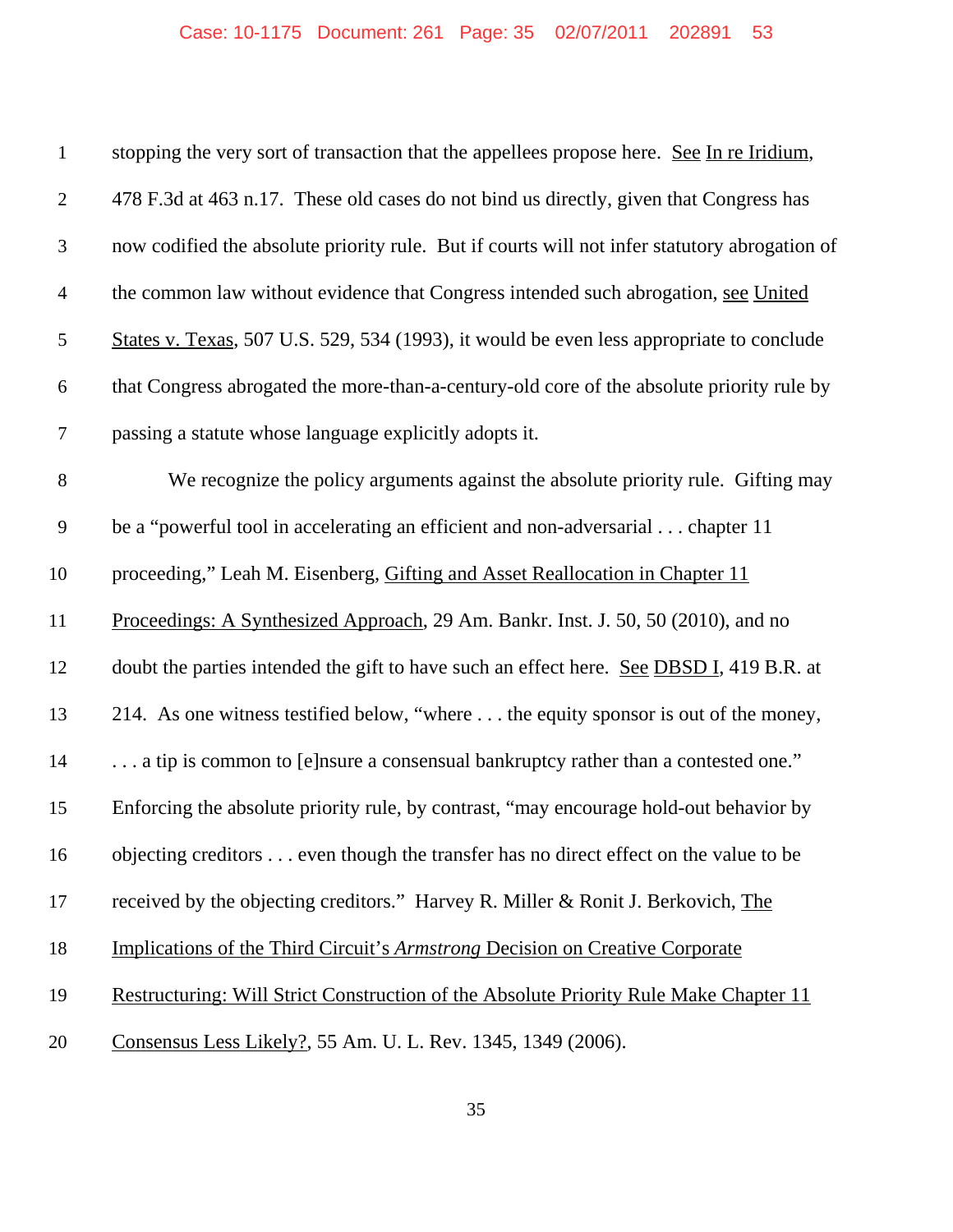| $\mathbf{1}$   | It deserves noting, however, that there are substantial policy arguments in favor of        |
|----------------|---------------------------------------------------------------------------------------------|
| $\overline{2}$ | the rule. Shareholders retain substantial control over the Chapter 11 process, and with     |
| 3              | that control comes significant opportunity for self-enrichment at the expense of creditors. |
| $\overline{4}$ | See, e.g., 11 U.S.C. § 1121(b) (giving debtor, which is usually controlled by old           |
| 5              | shareholders, exclusive 120-day period in which to propose plan). This case provides a      |
| 6              | nice example. Although no one alleges any untoward conduct here, it is noticeable how       |
| 7              | much larger a distribution the existing shareholder will receive under this plan (4.99% of  |
| $8\,$          | all equity in the reorganized entity) than the general unsecured creditors put together     |
| 9              | (0.15% of all equity), despite the latter's technical seniority. Indeed, based on the       |
| 10             | debtor's estimate that the reorganized entity would be worth approximately \$572 million,   |
| 11             | the existing shareholder will receive approximately \$28.5 million worth of equity under    |
| 12             | the plan while the unsecured creditors must share only \$850,000. And if the parties here   |
| 13             | were less scrupulous or the bankruptcy court less vigilant, a weakened absolute priority    |
| 14             | rule could allow for serious mischief between senior creditors and existing shareholders.   |
| 15             | Whatever the policy merits of the absolute priority rule, however, Congress was             |
| 16             | well aware of both its benefits and disadvantages when it codified the rule in the          |
| 17             | Bankruptcy Code. The policy objections to the rule are not new ones; the rule has           |
| 18             | attracted controversy from its early days. Four Justices dissented from the Supreme         |
| 19             | Court's 1913 holding in Boyd, see 228 U.S. at 511, and that decision "was received by       |
| 20             | the reorganization bar and bankers with something akin to horror," James N. Rosenberg,      |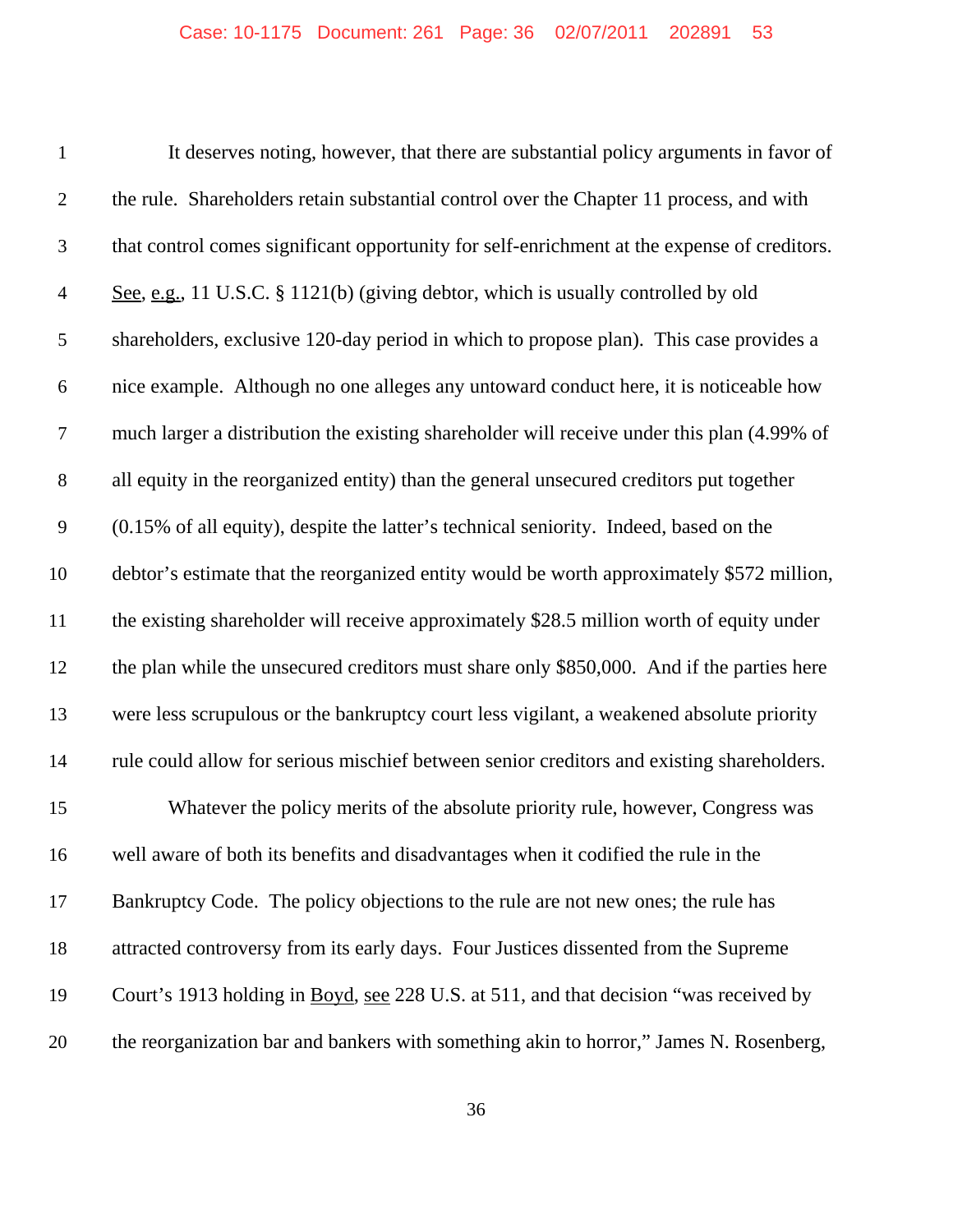| $\mathbf{1}$   | Reorganization – The Next Step, 22 Colum. L. Rev. 14, 14 (1922). The Commission                           |
|----------------|-----------------------------------------------------------------------------------------------------------|
| $\overline{2}$ | charged with reviewing the bankruptcy laws in the lead-up to the enactment of the                         |
| 3              | Bankruptcy Code suggested loosening the absolute priority rule to allow greater                           |
| $\overline{4}$ | participation by equity owners. See Bruce A. Markell, Owners, Auctions, and Absolute                      |
| 5              | Priority in Bankruptcy Reorganizations, 44 Stan. L. Rev. 70, 87-89 & n.117 (1991). Yet,                   |
| 6              | although Congress did soften the absolute priority rule in some ways, <sup>7</sup> it did not create      |
| $\overline{7}$ | any exception for "gifts" like the one at issue here. See also H.R. Rep. 95-595, 1978                     |
| 8              | U.S.C.C.A.N. 5963, 6372 (1977) (noting that absolute priority rule was "designed to                       |
| 9              | prevent a senior class from giving up consideration to a junior class unless every                        |
| 10             | intermediate class consents, is paid in full, or is unimpaired"). <sup>8</sup> We therefore hold that the |
| 11             | bankruptcy court erred in confirming the plan of reorganization.                                          |
| 12             | П.<br><b>DISH's Appeal</b>                                                                                |
|                |                                                                                                           |

13 DISH raises different objections to the bankruptcy court's order.<sup>9</sup> First, DISH

<sup>&</sup>lt;sup>7</sup> Most importantly, the Code now determines objections on a class-by-class basis, not creditor-by-creditor. See 11 U.S.C. § 1129(b)(2)(B); Markell, 44 Stan. L. Rev. at 88.

<sup>&</sup>lt;sup>8</sup> This House Report references an earlier version of the bill, as the House Committee on the Judiciary reported it to the full House on September 8, 1977. See B Collier on Bankruptcy App. Pt. 4(d) at 4-873, 4-988 (15th ed. 2009). Section 1129(b)(2) received several largely stylistic changes between that version and its eventual passage, but none altered the operation of the absolute priority rule in any way relevant here.

<sup>&</sup>lt;sup>9</sup> Our conclusion with respect to Sprint's appeal in itself requires reversal of the district court's order and vacation of the bankruptcy court's confirmation of the reorganization plan. It remains appropriate to consider DISH's appeal, however, because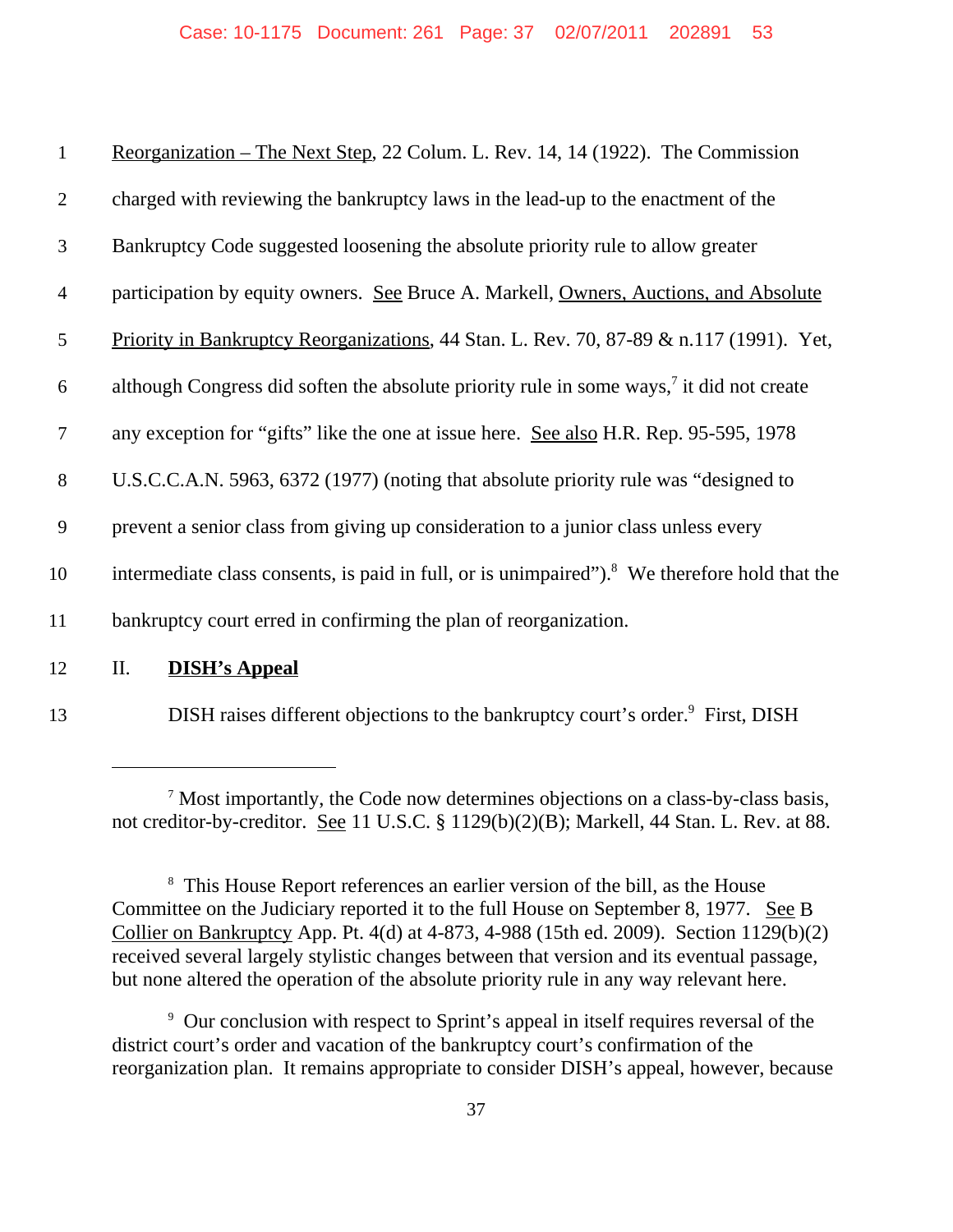| $\mathbf{1}$   | contends that the bankruptcy court should not have designated its vote as "not in good       |
|----------------|----------------------------------------------------------------------------------------------|
| $\overline{2}$ | faith," 11 U.S.C. § 1126(e), and that, even after the designation, the bankruptcy court      |
| 3              | should not have disregarded the entire class that DISH's claim comprised. Second, DISH       |
| $\overline{4}$ | argues that the plan should have been rejected in its entirety as not feasible. We address   |
| 5              | these arguments in turn.                                                                     |
| 6              | The Treatment of DISH's Vote<br>A.                                                           |
| $\tau$         | 1.<br>Designating DISH's Vote as "Not in Good Faith"                                         |
| 8              | To confirm a plan of reorganization, Chapter 11 generally requires a vote of all             |
| 9              | holders of claims or interests impaired by that plan. See 11 U.S.C. §§ 1126, 1129(a)(8).     |
| 10             | This voting requirement has exceptions, however, including one that allows a bankruptcy      |
| 11             | court to designate (in effect, to disregard) the votes of "any entity whose acceptance or    |
| 12             | rejection of such plan was not in good faith." $\underline{Id}$ . § 1126(e).                 |
| 13             | The Code provides no guidance about what constitutes a bad faith vote to accept or           |
| 14             | reject a plan. Rather, § 1126(e)'s "good faith" test effectively delegates to the courts the |
| 15             | task of deciding when a party steps over the boundary. See In re Figter Ltd., 118 F.3d       |
| 16             | 635, 638 (9th Cir. 1997); see also Revision of the Bankruptcy Act: Hearing on H.R. 6439      |
| 17             | Before the House Comm. on the Judiciary, 75th Cong. 181 (1937) ["1937 Hearing"]              |
| 18             | (statement of Jacob Weinstein) (describing "good faith" test of predecessor to § 1126(e)     |

DISH raises distinct objections to the plan that, if accepted, would require revision of different aspects of the plan.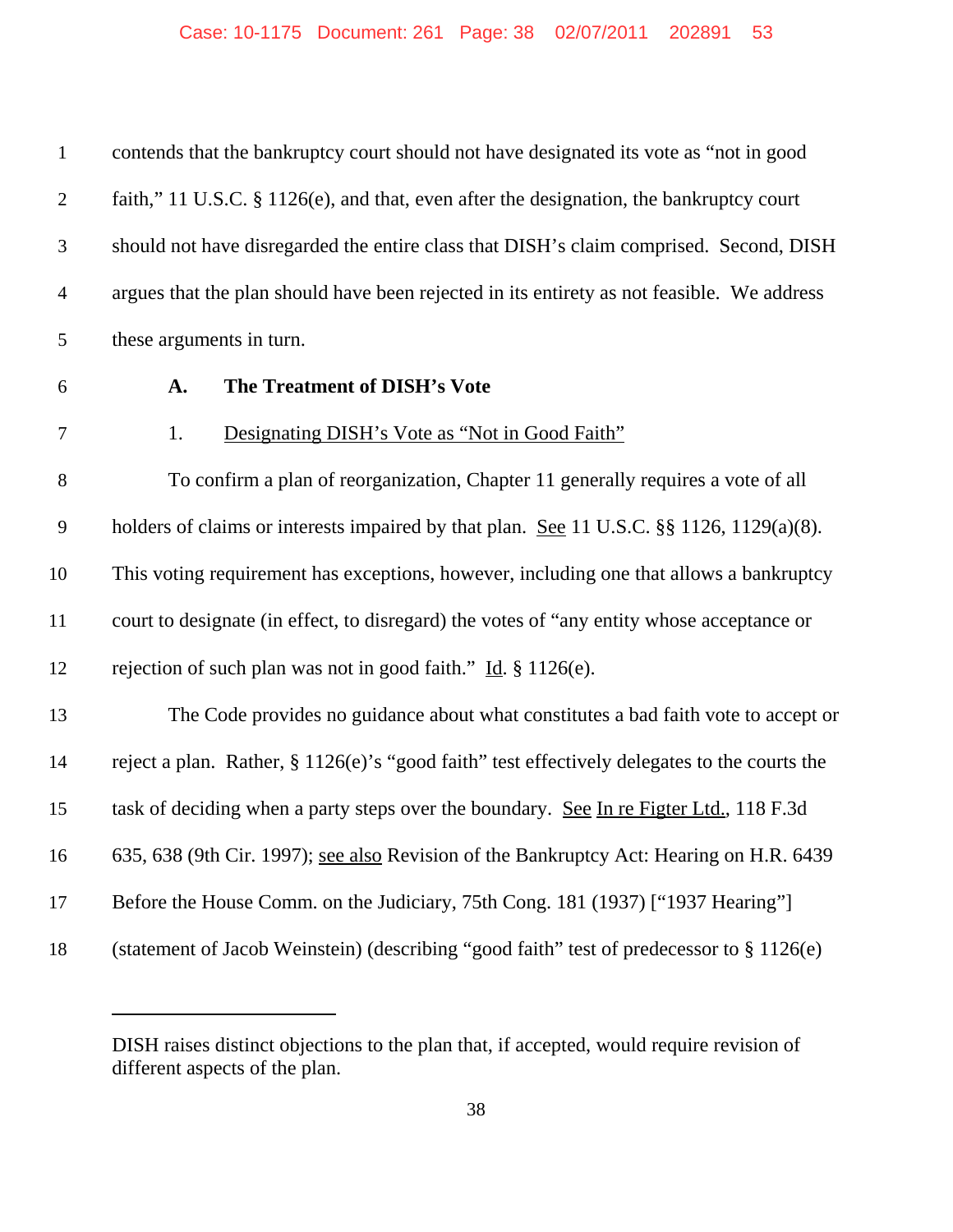| $\mathbf{1}$   | as delegation to the courts). Case by case, courts have taken up this responsibility. No      |
|----------------|-----------------------------------------------------------------------------------------------|
| $\overline{2}$ | circuit court has ever dealt with a case like this one, however, and neither we nor the       |
| 3              | Supreme Court have many precedents on the "good faith" voting requirement in any              |
| $\overline{4}$ | context; the most recent cases from both courts are now more than 65 years old and            |
| 5              | address § 1126(e)'s predecessor, § 203 of the Bankruptcy Act. See Young v. Higbee Co.,        |
| 6              | 324 U.S. 204 (1945); In re P-R Holding Corp., 147 F.2d 895 (2d Cir. 1945).                    |
| 7              | Nevertheless, these cases, cases from other jurisdictions, legislative history, and the       |
| $8\,$          | purposes of the good-faith requirement give us confidence in affirming the bankruptcy         |
| $\mathbf{9}$   | court's decision to designate DISH's vote in this case.                                       |
| 10             | We start with general principles that neither side disputes. Bankruptcy courts                |
| 11             | should employ $\S 1126(e)$ designation sparingly, as "the exception, not the rule." In re     |
| 12             | Adelphia Commc'ns Corp., 359 B.R. 54, 61 (Bankr. S.D.N.Y. 2006). For this reason, a           |
| 13             | party seeking to designate another's vote bears the burden of proving that it was not cast    |
| 14             | in good faith. See id. Merely purchasing claims in bankruptcy "for the purpose of             |
| 15             | securing the approval or rejection of a plan does not of itself amount to 'bad faith.'" In re |
| 16             | P-R Holding, 147 F.2d at 897; see In re 255 Park Plaza Assocs. Ltd. P'ship, 100 F.3d          |
| 17             | 1214, 1219 (6th Cir. 1996). Nor will selfishness alone defeat a creditor's good faith; the    |
| 18             | Code assumes that parties will act in their own self interest and allows them to do so.       |
| 19             | See In re Figter, 118 F.3d at 639.                                                            |
| 20             | Section 1126(e) comes into play when voters venture beyond mere self-interested               |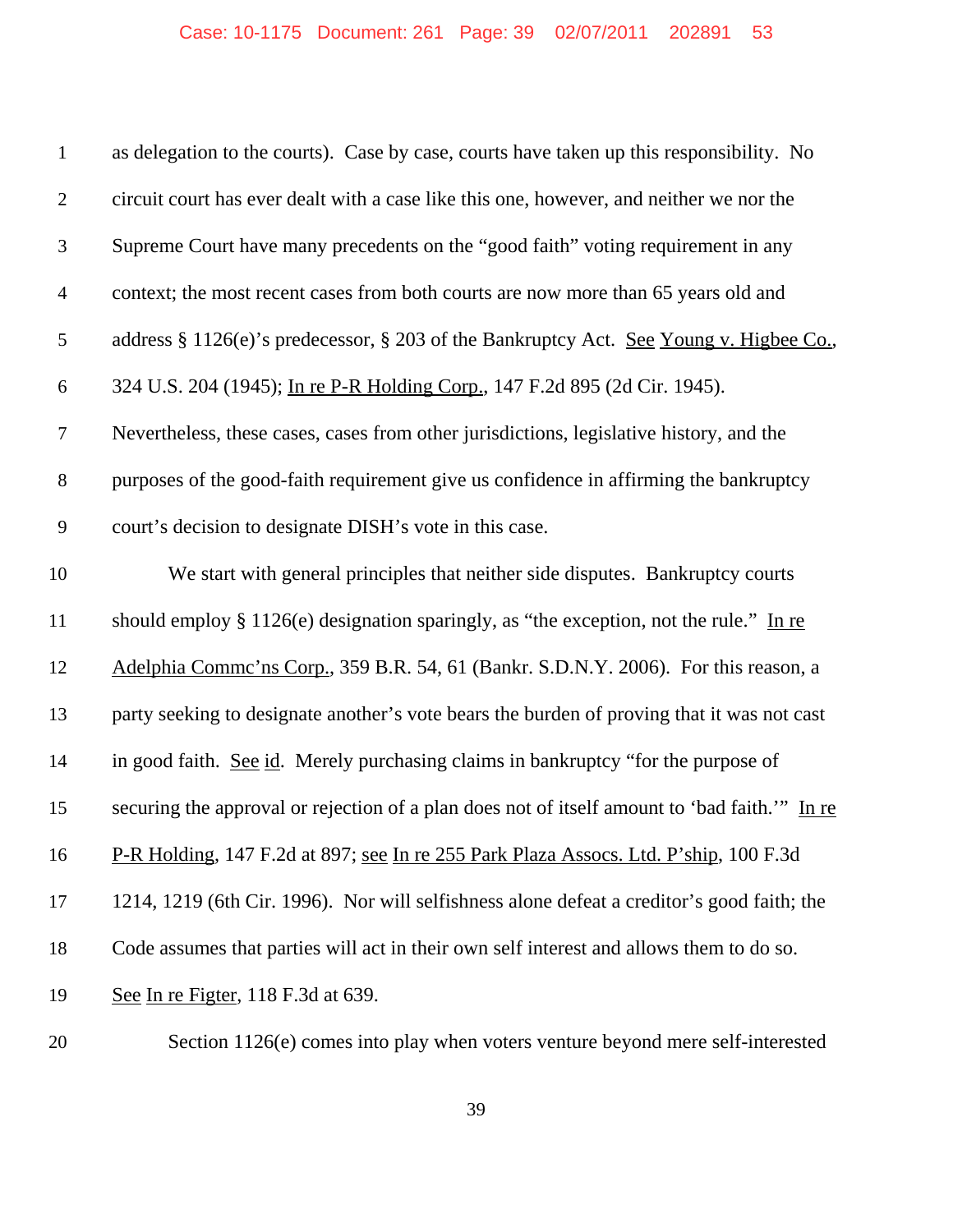| $\mathbf{1}$   | promotion of their claims. "[T] he section was intended to apply to those who were not          |
|----------------|-------------------------------------------------------------------------------------------------|
| $\overline{2}$ | attempting to protect their own proper interests, but who were, instead, attempting to          |
| $\mathfrak{Z}$ | obtain some benefit to which they were not entitled." In re Figter, 118 F.3d at 638. A          |
| $\overline{4}$ | bankruptcy court may, therefore, designate the vote of a party who votes "in the hope that      |
| 5              | someone would pay them more than the ratable equivalent of their proportionate part of          |
| 6              | the bankrupt assets," Young, 324 U.S. at 211, or one who votes with an "ulterior motive,"       |
| $\tau$         | 1937 Hearing, supra, at 180 (statement of SEC Commissioner William O. Douglas), that            |
| $8\,$          | is, with "an interest other than an interest as a creditor," In re P-R Holding, 147 F.2d at     |
| 9              | 897.                                                                                            |
| 10             | Here, the debate centers on what sort of "ulterior motives" may trigger designation             |
| 11             | under § 1126(e), and whether DISH voted with such an impermissible motive. The first            |
| 12             | question is a question of law that we review <i>de novo</i> , and the second a question of fact |
| 13             | that we review for clear error, see In re Baker, 604 F.3d at 729, recognizing that "a           |
| 14             | decision that someone did or did not act in good faith" hinges on "an essentially factual       |
| 15             | inquiry and is driven by the data of practical human experience," In re Figter, 118 F.3d at     |
| 16             | 638 (quotation marks omitted).                                                                  |
| 17             | Clearly, not just any ulterior motive constitutes the sort of improper motive that              |
| 18             | will support a finding of bad faith. After all, most creditors have interests beyond their      |
| 19             | claim against a particular debtor, and those other interests will inevitably affect how they    |
| 20             | vote the claim. For instance, trade creditors who do regular business with a debtor may         |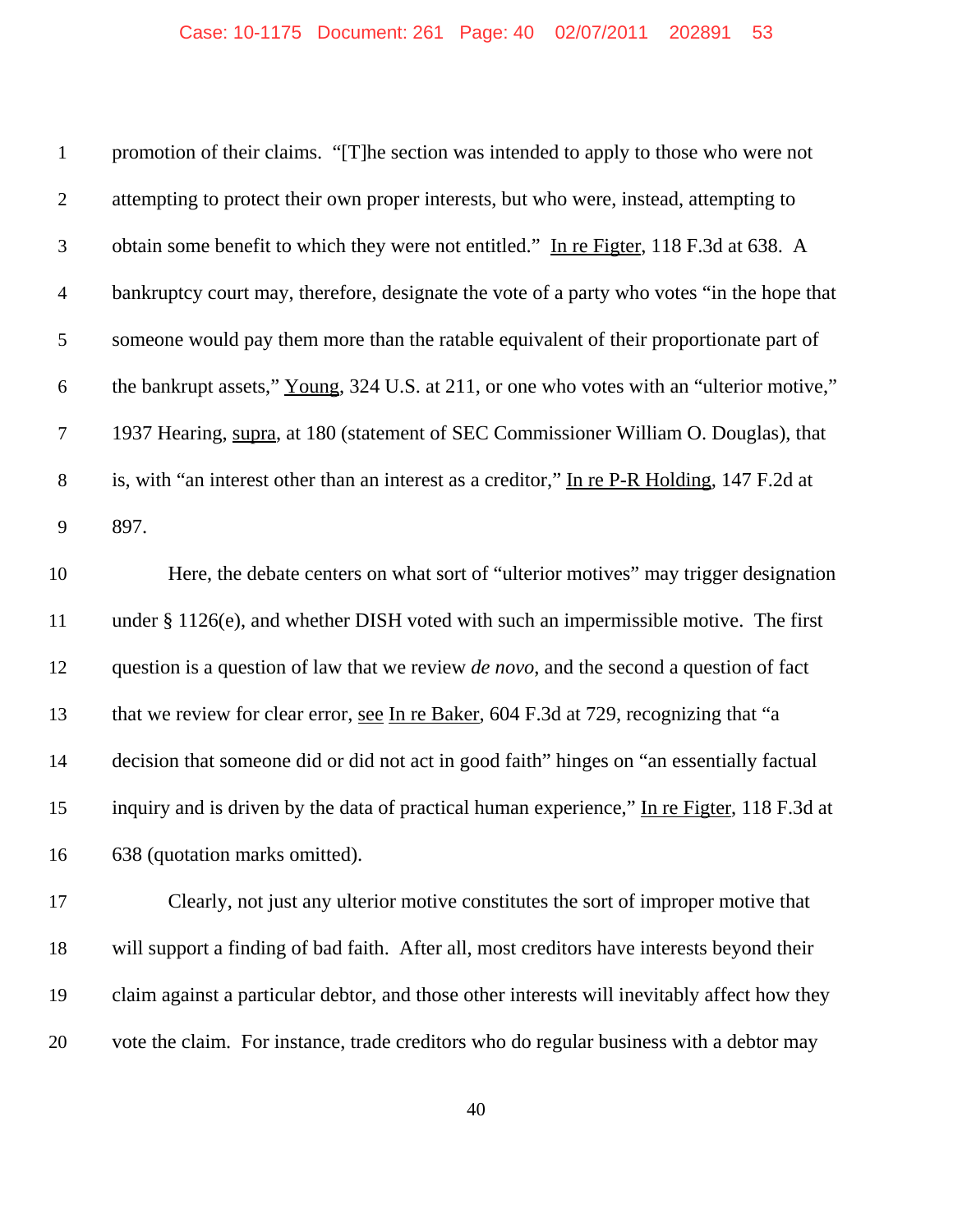## Case: 10-1175 Document: 261 Page: 41 02/07/2011 202891 53

| $\mathbf{1}$     | vote in the way most likely to allow them to continue to do business with the debtor after     |
|------------------|------------------------------------------------------------------------------------------------|
| $\mathfrak{2}$   | reorganization. See John Hancock Mut. Life Ins. Co. v. Route 37 Bus. Park Assocs., 987         |
| $\mathfrak{Z}$   | F.2d 154, 161-62 (3d Cir. 1993). And, as interest rates change, a fully secured creditor       |
| $\overline{4}$   | may seek liquidation to allow money once invested at unfavorable rates to be invested          |
| 5                | more favorably elsewhere. See In re Landing Assocs., Ltd., 157 B.R. 791, 807 (Bankr.           |
| 6                | W.D. Tex. 1993). We do not purport to decide here the propriety of either of these             |
| $\tau$           | motives, but they at least demonstrate that allowing the disqualification of votes on          |
| $8\,$            | account of <i>any</i> ulterior motive could have far-reaching consequences and might leave few |
| $\boldsymbol{9}$ | votes upheld.                                                                                  |
| 10               | The sort of ulterior motive that $\S 1126(e)$ targets is illustrated by the case that          |
| 11               | motivated the creation of the "good faith" rule in the first place, Texas Hotel Securities     |
| 12               | Corp. v. Waco Development Co., 87 F.2d 395 (5th Cir. 1936). In that case, Conrad               |
| 13               | Hilton purchased claims of a debtor to block a plan of reorganization that would have          |
| 14               | given a lease on the debtor's property – once held by Hilton's company, later cancelled –      |
| 15               | to a third party. Id. at 397-99. Hilton and his partners sought, by buying and voting the      |
| 16               | claims, to "force [a plan] that would give them again the operation of the hotel or            |
| 17               | otherwise reestablish an interest that they felt they justly had in the property." Id. at 398. |
| 18               | The district court refused to count Hilton's vote, but the court of appeals reversed, seeing   |
| 19               | no authority in the Bankruptcy Act for looking into the motives of creditors voting against    |
| 20               | a plan. Id. at 400.                                                                            |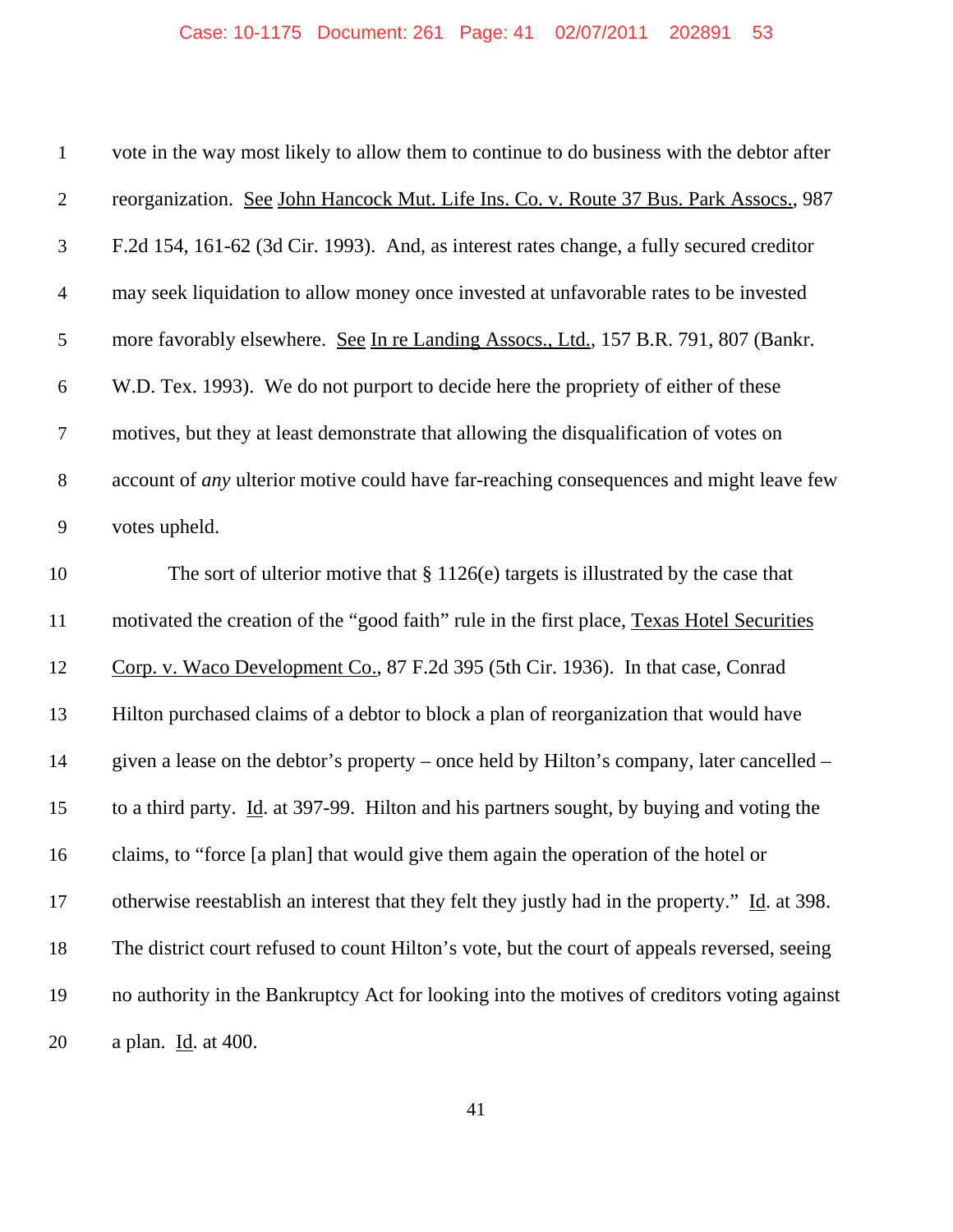| $\mathbf{1}$                                         | That case spurred Congress to require good faith in voting claims. As the Supreme                                                                                                                                                                                                                                                                                                                                                                                                                                                                                   |
|------------------------------------------------------|---------------------------------------------------------------------------------------------------------------------------------------------------------------------------------------------------------------------------------------------------------------------------------------------------------------------------------------------------------------------------------------------------------------------------------------------------------------------------------------------------------------------------------------------------------------------|
| $\mathbf{2}$                                         | Court has noted, the legislative history of the predecessor to $\S 1126(e)$ "make[s] clear the                                                                                                                                                                                                                                                                                                                                                                                                                                                                      |
| 3                                                    | purpose of the [House] Committee [on the Judiciary] to pass legislation which would bar                                                                                                                                                                                                                                                                                                                                                                                                                                                                             |
| $\overline{4}$                                       | creditors from a vote who were prompted by such a purpose" as Hilton's. Young, 324                                                                                                                                                                                                                                                                                                                                                                                                                                                                                  |
| $\mathfrak s$                                        | U.S. at 211 n.10. As then-SEC Commissioner Douglas explained to the House                                                                                                                                                                                                                                                                                                                                                                                                                                                                                           |
| 6                                                    | Committee:                                                                                                                                                                                                                                                                                                                                                                                                                                                                                                                                                          |
| $\tau$<br>8<br>9<br>10<br>11<br>12<br>13<br>14<br>15 | We envisage that "good faith" clause to enable the courts to<br>affirm a plan over the opposition of a minority attempting to<br>block the adoption of a plan merely for selfish purposes. The<br>$Wacco$ case $\ldots$ was such a situation. If my memory does not<br>serve me wrong it was a case where a minority group of<br>security holders refused to vote in favor of the plan unless that<br>group were given some particular preferential treatment, such<br>as the management of the company. That is, there were<br>ulterior reasons for their actions. |
| 16<br>17                                             | 1937 Hearing, supra, at 181-82. <sup>10</sup> One year after Commissioner Douglas's testimony, and                                                                                                                                                                                                                                                                                                                                                                                                                                                                  |
| 18                                                   | two years after the Waco case, Congress enacted the proposed good faith clause as part of                                                                                                                                                                                                                                                                                                                                                                                                                                                                           |
| 19                                                   | the Chandler Act of 1938. Pub. L. 75-575, § 203, 52 Stat. 840, 894. The Bankruptcy                                                                                                                                                                                                                                                                                                                                                                                                                                                                                  |
| 20                                                   | Code of 1978 preserved this good faith requirement, with some rewording, as 11 U.S.C.                                                                                                                                                                                                                                                                                                                                                                                                                                                                               |

<sup>&</sup>lt;sup>10</sup> Commissioner Douglas also described the Hilton claim-holders telling the other parties, in effect, "For a price you can have our vote." 1937 Hearing, supra, at 182. In this respect, Douglas's memory may have served him wrong, since at least the opinion of the court of appeals records nothing along these lines, unless one interprets "a price" broadly to include reinstatement of a lease or reassignment of management rights.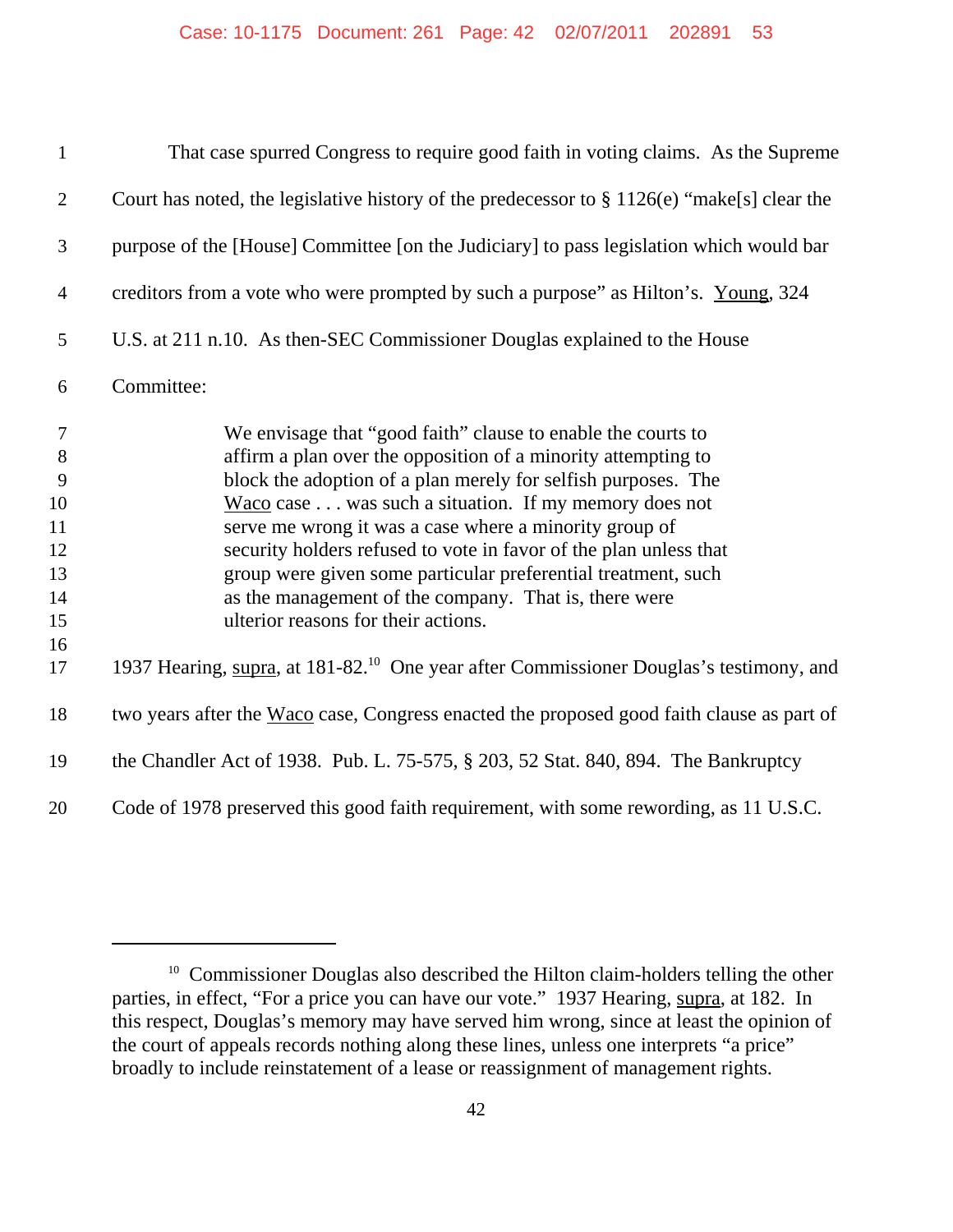1  $§ 1126(e).$ <sup>11</sup>

| $\overline{2}$ | Modern cases have found "ulterior motives" in a variety of situations. In perhaps             |
|----------------|-----------------------------------------------------------------------------------------------|
| 3              | the most famous case, and one on which the bankruptcy court in our case relied heavily, a     |
| $\overline{4}$ | court found bad faith because a party bought a blocking position in several classes after     |
| 5              | the debtor proposed a plan of reorganization, and then sought to defeat that plan and to      |
| 6              | promote its own plan that would have given it control over the debtor. See In re              |
| $\tau$         | Allegheny Int'l, Inc., 118 B.R. 282, 289-90 (Bankr. W.D. Pa. 1990). In another case, the      |
| 8              | court designated the votes of parties affiliated with a competitor who bought their claims    |
| 9              | in an attempt to obstruct the debtor's reorganization and thereby to further the interests of |
| 10             | their own business. See In re MacLeod Co., 63 B.R. 654, 655-56 (Bankr. S.D. Ohio              |
| 11             | 1986). In a third case, the court found bad faith where an affiliate of the debtor purchased  |
| 12             | claims not for the purpose of collecting on those claims but to prevent confirmation of a     |
| 13             | competing plan. See In re Applegate Prop., Ltd., 133 B.R. 827, 833-35 (Bankr. W.D.            |

<sup>&</sup>lt;sup>11</sup> Based on a House committee report, some have cited a further case, **Aladdin** Hotel Co. v. Bloom, 200 F.2d 627 (8th Cir. 1953), as an example of what the authors of the 1978 Code meant to overrule when they reenacted the good faith requirement as § 1126(e). See, e.g., In re Pleasant Hill Partners, L.P., 163 B.R. 388, 392-93 (Bankr. N.D. Ga. 1994), quoting H.R. Rep. No. 95-595, at 411 (1977). But the committee actually intended a different provision (originally designated § 1126(e), hence the confusion) to overrule Aladdin Hotel, not the good faith provision (which was originally designated § 1126(f)). When Congress removed the former provision, the latter became § 1126(e) in its place. See In re Dune Deck Owners Corp., 175 B.R. 839, 845 n.13 (Bankr. S.D.N.Y. 1995). The relevant committee report provides no insight into the good faith provision that began as § 1126(f) and became § 1126(e), instead merely paraphrasing the statutory language. H.R. Rep. No. 95-595, at 411 (1977).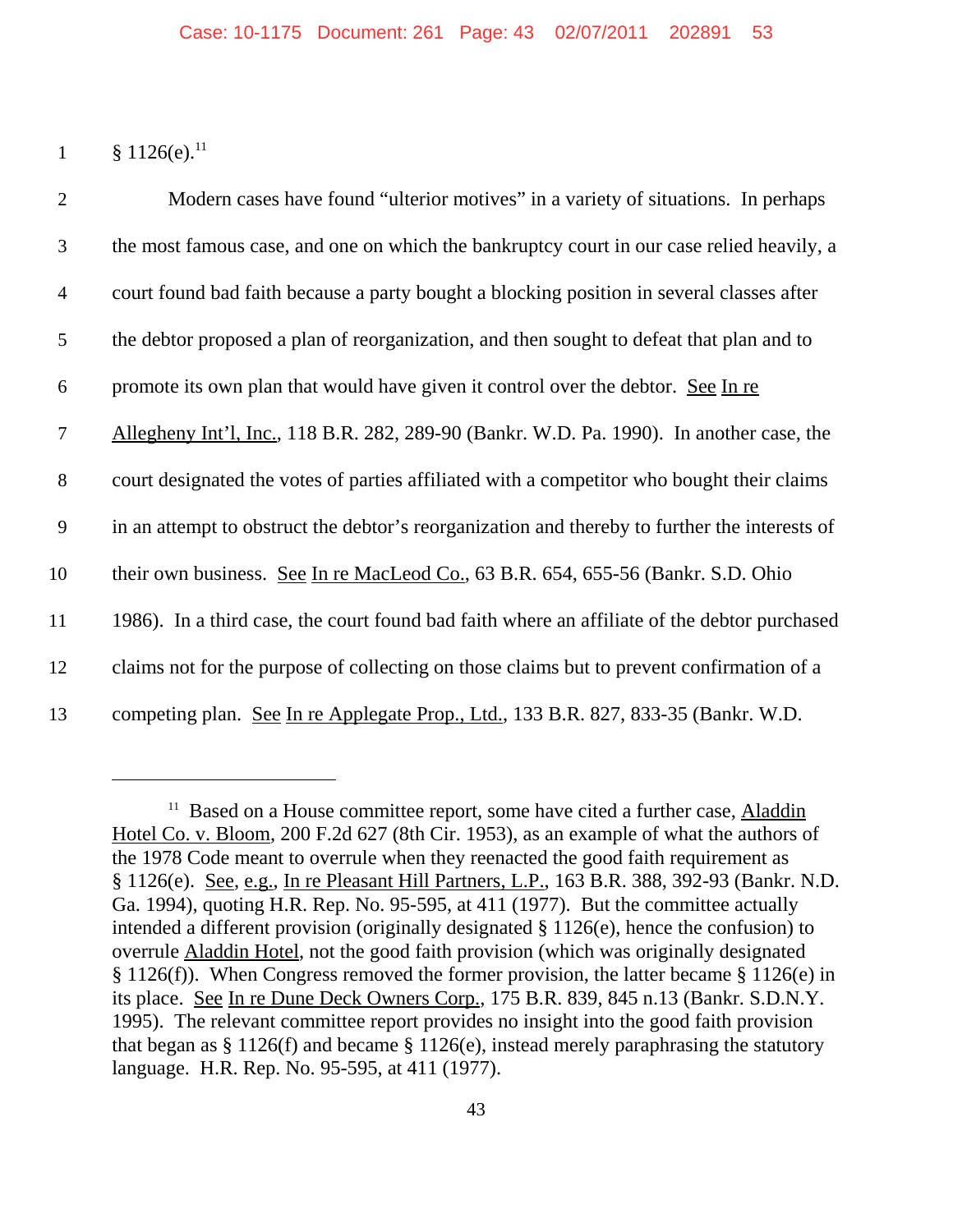Tex. 1991).

 Although we express no view on the correctness of the specific findings of bad faith of the parties in those specific cases, we think that this case fits in the general constellation they form. As the bankruptcy court found, DISH, as an indirect competitor of DBSD and part-owner of a direct competitor, bought a blocking position in (and in fact the entirety of) a class of claims, after a plan had been proposed, with the intention not to maximize its return on the debt but to enter a strategic transaction with DBSD and "to use status as a creditor to provide advantages over proposing a plan as an outsider, or making a traditional bid for the company or its assets." DBSD II, 421 B.R. at 139-40. In effect, DISH purchased the claims as votes it could use as levers to bend the bankruptcy process toward its own strategic objective of acquiring DBSD's spectrum rights, not toward protecting its claim. We conclude that the bankruptcy court permissibly designated DISH's vote based 14 on the facts above. This case echoes the Waco case that motivated Congress to impose

 the good faith requirement in the first place. In that case, a competitor bought claims with the intent of voting against any plan that did not give it a lease in or management of the debtor's property. 87 F.2d at 397-99. In this case, a competitor bought claims with the intent of voting against any plan that did not give it a strategic interest in the reorganized company. The purchasing party in both cases was less interested in maximizing the return on its claim than in diverting the progress of the proceedings to achieve an outside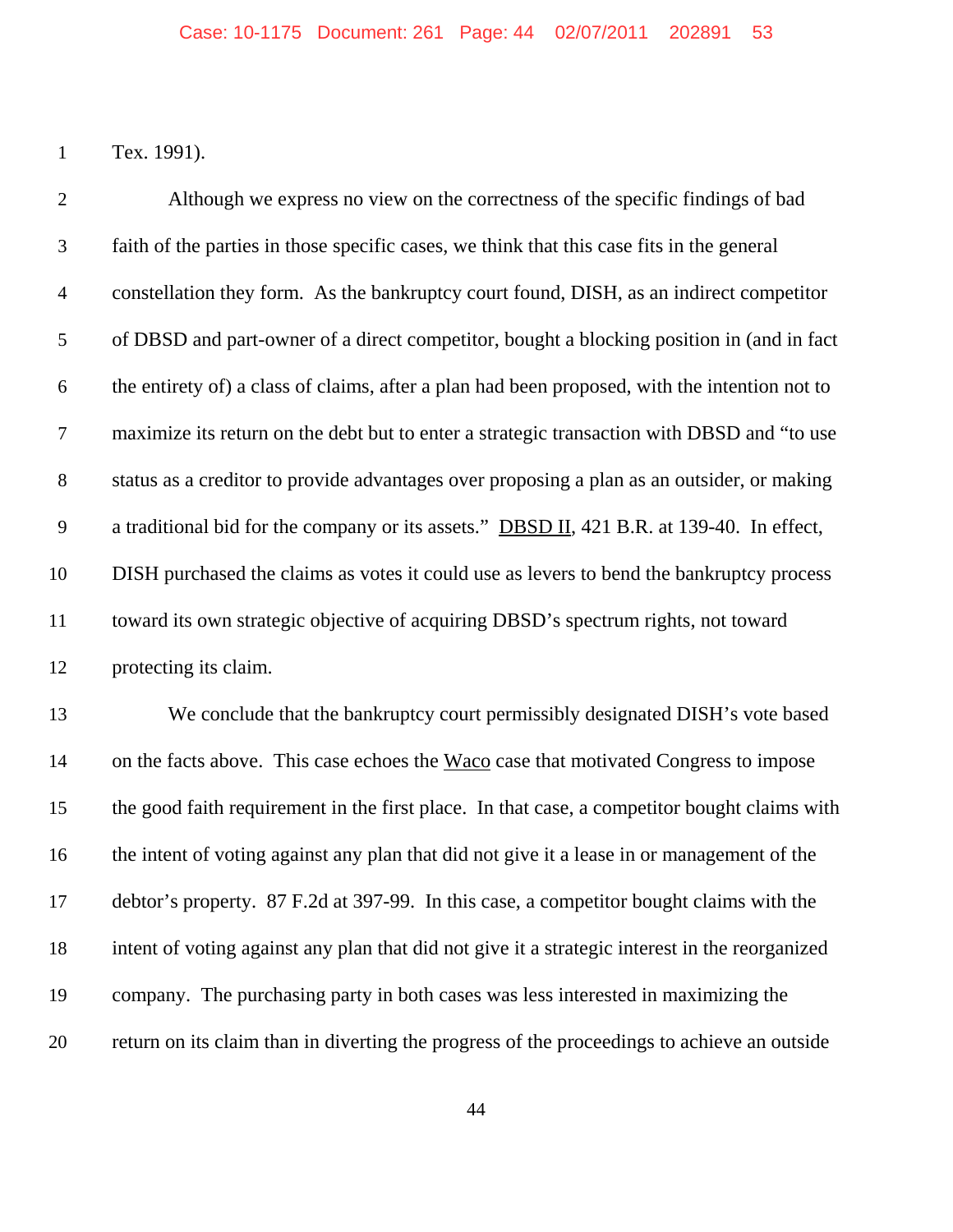| $\mathbf{1}$   | benefit. In 1936, no authority allowed disregarding votes in such a situation, but                             |
|----------------|----------------------------------------------------------------------------------------------------------------|
| $\overline{2}$ | Congress created that authority two years later with cases like Waco in mind. We                               |
| 3              | therefore hold that a court may designate a creditor's vote in these circumstances.                            |
| $\overline{4}$ | We also find that, just as the law supports the bankruptcy court's legal conclusion,                           |
| 5              | so the evidence supports its relevant factual findings. DISH's motive – the most                               |
| 6              | controversial finding – is evinced by DISH's own admissions in court, by its position as a                     |
| $\tau$         | competitor to DBSD, <sup>12</sup> by its willingness to overpay for the claims it bought, <sup>13</sup> by its |
| 8              | attempt to propose its own plan, and especially by its internal communications, which,                         |
| 9              | although addressing the Second Lien Debt rather than the First Lien Debt at issue here,                        |
| 10             | nevertheless showed a desire to "to obtain a blocking position" and "control the                               |

 $12$  Courts have been especially wary of the good faith of parties who purchase claims against their competitors. See In re MacLeod, 63 B.R. at 655; see also In re Figter, 118 F.3d at 640 (finding no bad faith in part because party was not competitor); In re 255 Park Plaza Assocs., 100 F.3d at 1219 (same); In re Pine Hill Collieries Co., 46 F. Supp. 669, 672 (E.D. Pa. 1942) (finding no bad faith even for a competitor, but only because competitor had a prior interest in the debtor).

<sup>&</sup>lt;sup>13</sup> The fact that DISH bought the First Lien Debt at par is circumstantial evidence of its intent, though we do not put as much weight on the price as the bankruptcy court did. See DBSD II, 421 B.R. at 140. It is certainly true, as the Loan Syndications and Trading Association points out in an *amicus* brief, that purchasers may have many good business reasons for buying debt at par, especially when, as in this case, the debt is well secured and interest rates dropped between the original issuance of the debt and its purchase. Buying claims at or above par therefore could not provide the sole basis for designating a creditor's vote. Nevertheless, a willingness to pay high prices may tend to show that the purchaser is interested in more than the claim for its own sake. The weight to be given to such evidence is primarily an issue for the finder of fact, and we see no clear error in the bankruptcy court's reliance on the factor in this case.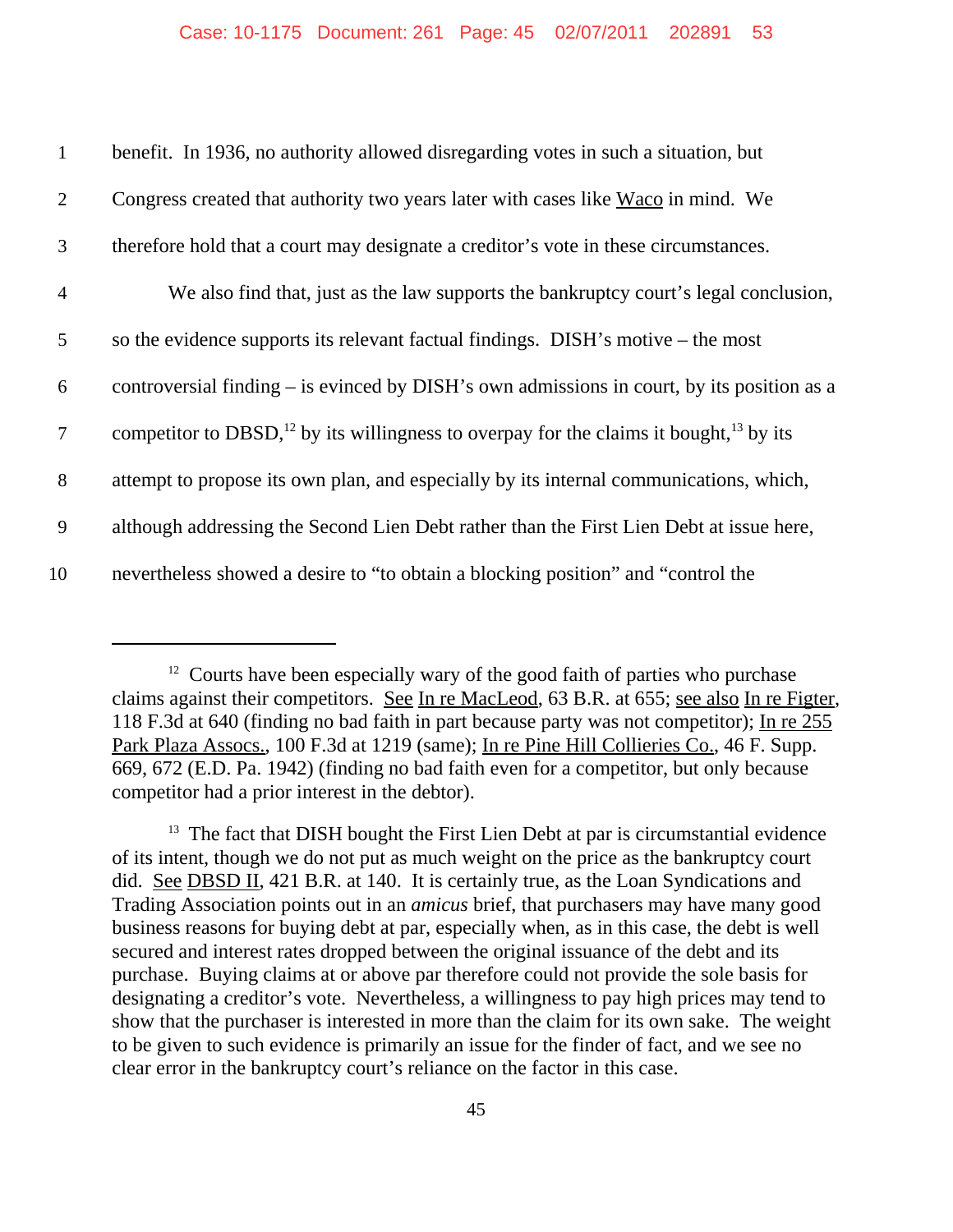bankruptcy process for this potentially strategic asset."

 The Loan Syndications and Trading Association (LSTA), as *amicus curiae*, argues that courts should encourage acquisitions and other strategic transactions because such transactions can benefit all parties in bankruptcy. We agree. But our holding does not "shut[] the door to strategic transactions," as the LSTA suggests. Rather, it simply limits the methods by which parties may pursue them. DISH had every right to propose for consideration whatever strategic transaction it wanted – a right it took advantage of here – and DISH still retained this right even after it purchased its claims. All that the bankruptcy court stopped DISH from doing here was using the votes it had bought to secure an advantage in pursuing that strategic transaction. DISH argues that, if we uphold the decision below, "future creditors looking for potential strategic transactions with chapter 11 debtors will be deterred from exploring such deals for fear of forfeiting their rights as creditors." But our ruling today should deter only attempts to "*obtain* a blocking position" and thereby "control the bankruptcy process for [a] potentially strategic asset" (as DISH's own internal documents stated). We leave for another day the situation in which a *preexisting* creditor votes with strategic intentions. Cf. In re Pine Hill Collieries Co., 46 F. Supp. 669, 672 (E.D. Pa. 1942). We emphasize, moreover, that our opinion imposes no categorical prohibition on purchasing claims with acquisitive or other strategic intentions. On other facts, such purchases may be appropriate. Whether a vote has been properly designated is a fact-intensive question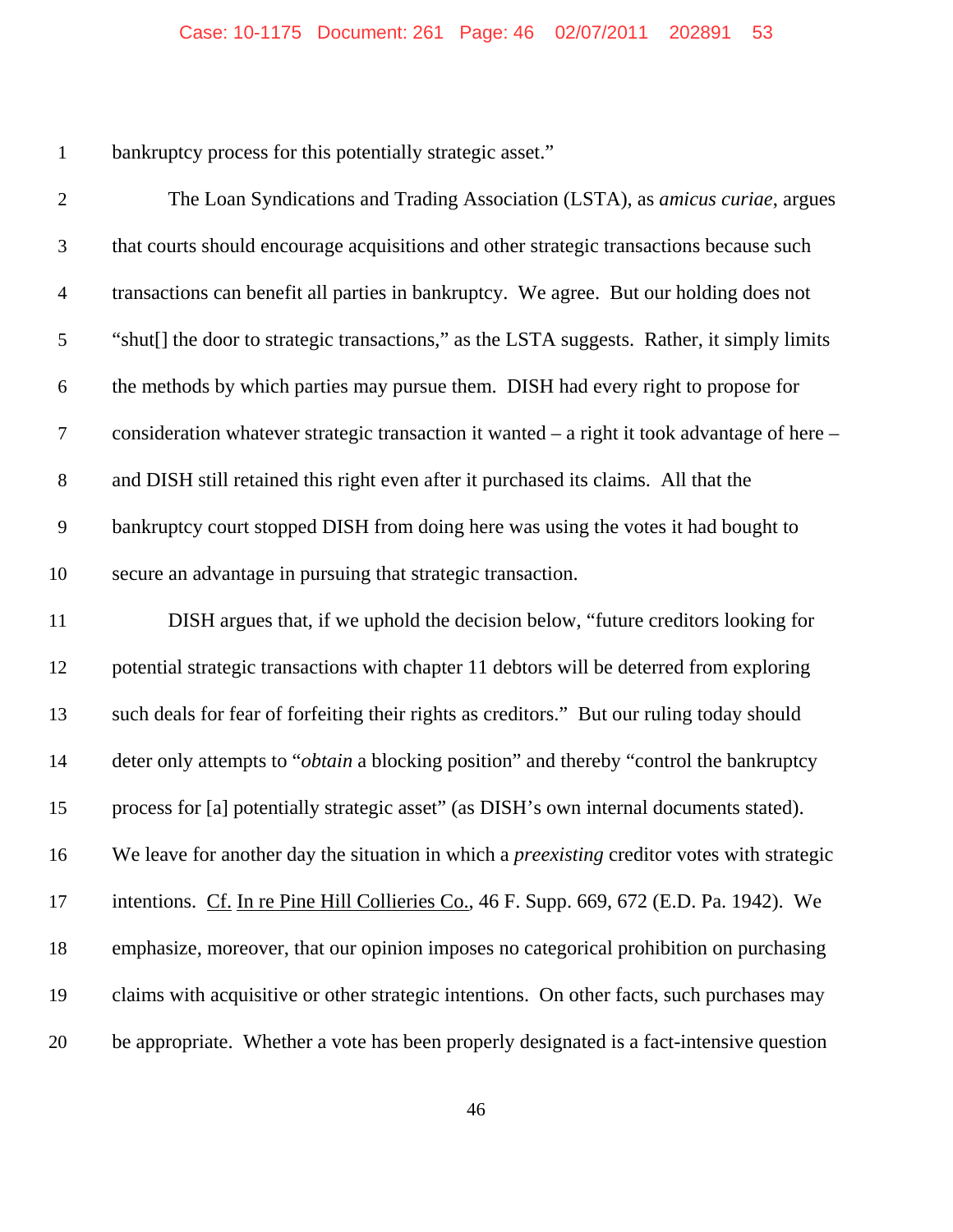that must be based on the totality of the circumstances, according considerable deference to the expertise of bankruptcy judges. Having reviewed the careful and fact-specific decision of the bankruptcy court here, we find no error in its decision to designate DISH's vote as not having been cast in good faith.

#### 2. Disregarding DISH's Class for Voting Purposes

 DISH next argues that the bankruptcy court erred when, after designating DISH's vote, it disregarded the entire class of the First Lien Debt for the purpose of determining plan acceptance under 11 U.S.C. § 1129(a)(8). Section 1129(a)(8) provides that each impaired class must vote in favor of a plan for the bankruptcy court to confirm it without resorting to the (more arduous) cram-down standards of § 1129(b). Faced with a class that effectively contained zero claims – because DISH's claim had been designated – the 12 bankruptcy court concluded that "[t]he most appropriate way to deal with that [situation] is by disregarding [DISH's class] for the purposes of section 1129(a)(8)." DBSD I, 419 B.R. at 206. We agree with the bankruptcy court. Common sense demands this result, which is consistent with (if not explicitly demanded by) the text of the Bankruptcy Code. The Code measures the acceptance of a plan not creditor-by-creditor or claim-by- claim, but class-by-class. The relevant provision explains how to tally acceptances within a class of claims to arrive at the vote of the overall class: A class of claims has accepted a plan if such plan has been

 accepted by creditors, *other than any entity designated under subsection (e) of this section*, that hold at least two-thirds in amount and more than one-half in number of the allowed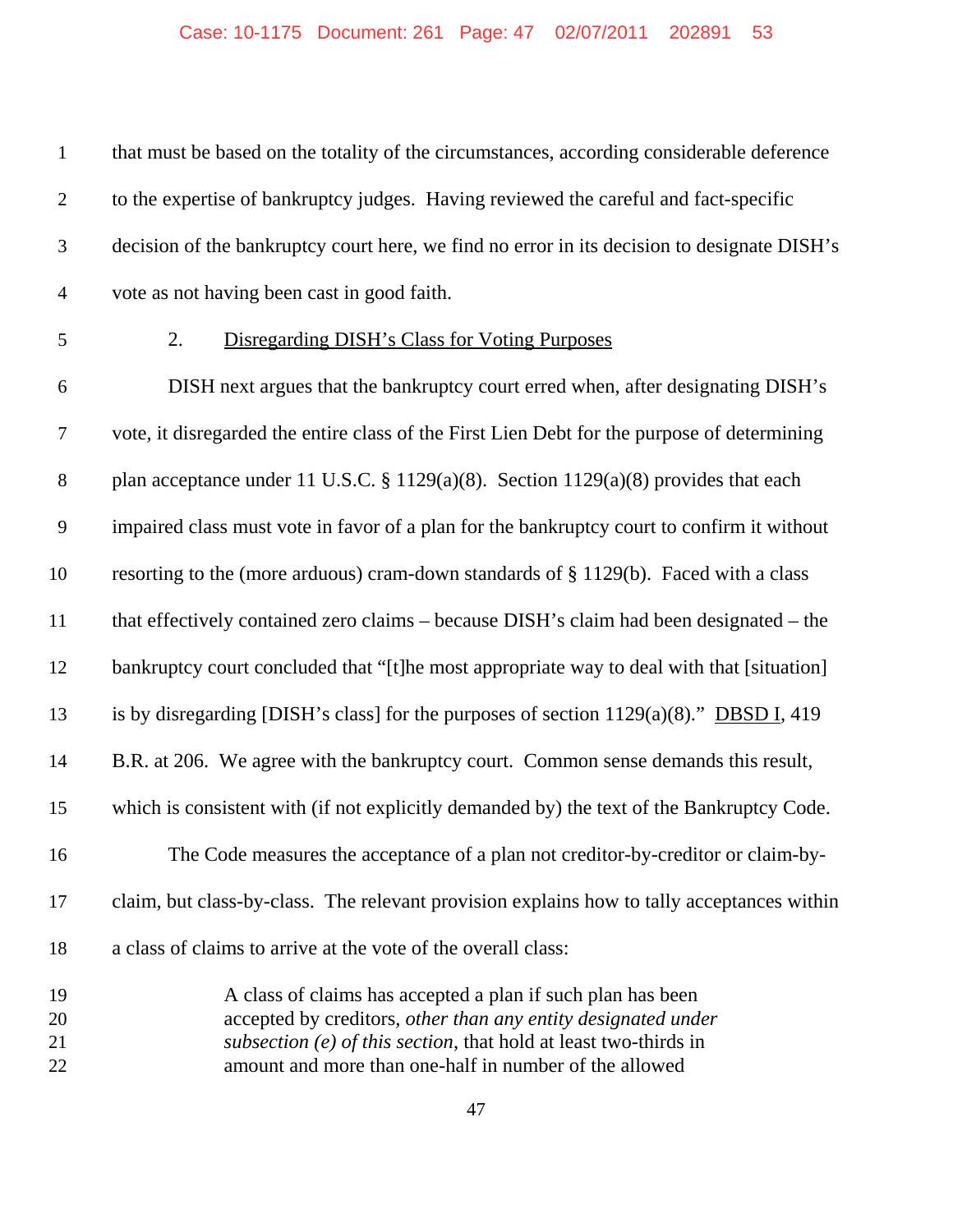| $\mathbf{1}$<br>$\mathbf{2}$<br>3 | claims of such class held by creditors, other than any entity<br>designated under subsection (e) of this section, that have<br>accepted or rejected such plan. |
|-----------------------------------|----------------------------------------------------------------------------------------------------------------------------------------------------------------|
| $\overline{4}$<br>5               | 11 U.S.C. § 1126(c) (emphasis added). For each class, then, the bankruptcy court must                                                                          |
| 6                                 | calculate two fractions based on the non-designated, allowed claims in the class. To                                                                           |
| $\tau$                            | arrive at the first fraction, the court divides the value of such claims that vote to accept the                                                               |
| $8\phantom{1}$                    | plan by the value of all claims that vote either way. For the second fraction, the court                                                                       |
| 9                                 | uses the number of claims rather than their value. If the first fraction equals two-thirds or                                                                  |
| 10                                | more, and the second fraction more than one-half, then the class as a whole votes to                                                                           |
| 11                                | accept the plan.                                                                                                                                               |
| 12                                | The arithmetic breaks down in cases like this one. Because the only claim in                                                                                   |
| 13                                | DISH's class belongs to DISH, whose vote the court designated, each fraction ends up as                                                                        |
| 14                                | zero divided by zero. In this case, the plain meaning of the statute and common sense                                                                          |
| 15                                | lead clearly to one answer: just as a bankruptcy court properly ignores designated <i>claims</i>                                                               |
| 16                                | when calculating the vote of a class, <u>see</u> 11 U.S.C. $\S$ 1126(e), so it should ignore a wholly                                                          |
| 17                                | designated <i>class</i> when deciding to confirm a plan under $\S 1129(a)(8)$ . <sup>14</sup> We agree with                                                    |
| 18                                | the bankruptcy court that any other rule "would make [the] designation ruling                                                                                  |

<sup>&</sup>lt;sup>14</sup> We state no conclusion on whether the same result is appropriate for other tests that the Code imposes, such as in §§ 1129(a)(7) and 1129(a)(10). We likewise do not decide how the bankruptcy court should treat classes in which no creditor files a timely vote. Compare In re Ruti-Sweetwater, Inc., 836 F.2d 1263, 1266 (10th Cir. 1988) (holding that debtor's "inaction constituted an acceptance of the Plan"), with In re M. Long Arabians, 103 B.R. 211, 215-16 (B.A.P. 9th Cir. 1989) (holding that "[t]he holder of a claim must affirmatively accept the plan").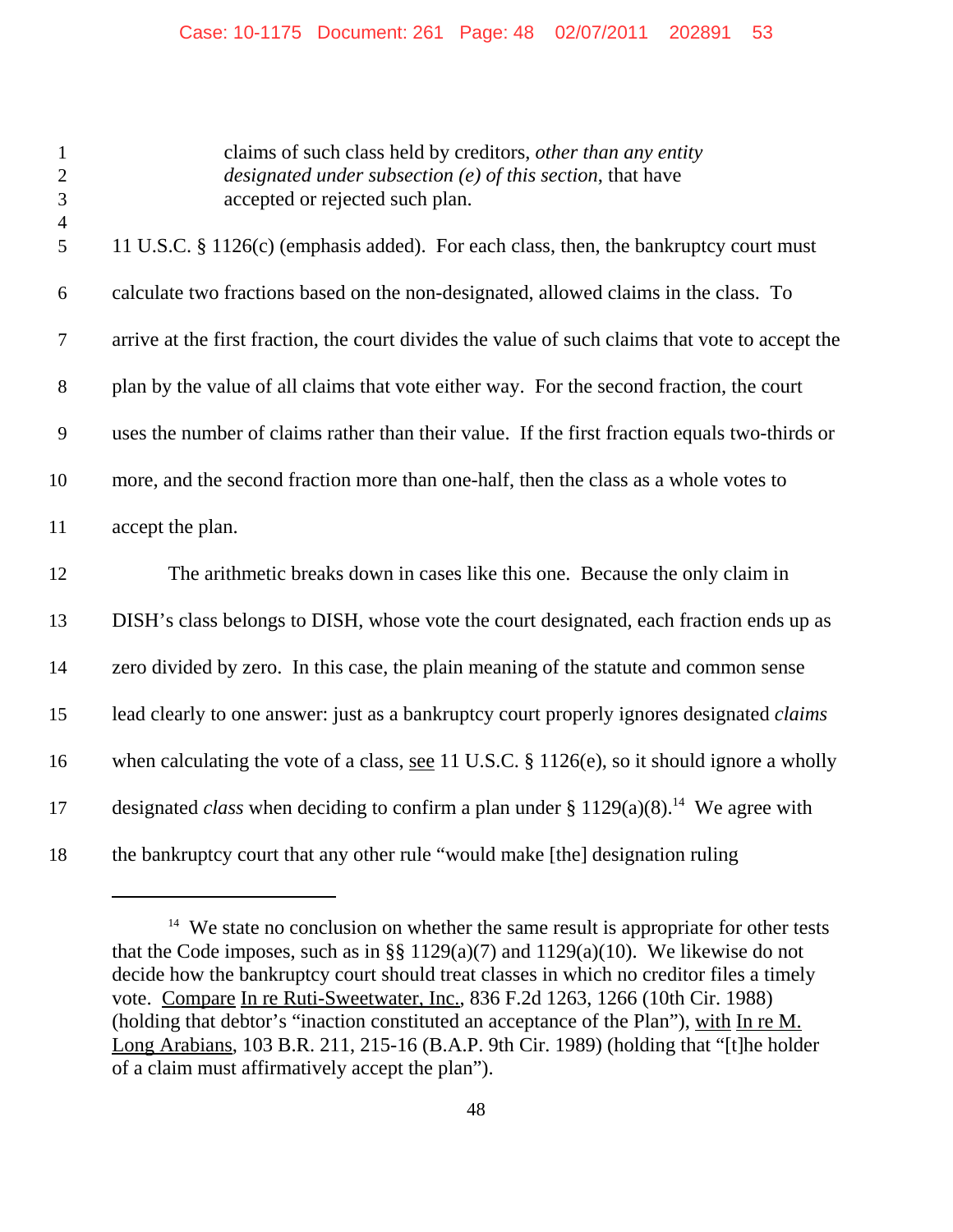1 meaningless" in this context. **DBSD I**, 419 B.R. at 206<sup>15</sup> We therefore affirm the bankruptcy court's treatment of DISH's class. 3. Indubitable Equivalence Finally, because we affirm the bankruptcy court's treatment of both DISH's vote and its class's vote, we do not reach that court's alternative theory that it could cram the plan down over DISH's objection because DISH realized "the indubitable equivalent" of its First Lien Debt under the plan. 11 U.S.C. § 1129(b)(2)(A)(iii). **B. The Feasibility of the Plan** To confirm a plan under Chapter 11, a bankruptcy court must find that the plan is feasible, or, more precisely, that "[c]onfirmation of the plan is not likely to be followed by the liquidation, or the need for further financial reorganization, of the debtor . . . unless such liquidation or reorganization is proposed in the plan." 11 U.S.C. § 1129(a)(11). DISH argues that the feasibility of this plan is "purely speculative" and that the bankruptcy court therefore should not have confirmed it. We review a finding of feasibility only for clear error, see In re Webb, 932 F.2d 155, 158 (2d Cir. 1991), and we find none here.

<sup>&</sup>lt;sup>15</sup> DISH argues that "[t]he plain language of section  $1126(c)$  dictates that in order for a class to be deemed to have accepted a plan of reorganization, it must have actively voted in favor of the plan," and that, because "the votes of any entity designated . . . are excluded from both the numerator and denominator in determining whether a class has accepted a plan," DISH's class cannot be found to have voted in favor of the plan. This makes no sense. A class with no qualifying members cannot be required to accept a plan by an affirmative vote.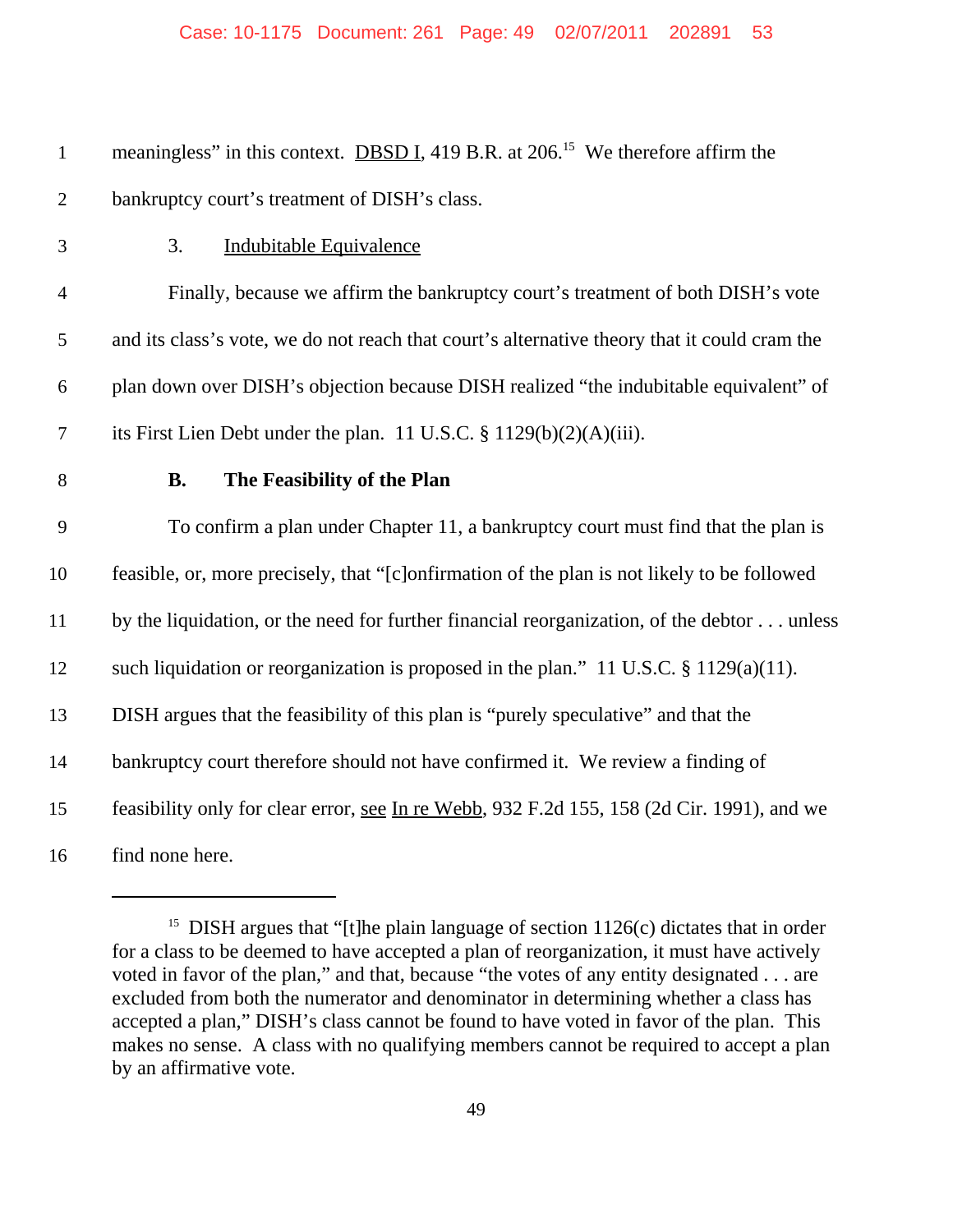| $\mathbf{1}$     | For a plan to be feasible, it must "offer[] a reasonable assurance of success," but it        |
|------------------|-----------------------------------------------------------------------------------------------|
| $\mathbf{2}$     | need not "guarantee[]" success. Kane, 843 F.2d at 649. Some possibility of liquidation        |
| $\mathfrak{Z}$   | or further reorganization is acceptable and often unavoidable. The bankruptcy court           |
| $\overline{4}$   | applied this standard and found this plan feasible based primarily on four factors. DBSD      |
| 5                | I, 419 B.R. at 201-03.                                                                        |
| 6                | First, the plan "dramatically deleverage[s]" DBSD. Id. at 202; see In re Piece                |
| $\boldsymbol{7}$ | Goods Shops Co., 188 B.R. 778, 798 (Bankr. M.D.N.C. 1995). Before bankruptcy,                 |
| 8                | DBSD owed over \$800 million; the projected debt of the reformed DBSD would be as             |
| $\mathbf{9}$     | low as \$260 million as late as 2013. Given the bankruptcy court's valuation of a             |
| 10               | reorganized DBSD as worth between \$492 million and \$692 million, this debt reduction        |
| 11               | makes a big difference.                                                                       |
| 12               | Second, the court found it likely that DBSD would be able to obtain the capital it            |
| 13               | needs. DBSD has already received commitments for a credit facility to provide working         |
| 14               | capital for the first two years. <b>DBSD I</b> , 419 B.R. at 203. After two years, DBSD would |
| 15               | need further capital, but the court found "very reasonable" the possibility that DBSD will    |
| 16               | be able to secure either more financing or a strategic investor. Id. As evidence of this      |
| 17               | possibility, the court pointed to expert testimony, actual offers that had been made          |
| 18               | (including DISH's own offer), and the ability of similar companies to access the capital      |
| 19               | markets. The court also noted the likely attractiveness to future investors of DBSD's         |
| 20               | control over 20MHz of prime bandwidth, a "finite" and "very valuable" resource. Id. at        |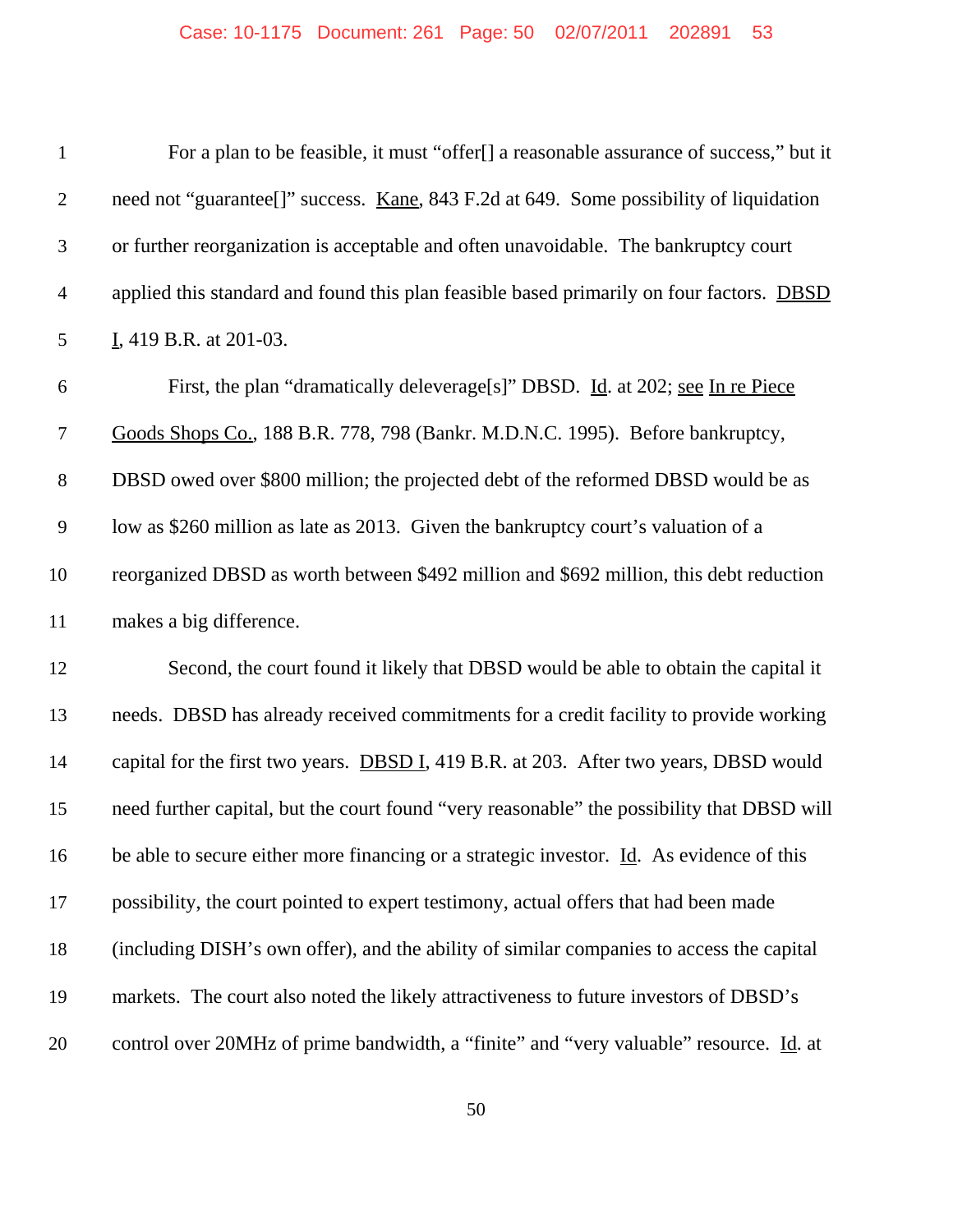194.

| $\overline{2}$   | Third, the court found little risk of default on DBSD's secured obligations to                     |
|------------------|----------------------------------------------------------------------------------------------------|
| 3                | DISH, and still less risk that any such default would lead to the liquidation or financial         |
| $\overline{4}$   | reorganization that § 1129(a)(11) seeks to avert. Id. at 203. The plan makes the interest          |
| $\mathfrak{S}$   | on DISH's First Lien Debt, which had been payable in cash, payable only in kind, with no           |
| 6                | cash due for four years. This feature buys DBSD breathing room to shore up its position            |
| $\boldsymbol{7}$ | before it becomes necessary to secure significant additional capital, as described above.          |
| $8\,$            | Fourth, and finally, the bankruptcy court noted that general credit markets at the                 |
| $\overline{9}$   | time of its decision in October 2009 had improved from their low a year before. $\underline{Id}$ . |
| 10               | Although no one can predict market conditions two or four years down the road, the                 |
| 11               | improvement the bankruptcy court noted was real, and increased the likelihood that                 |
| 12               | DBSD will be able to repay its creditors.                                                          |
| 13               | Based on all of these factors, the bankruptcy court found the plan of reorganization               |
| 14               | feasible. Id. We find the bankruptcy court's analysis thorough and persuasive. DISH's              |
| 15               | arguments to the contrary do not successfully identify any clear error in it.                      |
| 16               | First, DISH argues that the bankruptcy court employed the wrong legal standard.                    |
| 17               | DISH claims that a bankruptcy court cannot confirm a plan unless the proponents prove              |
| 18               | "specifics as to how the Debtors would be able to meet their repayment obligations at              |
| 19               | the end of the Plan period." That is true at some level of generality, but exactly how             |
| 20               | specific those "specifics" must be depends on the circumstances. In most situations, the           |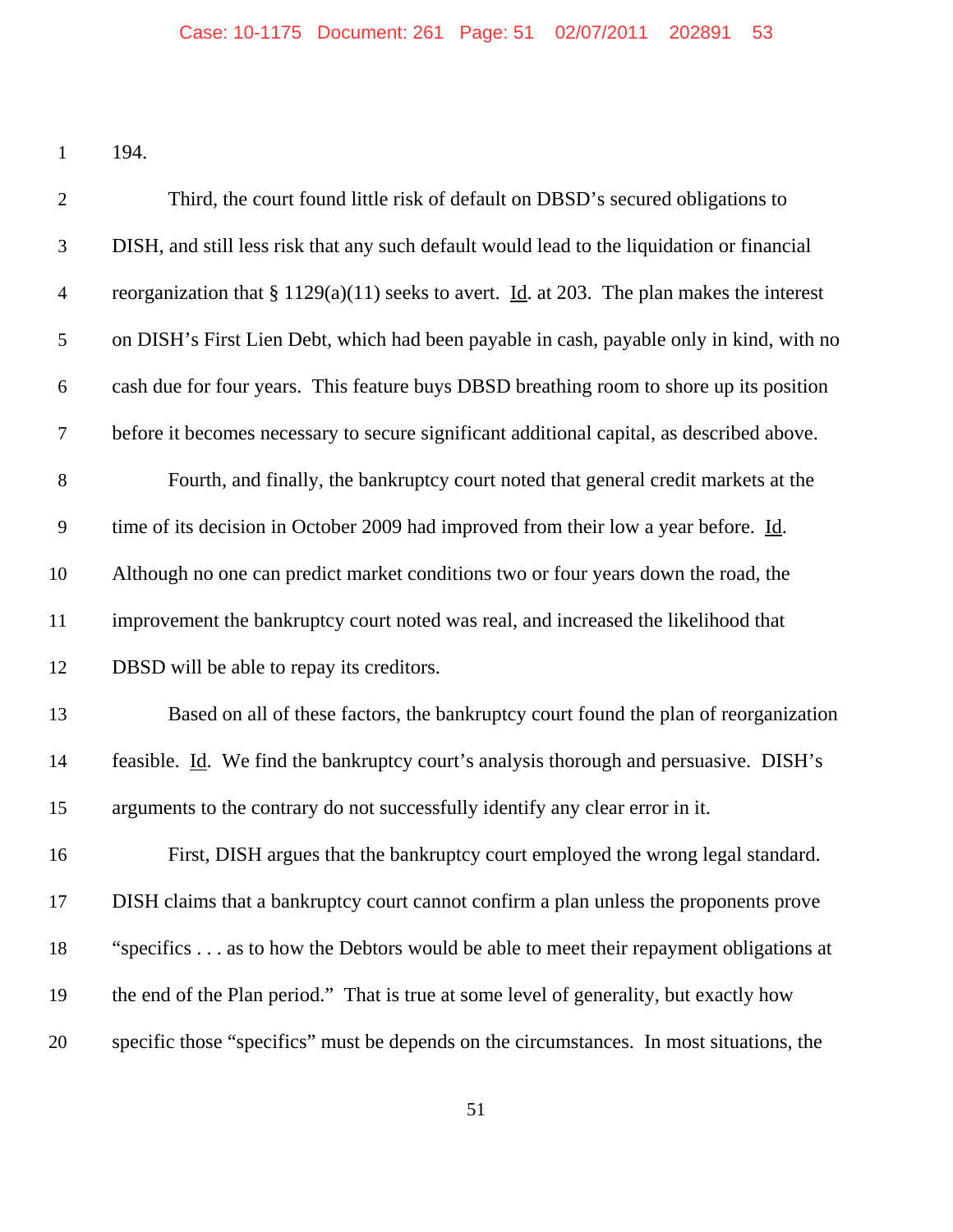time immediately following bankruptcy will call for fairly specific proof of the company's ability to meet its obligations – as here, where it was "undisputed that the 3 Debtors have commitments for working capital financing for the next two years." DBSD I, 419 B.R. at 203. As one moves further away from the time of confirmation, however, the proof will necessarily become less and less specific. Had DBSD's plan called for the issuance of 20-year notes, for instance, no one would expect specifics about the sort of financing it might get in year 19. When a court is dealing with an intermediate time frame like the four years after which the balloon payment comes due in this case, the level of proof required will be somewhere in the middle. In this context, the bankruptcy court based its feasibility finding on sufficiently specific proof to conclude that DBSD would be likely to avoid reorganization or liquidation even after four years. Overall, the bankruptcy court both stated and applied the correct standard in this case, dooming DISH's legal challenge. Second, DISH argues that the district court clearly erred in its fact-finding. At most, DISH's arguments on this front demonstrate that there is some chance that DBSD might eventually face liquidation or further reorganization. But that small chance does not change the feasibility analysis, which requires only a "reasonable assurance of

moderate chance of failure does not mean that the plan is "*likely* to be followed by the

18 success," not an absolute "guarantee<sup>[]</sup>." <u>Kane</u>, 843 F.2d at 649. A small or even

liquidation, or the need for further financial reorganization, of the debtor." 11 U.S.C.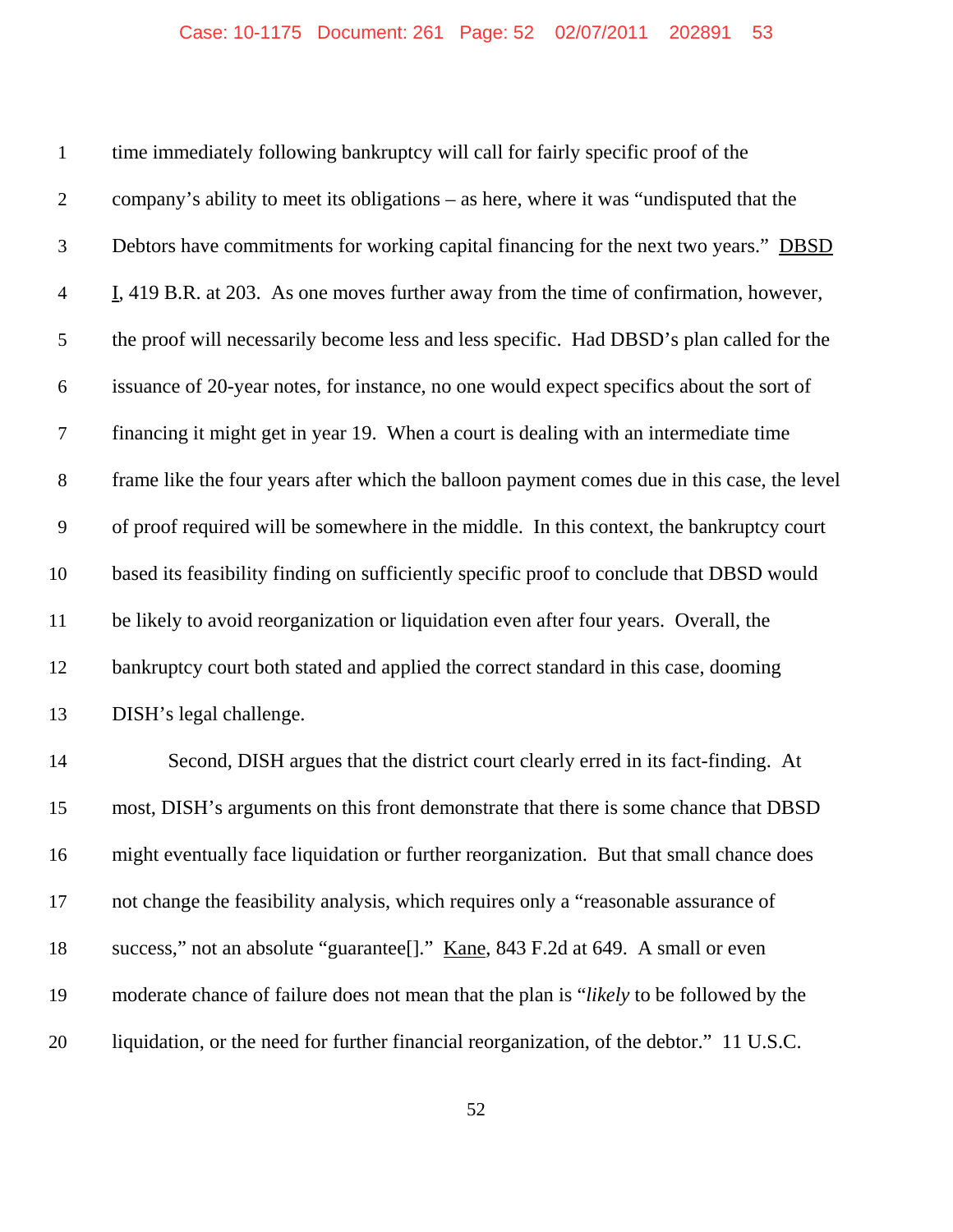§ 1129(a)(11) (emphasis added). We therefore uphold the bankruptcy court's feasibility determination.

| 3              | <b>CONCLUSION</b>                                                              |
|----------------|--------------------------------------------------------------------------------|
| $\overline{4}$ | For the reasons set forth above, we REVERSE the order of confirmation on       |
| 5              | absolute-priority grounds, AFFIRM on all other grounds, and REMAND for further |
| 6              | proceedings consistent with this opinion.                                      |
|                |                                                                                |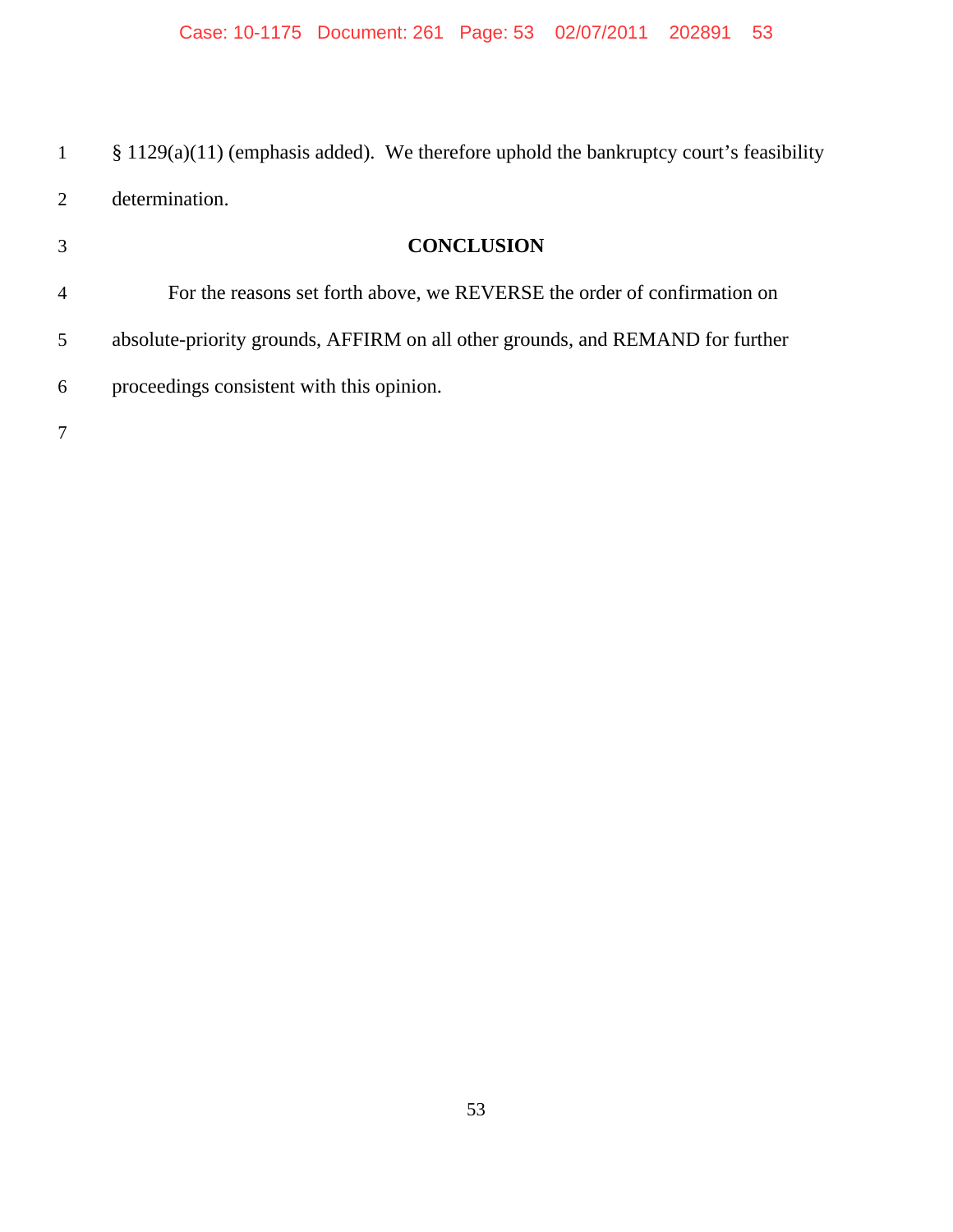| $\mathbf{1}$   | POOLER, Circuit Judge, concurring in part, dissenting in part.                                |
|----------------|-----------------------------------------------------------------------------------------------|
| $\overline{2}$ | I join Judge Lynch's thoughtful opinion affirming the Bankruptcy Court's and                  |
| 3              | District Court's orders concerning the appeal of DISH Network Corporation ("DISH"). I,        |
| $\overline{4}$ | however, respectfully dissent from the portion of the opinion granting appellate standing     |
| 5              | to Sprint Nextel Corporation ("Sprint").                                                      |
| 6              | The question before us is whether Sprint, an out-of-the-money unsecured creditor              |
| $\tau$         | with an unliquidated claim, has standing to challenge a Chapter 11 confirmation plan (the     |
| $8\,$          | "Plan") approved by all the creditors save the two who are before us, and affirmed by the     |
| 9              | bankruptcy and district courts below. See DBSD II, 421 B.R. 133 (Bankr. S.D.N.Y.              |
| 10             | 2009); DBSD III, No. 09-civ-10156 (LAK), 2010 WL 1223109 (S.D.N.Y. Mar. 24, 2010).            |
| 11             | On appeal, Sprint raises only one argument: that a provision of the Plan allowing for a       |
| 12             | "gift" from the senior noteholders to the existing stockholder violates the absolute priority |
| 13             | rule.                                                                                         |
| 14             | <b>BACKGROUND</b>                                                                             |
| 15             | Sprint brings before this Court a claim initially brought against debtor New                  |
| 16             | Satellite Services ("New Satellite"). New Satellite is one of the debtors that joined         |
| 17             | together to form a business still in the developmental stage, for the purpose of providing    |
| 18             | mobile satellite services. DBSD, North America, Inc. ("DBSD"), the lead debtor, is a          |
| 19             | holding company and the direct or indirect corporate parent of the other debtors,             |
| 20             | including New Satellite. See DBSD IV, 427 B.R. 245, 249 (S.D.N.Y. 2010). Sprint's             |
|                |                                                                                               |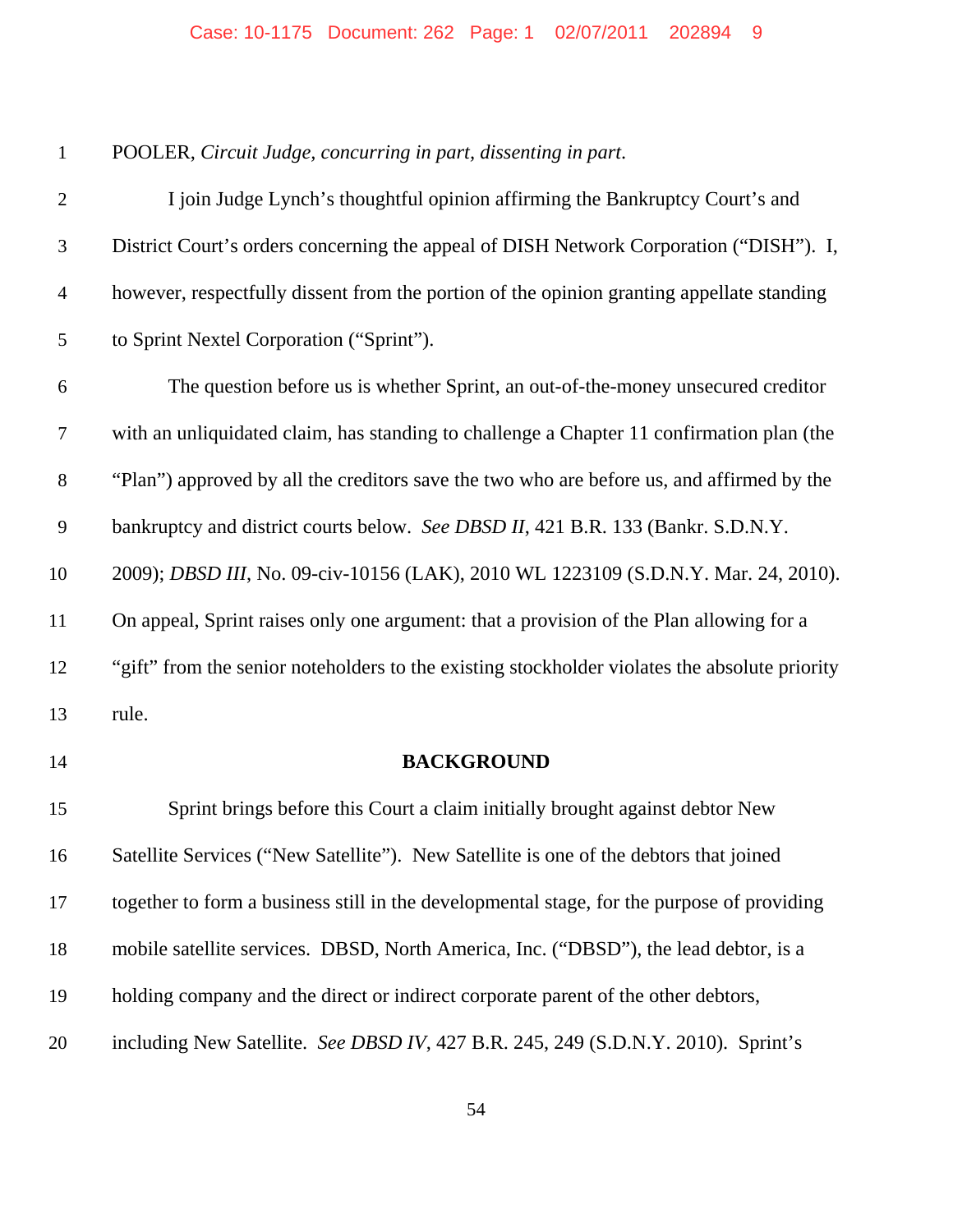| $\mathbf{1}$   | complaint against New Satellite initially sought to recoup the costs of Sprint's relocation    |
|----------------|------------------------------------------------------------------------------------------------|
| $\overline{2}$ | to a 2-gigahertz spectrum band ("2 GHz band"). Sprint alleged New Satellite owed               |
| 3              | Sprint its pro rata share of band clearing costs. Significantly, Sprint did not name the       |
| $\overline{4}$ | other debtors as defendants in its complaint, nor did it seek to hold the debtors jointly and  |
| 5              | severally liable for the reimbursement obligation. See DBSD IV, 427 B.R. at 249. This          |
| 6              | changed after the debtors, including New Satellite, filed for bankruptcy. Shortly              |
| $\tau$         | thereafter, Sprint filed nine identical proofs of claim in the Chapter 11 cases against each   |
| $8\,$          | of the nine debtors, claiming that they were jointly and severally liable to Sprint for the    |
| 9              | full claim amount of at least \$1.9 billion. See id. The \$1.9 billion represented a nineteen- |
| 10             | fold increase over the \$100 million Sprint had initially sought in its complaint against      |
| 11             | New Satellite. See id. The bankruptcy court rejected Sprint's claim of joint and several       |
| 12             | liability, and the district court affirmed this order on appeal. See id. at 254-55.            |
| 13             | Before rejecting Sprint's claim of joint and several liability, the bankruptcy court           |
| 14             | temporarily allowed Sprint's claim for voting purposes only in the amount of \$2 million.      |
| 15             | In re DBSD North America, Inc., Case No. 09-13061 (REG) (Sept. 11, 2009); see also             |
| 16             | DBSD I, 419 B.R. 179, 203-04 (S.D.N.Y. 2009). The bankruptcy court tentatively                 |
| 17             | reached this decision, given that Sprint had not--and still has not--provided any              |
| 18             | documentation of the expenditures it claims it is owed. The bankruptcy court also noted        |
| 19             | that the 2 GHz band that Sprint acquired is so valuable that Sprint must make an anti-         |
| 20             | windfall payment to the United States Treasury in the amount of \$2.8 billion. In re           |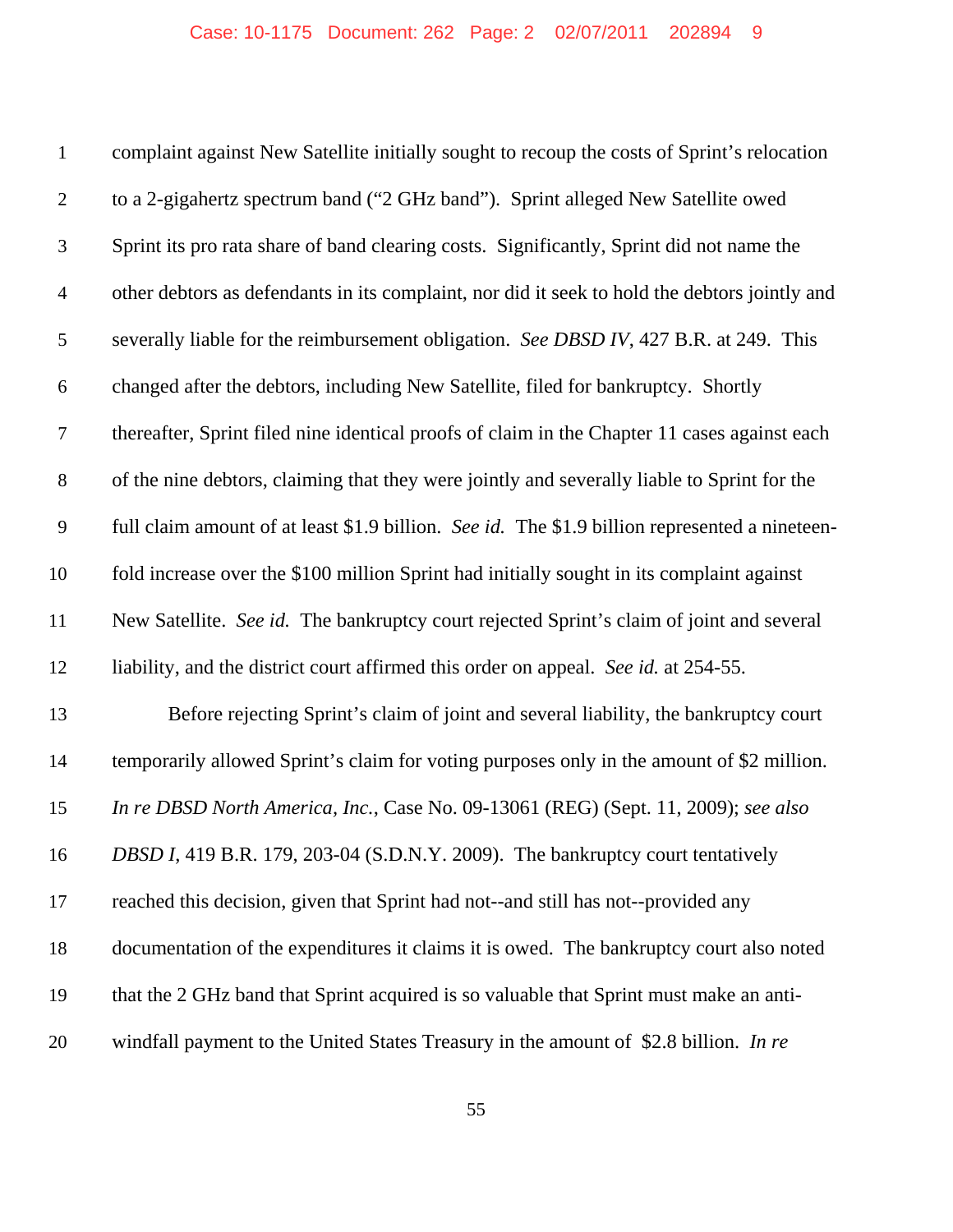| $\mathbf{1}$   | DBSD North America, Inc., Case No. 09-13061 (REG) (Sept. 30, 2009). Moreover, the            |
|----------------|----------------------------------------------------------------------------------------------|
| $\overline{2}$ | relocation agreement provided that Sprint could deduct any unrecouped band-clearing          |
| 3              | costs from the \$2.8 billion anti-windfall payment; it appeared to the court that Sprint had |
| $\overline{4}$ | not taken its ability to offset into account when calculating its damages. Id. Thus, there   |
| 5              | is a very real possibility that Sprint's as-of-yet-undetermined relocation costs may be paid |
| 6              | for in full without necessitating any recourse to DBSD. The bankruptcy court                 |
| $\tau$         | emphasized that Sprint's \$2 million claim was temporarily allowed "for voting purposes"     |
| $8\,$          | (and those alone)." Id. (emphasis added).                                                    |
| 9              | Twenty-four classes of claims ultimately voted in favor of the confirmation plan.            |
| 10             | Sprint and DISH were the only two creditors to object. Because DISH's votes were             |
| 11             | designated, Sprint--holding a contingent, disputed, and unliquidated claim--                 |
| 12             | singlehandedly prevented the confirmation of a Plan that would have resulted in a            |
| 13             | reorganized entity worth between an undisputed \$492 million to \$692 million. DBSD I,       |
| 14             | 419 B.R. at 200.                                                                             |
| 15             | <b>DISCUSSION</b>                                                                            |
| 16             | The preliminary issue raised on appeal is whether Sprint has standing before this            |
| 17             | Court. If so, then the merits of its sole claim on appeal must be addressed–whether a gift   |
| 18             | from the senior noteholders to the existing stockholder and unsecured creditors, including   |
| 19             | Sprint, violates the absolute priority rule. Because I do not believe that Sprint has        |
| 20             | standing, I do not reach the merits of Sprint's challenge.                                   |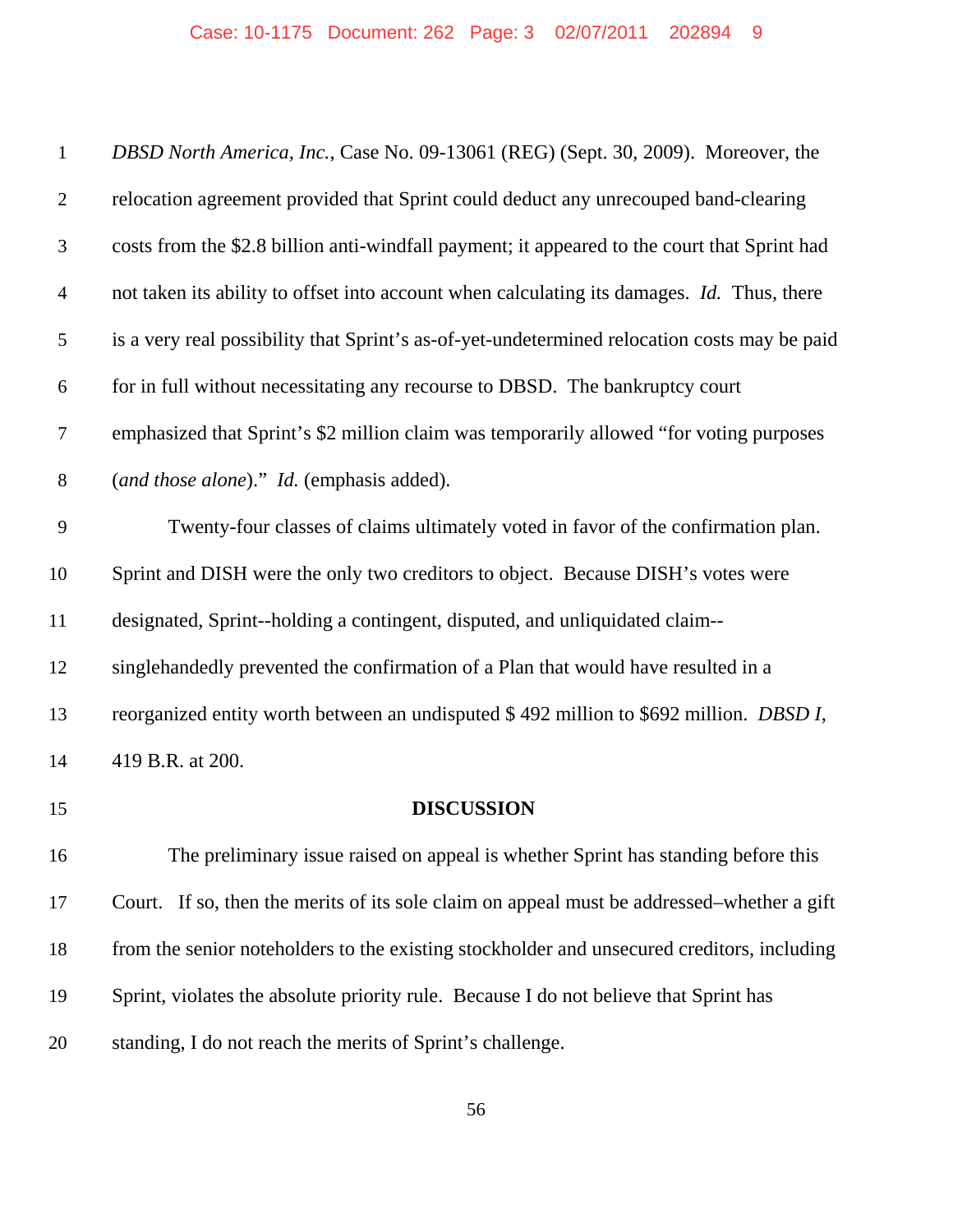| $\mathbf{1}$     | Standing is raised for the first time before this Court, as Sprint had standing below         |
|------------------|-----------------------------------------------------------------------------------------------|
| $\overline{2}$   | based on its challenge to the bankruptcy court's valuation of the estate. Sprint abandoned    |
| 3                | its position contesting the bankruptcy court's valuation on appeal, thus raising the          |
| $\overline{4}$   | question of whether an out-of-the-money, unsecured creditor with an unliquidated claim        |
| 5                | has standing. $1$                                                                             |
| 6                | The claims initially allowed in a bankruptcy proceeding are broad under the                   |
| $\overline{7}$   | language of 11 U.S.C. § 101(4), and it is well-settled within our Circuit that the definition |
| $8\,$            | of such a claim "is to have wide scope." In re Chateaugay Corp., 944 F.2d 997, 1002-03        |
| $\boldsymbol{9}$ | (2d Cir. 1991). Our Circuit has, however, purposely and periodically restricted appellate     |
| 10               | standing in bankruptcy proceedings. See In re Gucci, 126 F.3d 380, 388 (2d Cir. 1997)         |
| 11               | (explaining that "[t] he stringency of our rule is rooted in a concern that freely granting   |
| 12               | open-ended appeals to those persons affected by bankruptcy court orders will sound the        |
| 13               | death knell of the orderly disposition of bankruptcy matters"). Accordingly, the equally      |
| 14               | well-settled rule concerning appellate standing is that merely being a party to a             |
| 15               | bankruptcy proceeding does not confer appellate standing to challenge the confirmation        |
| 16               | of a reorganization plan. See In re Cosmopolitan Aviation Corp., 763 F.2d 507, 513 (2d        |
| 17               | Cir. 1985), abrogated on other grounds by Pioneer Inv. Servs. Co. v. Brunswick Assocs.        |
| 18               | Ltd. P'ship, 507 U.S. 380 (1993). Although creditors generally have standing to               |

<sup>&</sup>lt;sup>1</sup> The Court's distinction between the levels of generality at which Sprint's standing can be considered, is largely academic: if we hold Sprint has no standing to appeal based on the lack of direct and adverse pecuniary effect, there is no standing to appeal either the Plan generally, or one provision of the Plan in particular.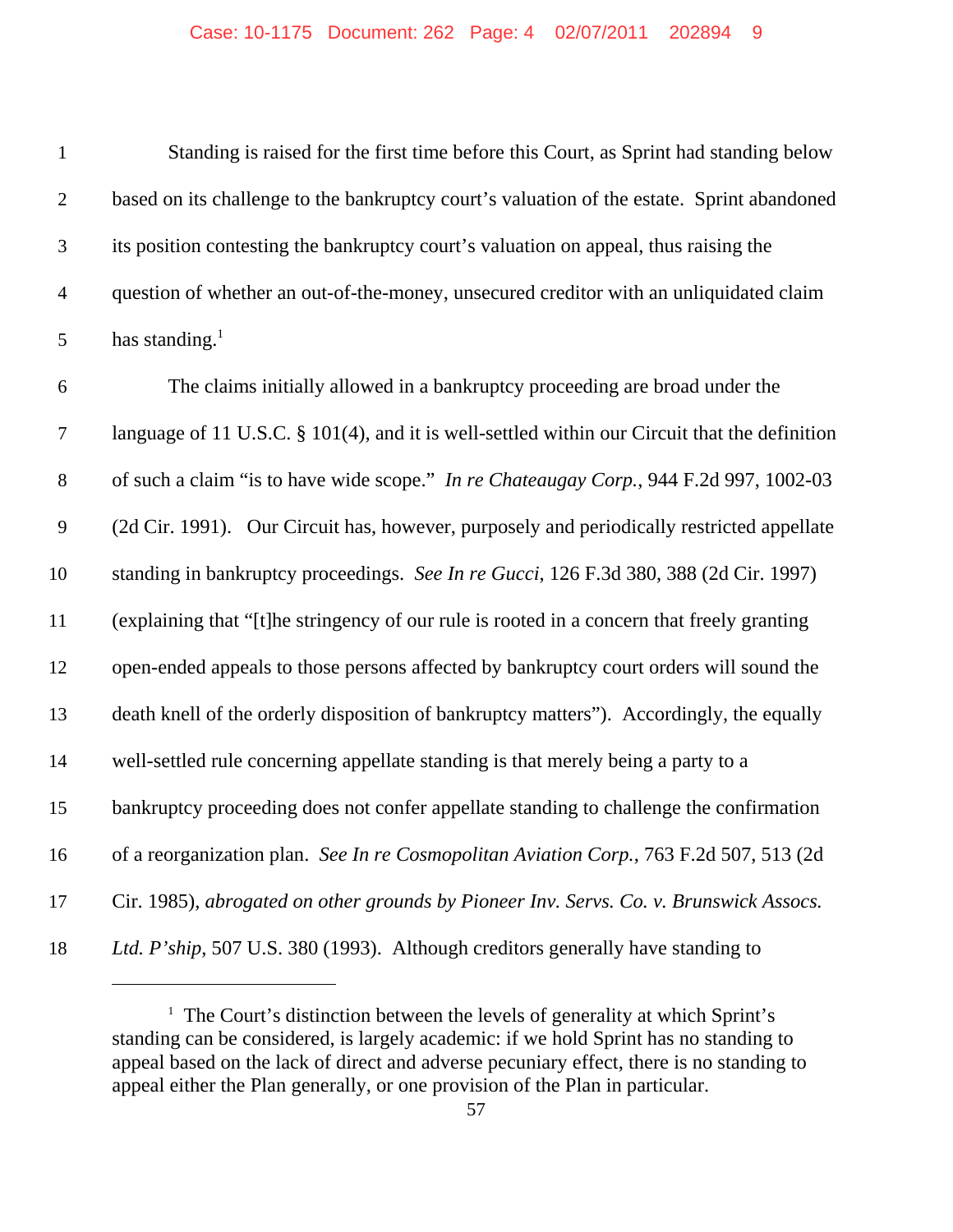| $\mathbf{1}$   | challenge orders that affect estate property, see Kane v. Johns-Manville Corp., 843 F.2d      |
|----------------|-----------------------------------------------------------------------------------------------|
| $\overline{2}$ | 636, 642 (2d Cir. 1988), "[t] his general rule is based upon the assumption that 'that sort   |
| 3              | of order directly affects the funds available to meet their claims." In re Ashford Hotels,    |
| $\overline{4}$ | Ltd., 235 B.R. 734, 738 (S.D.N.Y. 1999) (quoting <i>In re Gucci</i> , 126 F.3d at 388). Where |
| 5              | an order has no effect on the funds available to meet a creditor's claims – where the         |
| 6              | creditor is not "directly and adversely affected pecuniarily by the challenged order" –       |
| $\tau$         | then appellate standing is lacking. Int'l Trade Admin. v. Rensselaer Polytechnic Inst., 936   |
| $8\,$          | F.2d 744, 747 (2d Cir. 1991) (internal quotation marks omitted). Thus, notwithstanding        |
| 9              | the opinion issued today, courts within our jurisdiction have analyzed the "aggrieved         |
| 10             | person" standard sufficient to confer standing, by looking to whether the appellant at        |
| 11             | issue would receive any money under the Plan, or under the valuation of the estate. See       |
| 12             | Freeman v. Journal Register Co., No. 09 Civ. 7296, 2010 WL 768942, at *3 (S.D.N.Y.            |
| 13             | Mar. 8, 2010); In re Taylor, No. 00 Civ. 5021, 2000 WL 1634371, at *2 (S.D.N.Y. Oct.          |
| 14             | 30, 2000); Bartel v. Bar Harbor Airways, Inc., 196 B.R. 268, 271-72 (S.D.N.Y. 1996);          |
| 15             | see also In re Ashford Hotels, 235 B.R. at 738.                                               |
| 16             | The situation before us, however, includes an additional wrinkle not addressed by             |
| 17             | today's opinion: Sprint is not merely an out-of-the-money unsecured creditor, but its         |
| 18             | alleged direct and adverse pecuniary effect is based entirely on an unliquidated claim.       |
| 19             | That is, not only does Sprint get nothing under the Plan as an unsecured creditor, but as of  |
| 20             | today, Sprint has failed to demonstrate it is entitled to a single cent from DBSD, much       |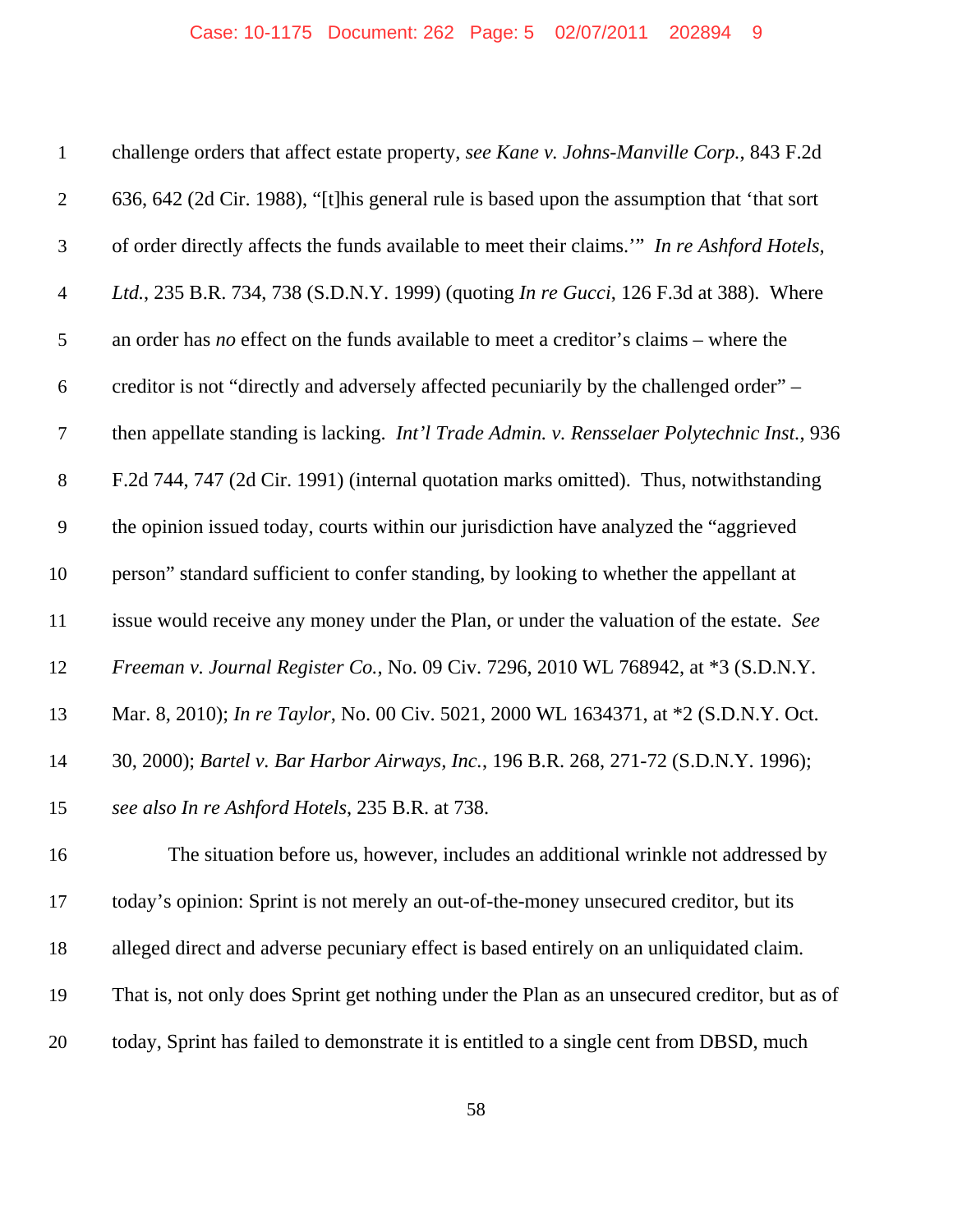less \$2 million.

 Sprint's argument that it has standing to appeal the confirmation order because it "might do better still under alternative plans" thus remains entirely speculative. Despite the indisputably weak foundation of Sprint's request, I address its misguided reliance on *Kane*, which Sprint interprets to mean that showing one "might" do better under an alternative plan is all that is required for standing. Sprint and the Court both misinterpret *Kane*. First, *Kane* reiterated the rule that standing in a bankruptcy appeal requires a showing of direct and adverse pecuniary effect. 843 F.2d at 641 (quoting *Cosmopolitan Aviation*, 763 F.2d at 513). Second, *Kane* did not disturb the general rule that a showing of pecuniary injury requires more than mere speculation that a party *might* have been better off with alternatives that could have been pursued. *See In re Joint E. and S. Dist. Asbestos Litig.*, 78 F.3d 764, 779 (2d Cir. 1996). Third, the plaintiff in *Kane* was not in line behind undersecured senior creditors. In *Kane*, there was "a sum well in excess of \$600 million" set aside to satisfy the unsecured claims of asbestos victims. *See In re Johns-Manville Corp.*, 66 B.R. 517, 528 (1986). Thus, it was not mere speculation in *Kane* that the plaintiff could have done better under alternative plans because it was undisputed that the plaintiff was entitled to *something*. Here, in stark contrast, senior creditors are unsecured by over \$100 million and Sprint has been unable to demonstrate it is owed *anything*.

While it may be true that our Court should not bar all appeals from out-of-the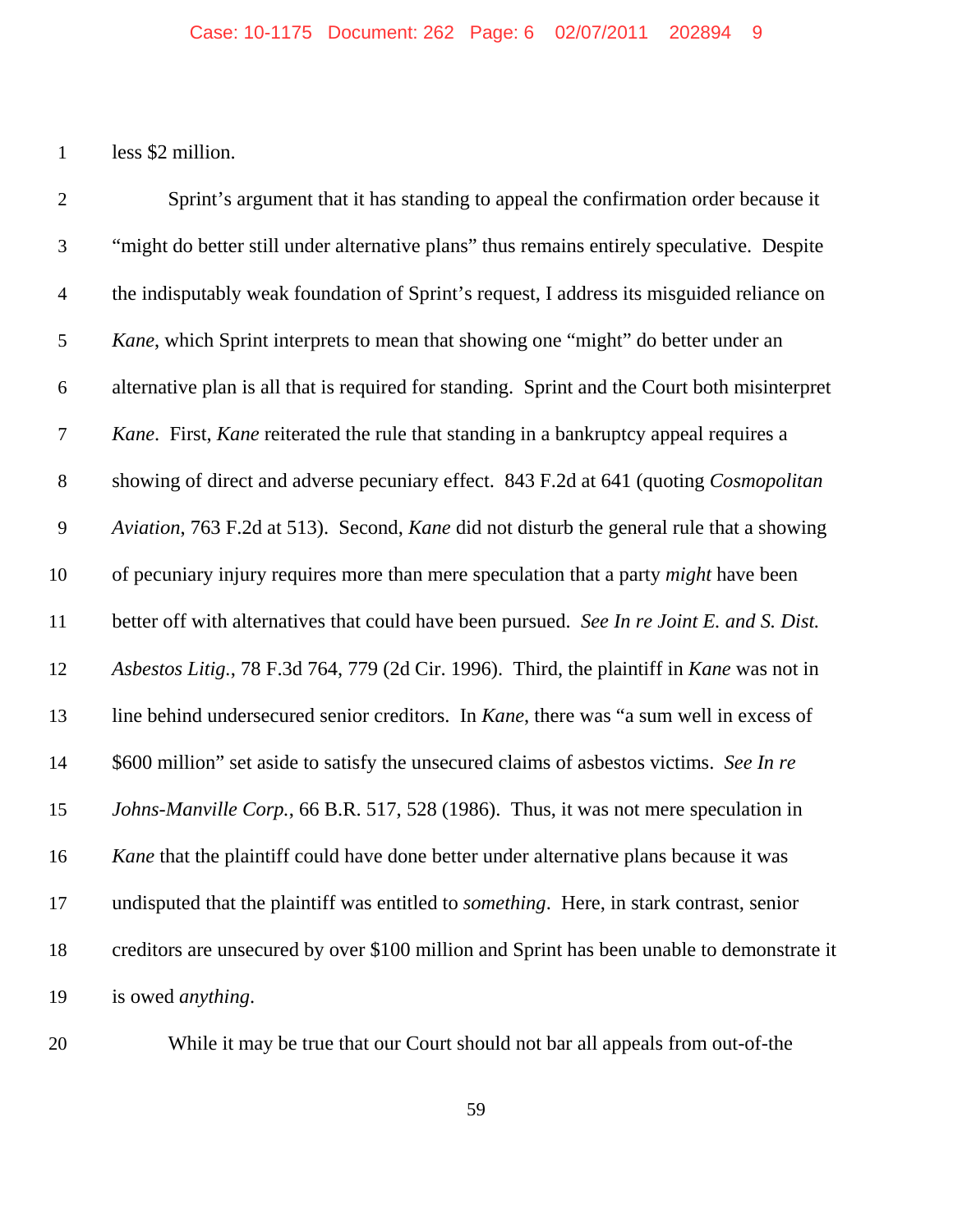| $\mathbf{1}$     | money unsecured creditors, I, respectfully, cannot join an opinion that characterizes         |
|------------------|-----------------------------------------------------------------------------------------------|
| $\overline{2}$   | Sprint as a run-of-the-mill, out-of-the-money, unsecured creditor who has been                |
| $\mathfrak{Z}$   | "pecuniarily affected." The opinion does not adequately address the facts before the          |
| $\overline{4}$   | Court, nor a possibility inherent in today's ruling, that a creditor with a claim as          |
| $\mathfrak s$    | tangential as Sprint's may succeed in preventing the reorganization of an entity that may     |
| $\boldsymbol{6}$ | ultimately owe it nothing.                                                                    |
| $\boldsymbol{7}$ | I decline to decide on the facts of this case whether an out-of-the-money creditor            |
| $8\,$            | must take an appeal from a valuation decision to have standing. Indeed, I find it is less     |
| $\overline{9}$   | significant that Sprint failed to pursue its challenge to the bankruptcy court's factual      |
| 10               | findings regarding the estate's valuation, than that it failed to prove it is owed any amount |
| 11               | of money in the first instance. In this regard Sprint is more akin to the creditors in In re  |
| 12               | Ashford, 235 B.R. 734, than the Court acknowledges, distinguishing that case on the basis     |
| 13               | that the Ashford court "never accepted the appellants' attempts to characterize themselves    |
| 14               | as creditors." While <i>In re Ashford</i> specifically involved a party whose interest in the |
| 15               | bankruptcy proceeding was that of a potential defendant to another lawsuit, Sprint's          |
| 16               | situation is nevertheless analogous in that it has similarly been unable to demonstrate an    |
| 17               | affirmative interest in the bankruptcy proceeding. Moreover, In re Ashford firmly             |
| 18               | supports the proposition that "the Second Circuit has made it clear that the parties who      |
| 19               | should be able to appeal Bankruptcy Court Orders are limited." 235 B.R. at 739 (citing        |
| 20               | <i>Kane</i> , 843 F.2d at 642).                                                               |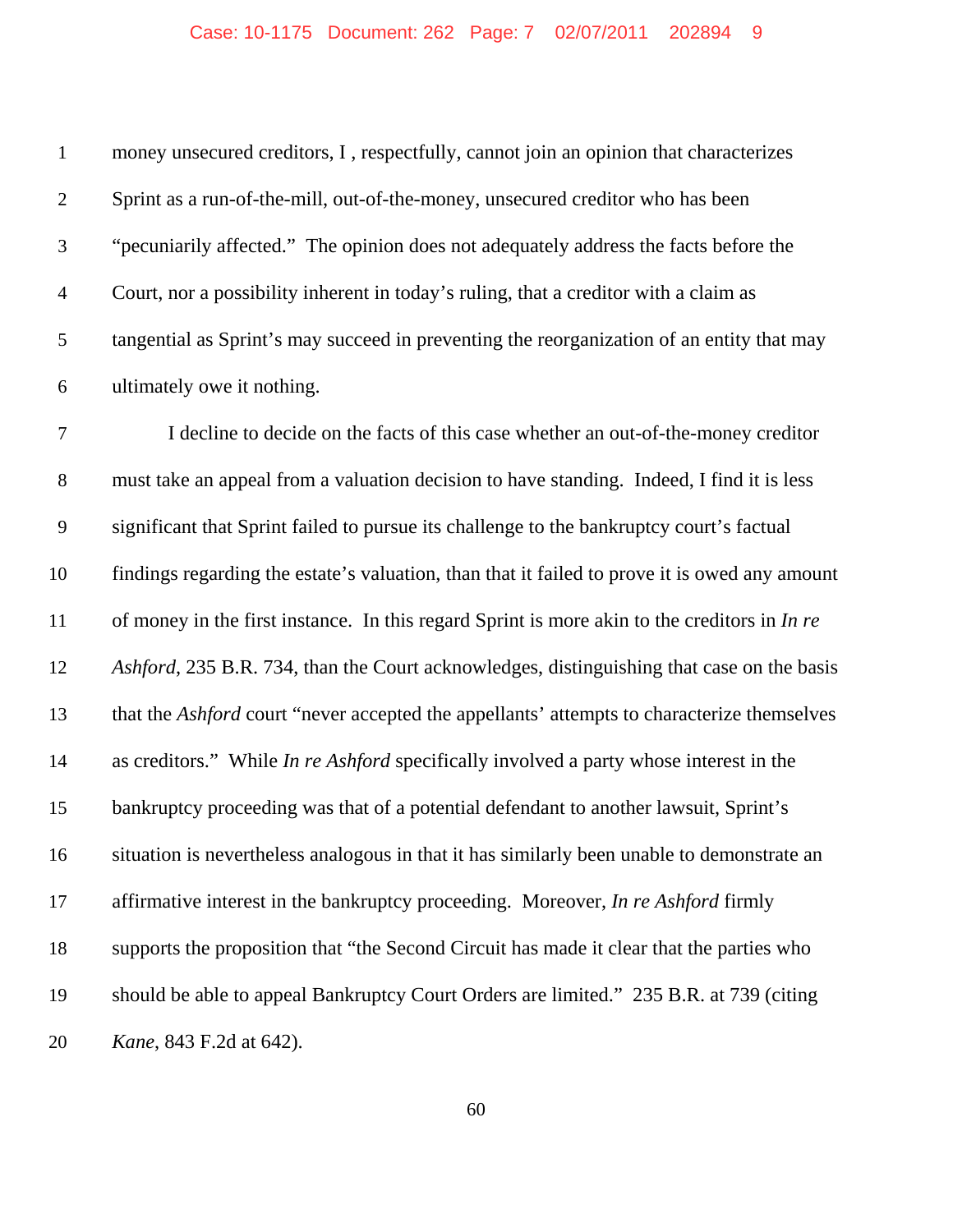| $\mathbf{1}$   | Insofar as the Court characterizes the above discussion as addressing "the ultimate              |
|----------------|--------------------------------------------------------------------------------------------------|
| $\overline{2}$ | merits of Sprint's claim," the Court misunderstands the purpose of such a discussion. The        |
| 3              | question before us is whether Sprint has standing--that is, whether Sprint has been              |
| $\overline{4}$ | "directly and adversely affected pecuniarily by the challenged order," Rensselaer, 936 at        |
| 5              | 747. The answer <i>requires</i> identifying the nexus between Sprint and the bankruptcy          |
| 6              | proceeding in the first instance, as it is a task of Herculean proportions to find that a        |
| $\tau$         | pecuniary interest has been adversely affected where no loss has been identified, and no         |
| $8\,$          | connection to the bankruptcy proceeding established. The silence on this issue is, as the        |
| 9              | Court indicates, telling-- yet it is more a testament to the oddity of the claim before us,      |
| 10             | than to the propriety of the standing analysis.                                                  |
| 11             | While the Court relies heavily on the fact that the parties did not brief the issue in           |
| 12             | the specific context of standing, our decision is based on the facts provided by the parties     |
| 13             | themselves. And just as the Court relies on the bankruptcy court's emphatically                  |
| 14             | temporary allowance of Sprint's claim in its decision, I rely on the facts set forth by both     |
| 15             | parties, as found by two different courts below us, which neither party claims were clearly      |
| 16             | erroneous. <i>In re Baker</i> , 604 F.3d 727, 729 (2d Cir. 2010). Indeed, I find it difficult to |
| 17             | agree with a rule which disregards the very genesis of the claim upon which Sprint stands        |
| 18             | before us now, in determining how, and to what extent, its interests are directly and            |
| 19             | pecuniarily affected.                                                                            |

Under no reasonable understanding of Sprint's claim can it show that it suffered a